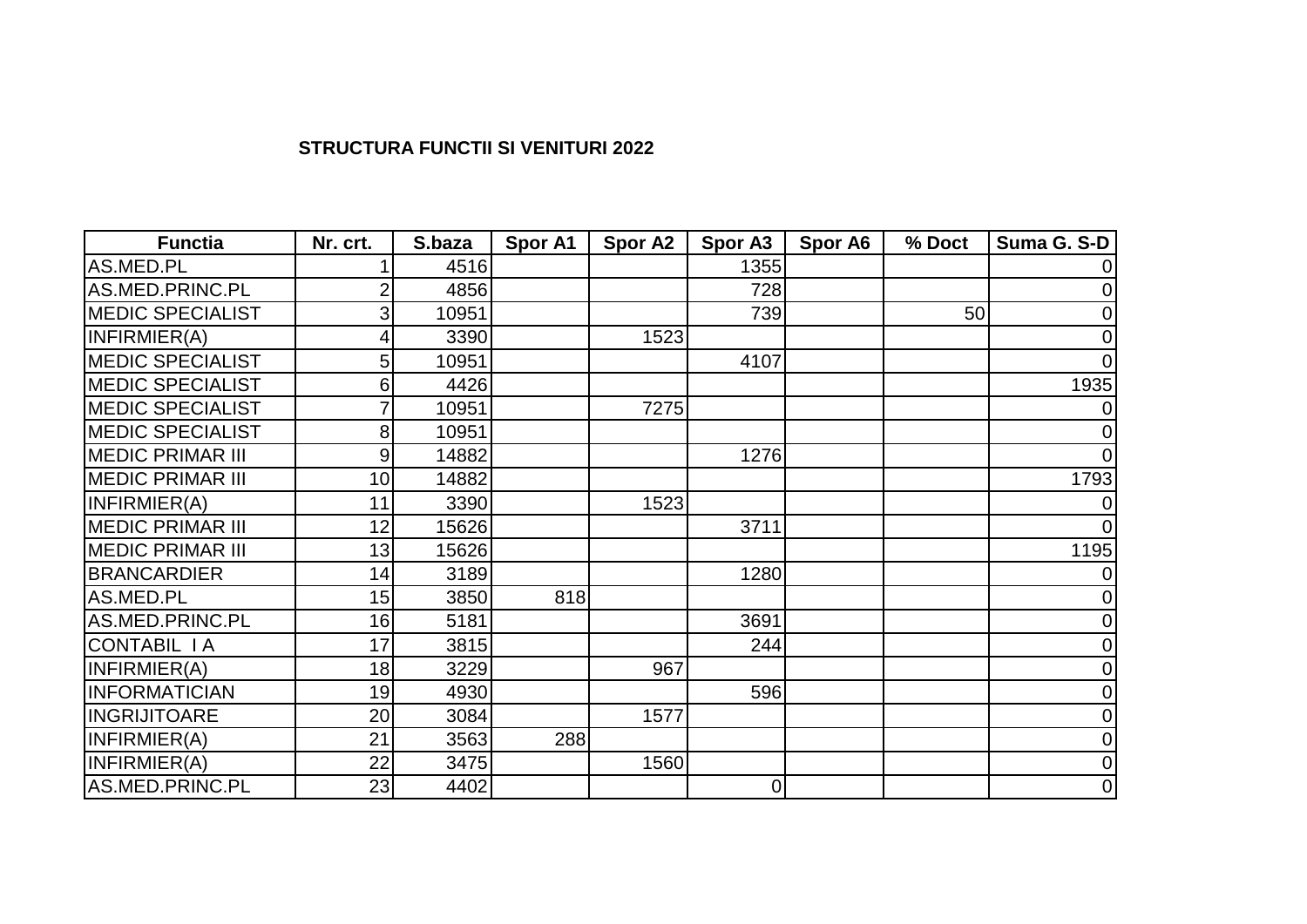| AS.MED.PRINC.PL        | 24 | 4856 |      |                | 728            | $\overline{0}$ |
|------------------------|----|------|------|----------------|----------------|----------------|
| <b>BRANCARDIER</b>     | 25 | 3084 |      |                | 788            | $\mathbf 0$    |
| AS.MED.PL              | 26 | 4346 |      | $\overline{0}$ |                | $\overline{0}$ |
| AS.MED.PRINC.PL        | 27 | 4738 | 711  |                |                | $\mathbf 0$    |
| AS.MED.PRINC.PL        | 28 | 4738 | 711  |                |                | $\mathbf 0$    |
| INFIRMIER(A)           | 29 | 3229 |      | 1450           |                | $\Omega$       |
| AS.MED.PRINC.PL        | 30 | 4856 |      |                |                | 0              |
| <b>INGRIJITOARE</b>    | 31 | 2795 |      | 228            |                | $\overline{0}$ |
| <b>BUCATAR I</b>       | 32 | 3619 |      |                |                | $\mathbf 0$    |
| INFIRMIER(A)           | 33 | 3563 |      | 1200           |                | $\overline{0}$ |
| INFIRMIER(A)           | 34 | 3390 | 274  |                |                | $\overline{0}$ |
| INFIRMIER(A)           | 35 | 3563 |      | 1600           |                | $\mathbf 0$    |
| AS.MED.PRINC.PL        | 36 | 4856 |      |                | 102            | $\Omega$       |
| AS.MED.PRINC.PL        | 37 | 4622 |      | 3467           |                | $\overline{0}$ |
| AS.MED.PRINC.PL        | 38 | 4856 |      |                | 1214           | 0              |
| INFIRMIER(A)           | 39 | 3563 |      |                | 320            | $\mathbf 0$    |
| INFIRMIER(A)           | 40 | 3563 |      | 1600           |                | $\overline{0}$ |
| AS.MED.PL              | 41 | 4677 |      |                | $\overline{0}$ | $\mathbf 0$    |
| AS.MED.PRINC.PL        | 42 | 6159 |      | 4619           |                | $\Omega$       |
| AS.MED.PRINC.PL        | 43 | 4856 |      |                | 583            | $\overline{0}$ |
| <b>CONDUCATOR AUTO</b> | 44 | 3588 |      |                |                | $\overline{0}$ |
| AS.MED.PRINC.PL        | 45 | 4856 |      | 3642           |                | $\overline{0}$ |
| AS.MED.PRINC.PL        | 46 | 5181 |      |                | 3303           | $\overline{0}$ |
| <b>MUNCITOR I</b>      | 47 | 3619 | 348  |                |                | $\Omega$       |
| AS.MED.PL              | 48 | 3850 | 722  |                |                | $\overline{0}$ |
| <b>FARMACIST SEF</b>   | 49 | 7202 |      |                |                | $\overline{0}$ |
| AS.MED.PRINC.PL        | 50 | 4856 |      | 1639           |                | $\overline{0}$ |
| AS.MED.PRINC.PL        | 51 | 4856 | 2914 |                |                | $\overline{0}$ |
| AS.MED.PL              | 52 | 4444 | 433  |                |                | $\mathbf 0$    |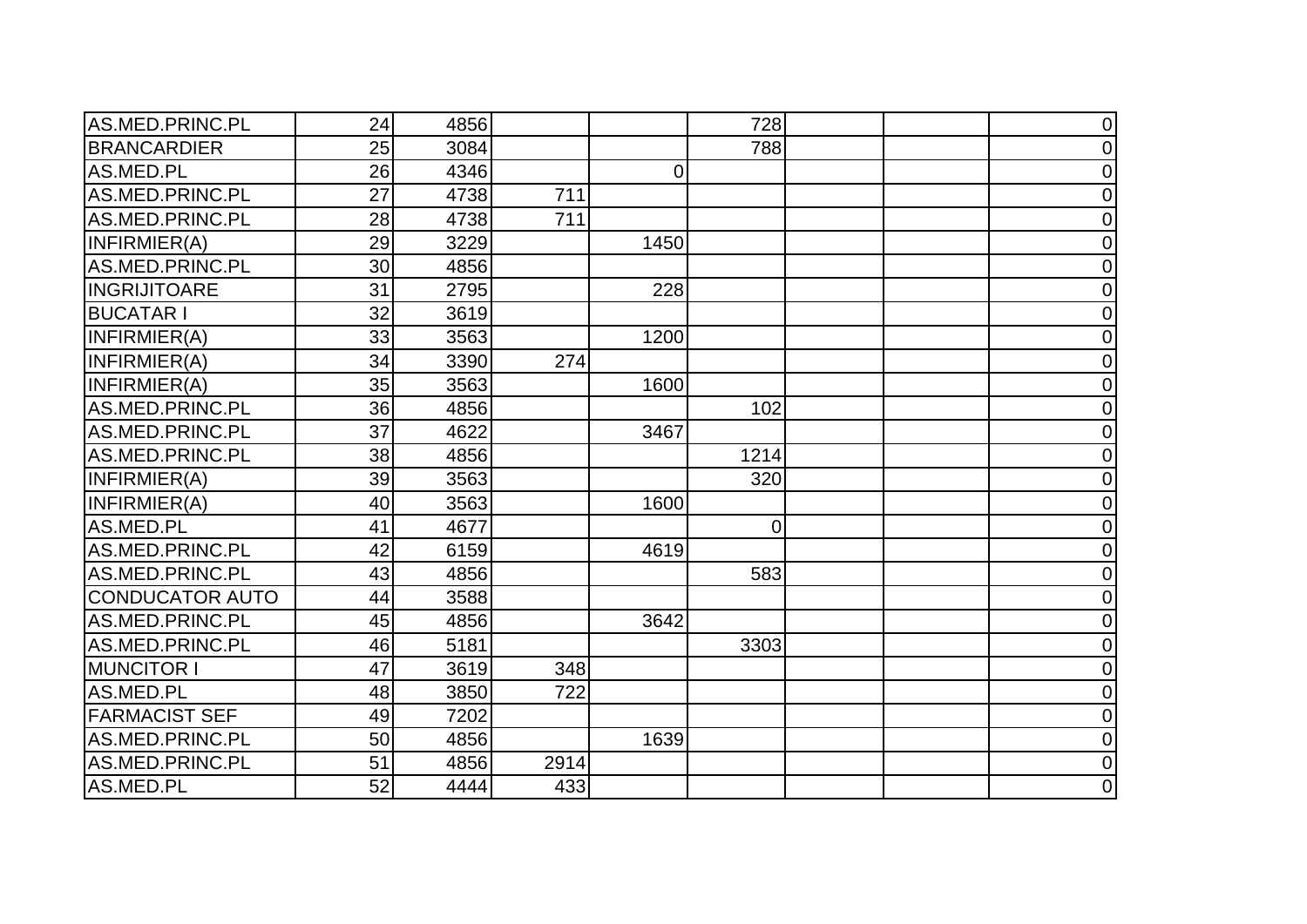| INFIRMIER(A)               | 53 | 3390  |      | 761  |                | $\mathbf 0$    |
|----------------------------|----|-------|------|------|----------------|----------------|
| <b>MEDIC SPECIALIST</b>    | 54 | 10951 |      |      | 411            | $\mathbf 0$    |
| <b>MEDIC SPECIALIST</b>    | 55 | 10951 |      |      |                | $\mathbf 0$    |
| AS.MED.PRINC.PL            | 56 | 5181  |      | 2914 |                | $\overline{0}$ |
| <b>MEDIC SPECIALIST</b>    | 57 | 4426  |      |      |                | $\mathbf 0$    |
| AS.MED.PRINC.PL            | 58 | 4738  |      |      | 592            | $\mathbf 0$    |
| AS.MED.PRINC.PL            | 59 | 4856  | 1214 |      |                | $\overline{0}$ |
| <b>MEDIC SEF SECTIE</b>    | 60 | 16017 |      |      |                | 0              |
| <b>MEDIC SEF SECTIE</b>    | 61 | 15254 |      |      |                | $\mathbf 0$    |
| <b>MEDIC SEF SECTIE</b>    | 62 | 16017 |      |      | 2042           | $\Omega$       |
| <b>MEDIC SEF SECTIE</b>    | 63 | 15254 |      |      |                | 6125           |
| INFIRMIER(A)               | 64 | 3229  |      | 1450 |                |                |
| <b>INGRIJITOARE</b>        | 65 | 3084  |      |      | 110            | $\Omega$       |
| <b>BUCATAR I</b>           | 66 | 3619  |      |      |                | 0              |
| AS.MED.PRINC.PL            | 67 | 4856  |      | 2003 |                | 0              |
| INFIRMIER(A)               | 68 | 3563  |      |      | 320            | $\overline{0}$ |
| <b>ASISTENT MEDICAL SE</b> | 69 | 5911  | 665  |      |                | $\overline{0}$ |
| <b>MEDIC SPECIALIST</b>    | 70 | 10951 |      |      | $\overline{0}$ | $\overline{0}$ |
| AS.MED.PRINC.PL            | 71 | 4622  |      | 3467 |                | $\overline{0}$ |
| <b>ASISTENT MEDICAL SE</b> | 72 | 5911  | 488  |      |                | $\overline{0}$ |
| <b>MUNCITOR II</b>         | 73 | 3425  |      |      | 436            | $\overline{0}$ |
| <b>OPERATOR CALCULAT</b>   | 74 | 3754  |      |      | 224            | $\overline{0}$ |
| AS.MED.PRINC.PL            | 75 | 4856  |      |      | 153            | $\mathbf 0$    |
| AS.MED.PRINC.PL            | 76 | 4738  |      | 1777 |                | $\overline{0}$ |
| <b>MEDIC PRIMAR III</b>    | 77 | 15254 |      |      | 1765           | $\Omega$       |
| <b>MEDIC PRIMAR III</b>    | 78 | 15254 |      |      |                | 1838           |
| <b>MEDIC PRIMAR III</b>    | 79 | 15254 |      |      | 1258           |                |
| <b>MEDIC SPECIALIST</b>    | 80 | 10951 | 739  |      |                | $\Omega$       |
| <b>MEDIC SPECIALIST</b>    | 81 | 4426  |      |      |                | 1451           |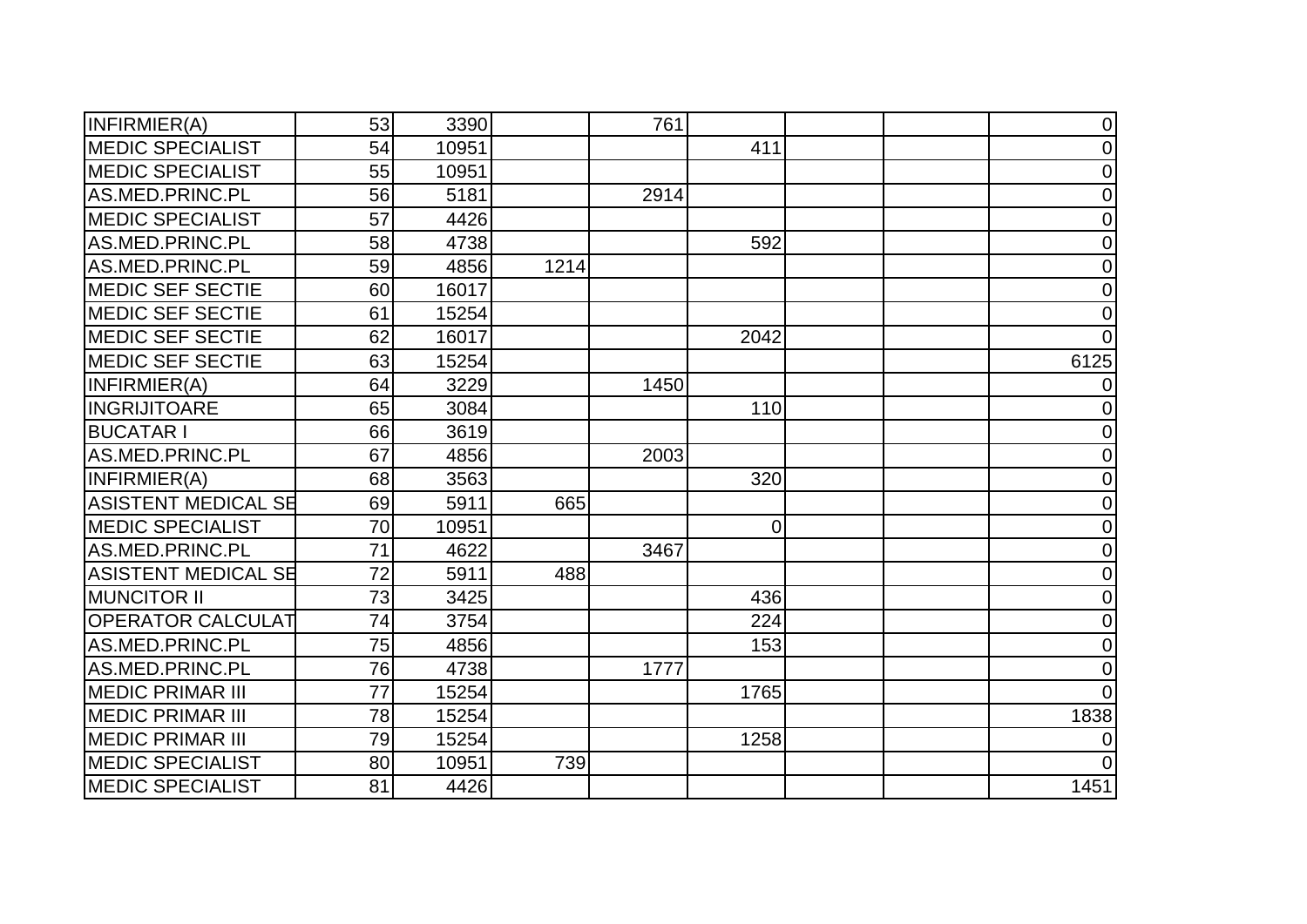| AS.MED.PRINC.PL            | 82  | 4622  |      |      | 381  |     | $\overline{0}$ |
|----------------------------|-----|-------|------|------|------|-----|----------------|
| INFIRMIER(A)               | 83  | 3229  |      | 1087 |      |     | $\overline{0}$ |
| AS.MED.PL                  | 84  | 3850  | 770  |      |      |     | 0              |
| INFIRMIER(A)               | 85  | 3475  | 265  |      |      |     | $\overline{0}$ |
| <b>REGISTRATOR MEDICA</b>  | 86  | 3819  |      |      |      |     | $\overline{0}$ |
| <b>MUNCITOR I</b>          | 87  | 3619  |      |      | 367  |     | 0              |
| AS.MED.PRINC.PL            | 88  | 4856  |      | 3096 |      |     | 0              |
| AS.MED.PRINC.PL            | 89  | 4856  |      |      | 656  |     | 0              |
| <b>INGRIJITOARE</b>        | 90  | 3010  |      |      | 246  |     | 0              |
| AS.MED.PL                  | 91  | 3850  |      |      | 578  |     | 0              |
| <b>REGISTRATOR MEDICA</b>  | 92  | 4030  |      |      | 1498 |     | 0              |
| AS.MED.PL                  | 93  | 4982  |      |      | 3176 |     | $\overline{0}$ |
| AS.MED.PL                  | 94  | 4677  | 935  |      |      |     | $\overline{0}$ |
| AS.MED.PL                  | 95  | 4346  |      | 3260 |      |     | 0              |
| AS.MED.PRINC.PL            | 96  | 4738  |      | 3554 |      |     | 0              |
| INFIRMIER(A)               | 97  | 3563  |      | 1600 |      |     | 0              |
| INFIRMIER(A)               | 98  | 3563  | 533  |      |      |     | $\overline{0}$ |
| <b>INGRIJITOARE</b>        | 99  | 3010  |      |      | 144  |     | $\mathbf 0$    |
| <b>INGRIJITOARE</b>        | 100 | 3084  |      |      | 841  |     | $\overline{0}$ |
| <b>INGRIJITOARE</b>        | 101 | 2795  |      | 1429 |      |     | $\overline{0}$ |
| <b>MEDIC PRIMAR III</b>    | 102 | 14519 |      | 8011 |      |     | 0              |
| <b>MEDIC PRIMAR III</b>    | 103 | 5335  |      |      |      |     | 0              |
| <b>CONDUCATOR AUTO</b>     | 104 | 3588  |      |      |      |     | $\mathbf 0$    |
| <b>ASISTENT MEDICAL SE</b> | 105 | 5911  |      | 2438 |      |     | $\overline{0}$ |
| <b>BRANCARDIER</b>         | 106 | 3189  |      |      | 1536 |     | $\overline{0}$ |
| <b>SPALATOREASA</b>        | 107 | 3010  | 103  |      |      |     | 0              |
| AS.MED.PL                  | 108 | 4346  |      |      |      | 869 | $\overline{0}$ |
| <b>MEDIC SPECIALIST</b>    | 109 | 12375 | 2630 |      |      |     | $\overline{0}$ |
| AS.MED.PRINC.PL            | 110 | 4856  |      | 3642 |      |     | $\overline{0}$ |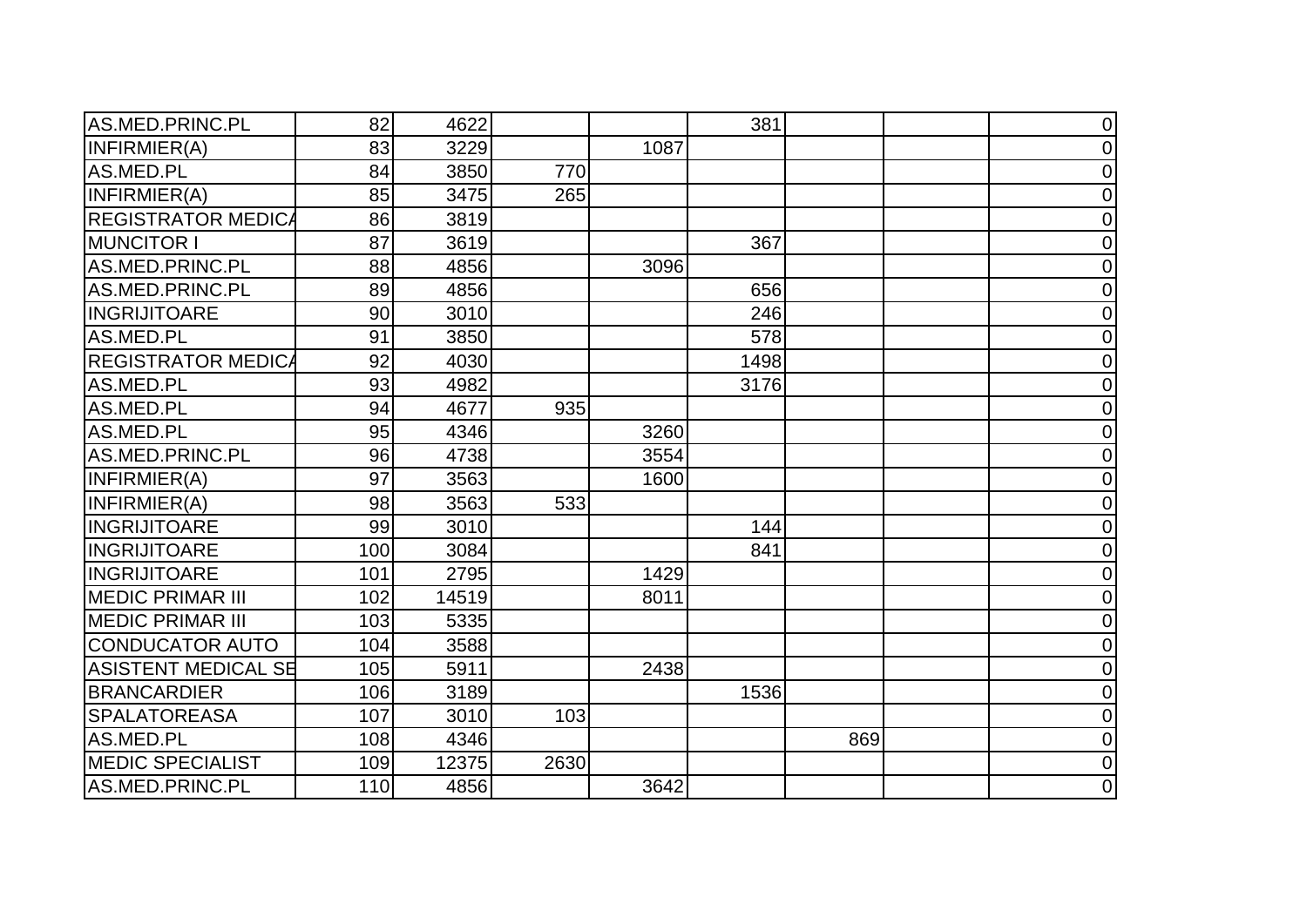| AS.MED.PRINC.PL            | 111 | 4738  |          |      | 1185 |      | $\overline{0}$ |
|----------------------------|-----|-------|----------|------|------|------|----------------|
| <b>PSIHOLOG</b>            | 112 | 5977  |          | 2750 |      |      | 0              |
| <b>MEDIC SPECIALIST</b>    | 113 | 11499 |          |      |      | 2300 | 0              |
| <b>GIPSAR</b>              | 114 | 3636  |          |      | 179  |      | 0              |
| <b>INGRIJITOARE</b>        | 115 | 3084  |          |      | 788  |      | 0              |
| INFIRMIER(A)               | 116 | 3563  |          |      | 320  |      | $\overline{0}$ |
| INFIRMIER(A)               | 117 | 3475  |          | 1560 |      |      | 0              |
| <b>MEMBRU</b>              | 118 | 150   |          |      |      |      | $\overline{0}$ |
| INFIRMIER(A)               | 119 | 3563  |          | 1200 |      |      | 0              |
| INFIRMIER(A)               | 120 | 3475  |          | 1560 |      |      | 0              |
| INFIRMIER(A)               | 121 | 3563  | 400      |      |      |      | 0              |
| AS.MED.PL                  | 122 | 4139  | $\Omega$ |      |      |      | 0              |
| <b>MEDIC PRIMAR III</b>    | 123 | 14882 | 2232     |      |      |      | $\Omega$       |
| <b>MEDIC PRIMAR III</b>    | 124 | 5469  |          |      |      |      | 598            |
| AS.MED.PL                  | 125 | 4346  |          | 3097 |      |      |                |
| <b>MEDIC SPECIALIST</b>    | 126 | 11499 |          |      |      | 1840 | 0              |
| <b>MEDIC SPECIALIST</b>    | 127 | 10951 | 2601     |      |      |      | 0              |
| <b>MEDIC SPECIALIST</b>    | 128 | 10951 |          |      |      |      | $\overline{0}$ |
| AS.MED.PRINC.PL            | 129 | 4622  |          |      | 1156 |      | $\overline{0}$ |
| <b>CHIMIST SPECIALIST</b>  | 130 | 6193  |          |      | 754  |      | $\overline{0}$ |
| <b>CHIMIST SPECIALIST</b>  | 131 | 3548  |          |      |      |      | 0              |
| <b>REFERENT I A</b>        | 132 | 3815  |          |      | 183  |      | 0              |
| AS.MED.PRINC.PL            | 133 | 5181  |          | 3109 |      |      | $\mathbf 0$    |
| AS.MED.PRINC.PL            | 134 | 5181  |          | 3109 |      |      | $\overline{0}$ |
| AS.MED.PL                  | 135 | 4139  |          |      |      | 621  | 0              |
| <b>FARMACIST SPECIALIS</b> | 136 | 7421  |          |      |      |      | $\overline{0}$ |
| AS.MED.PRINC.PL            | 137 | 4856  |          |      | 289  |      | $\overline{0}$ |
| <b>PREOT</b>               | 138 | 4201  |          |      |      |      | 0              |
| AS.MED.PRINC.PL            | 139 | 4856  |          |      | 728  |      | $\overline{0}$ |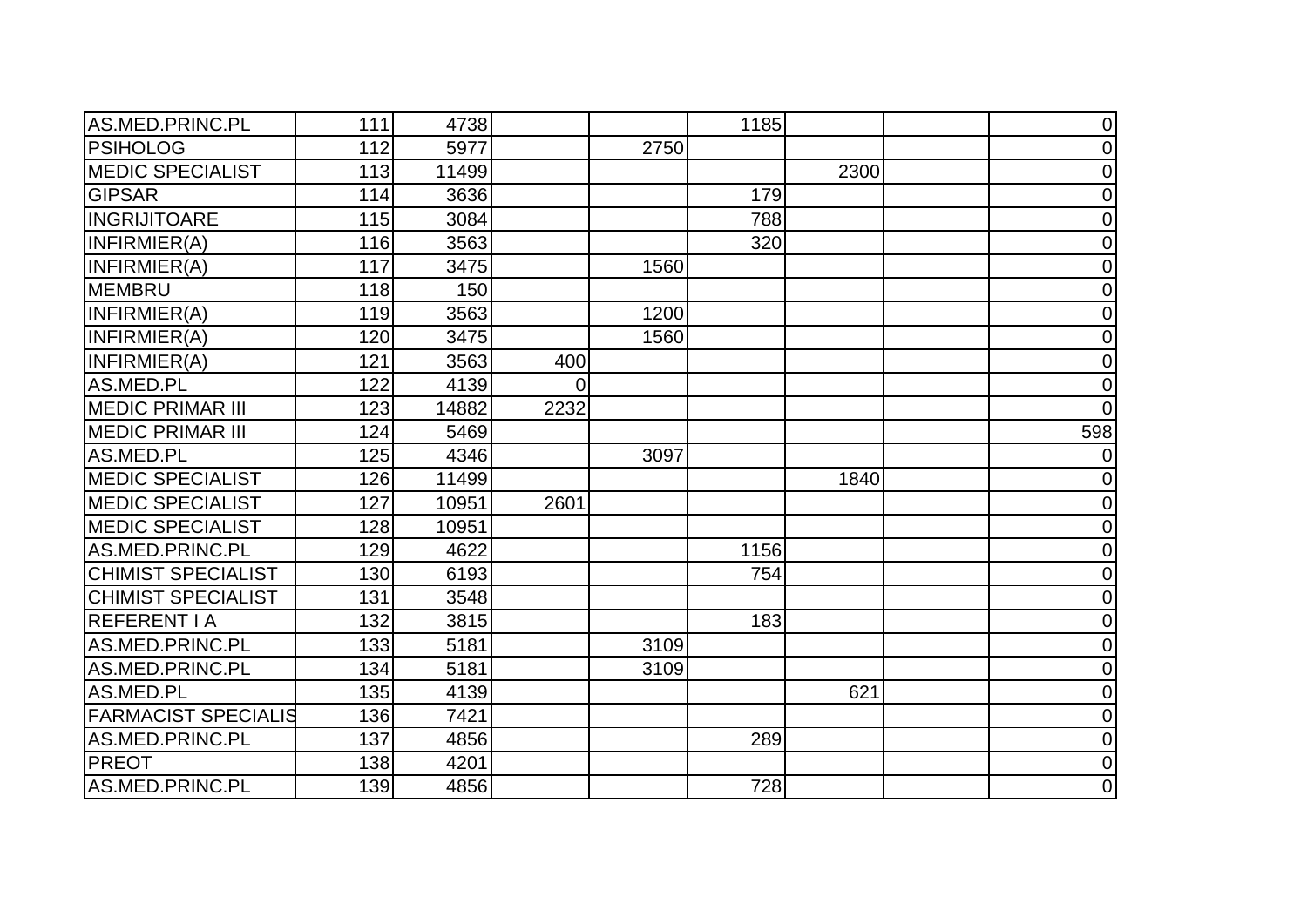| <b>REGISTRATOR MEDICA</b> | 140 | 3726  | 293 |      |      |   | $\overline{0}$ |
|---------------------------|-----|-------|-----|------|------|---|----------------|
| AS.MED.PL                 | 141 | 4139  |     | 1656 |      |   | 0              |
| INFIRMIER(A)              | 142 | 3563  |     | 160  |      |   | $\mathbf 0$    |
| <b>INGRIJITOARE</b>       | 143 | 2890  |     | 1429 |      |   | $\overline{0}$ |
| <b>MEDIC PRIMAR III</b>   | 144 | 14882 | 893 |      | 595  |   | $\Omega$       |
| <b>MEDIC PRIMAR III</b>   | 145 | 14882 |     |      |      |   | 1793           |
| INFIRMIER(A)              | 146 | 3563  |     | 1600 |      |   |                |
| AS.MED.PRINC.PL           | 147 | 4738  |     | 3554 |      |   | 0              |
| <b>MEDIC PRIMAR III</b>   | 148 | 13827 |     | 8889 |      |   | 0              |
| <b>MEDIC PRIMAR III</b>   | 149 | 5081  |     |      |      |   | $\overline{0}$ |
| INFIRMIER(A)              | 150 | 3563  |     |      | 400  |   | $\mathbf 0$    |
| AS.MED.PRINC.PL           | 151 | 4856  | 728 |      |      |   | $\overline{0}$ |
| <b>INGRIJITOARE</b>       | 152 | 3084  | 315 |      |      |   | $\Omega$       |
| INFIRMIER(A)              | 153 | 3475  |     |      | 234  |   | 0              |
| <b>MEDIC SPECIALIST</b>   | 154 | 4215  |     |      |      |   | $\overline{0}$ |
| AS.MED.PRINC.PL           | 155 | 4738  |     | 1777 |      |   | $\mathbf 0$    |
| <b>MEDIC PRIMAR III</b>   | 156 | 15254 |     |      | 1602 |   | $\Omega$       |
| <b>MEDIC PRIMAR III</b>   | 157 | 15254 |     |      |      |   | 3675           |
| AS.MED.PRINC.PL           | 158 | 4402  |     |      | 1761 |   | 0              |
| INFIRMIER(A)              | 159 | 3563  |     |      | 320  |   | 0              |
| INFIRMIER(A)              | 160 | 3563  |     | 1600 |      |   | 0              |
| <b>INGRIJITOARE</b>       | 161 | 3084  |     | 1051 |      |   | 0              |
| AS.MED.PRINC.PL           | 162 | 4856  |     | 3460 |      |   | $\overline{0}$ |
| INFIRMIER(A)              | 163 | 3098  |     | 1211 |      |   | $\overline{0}$ |
| AS.MED.PL                 | 164 | 4677  |     | 3508 |      |   | 0              |
| <b>BRANCARDIER</b>        | 165 | 2890  |     |      | 1547 |   | $\overline{0}$ |
| <b>INGRIJITOARE</b>       | 166 | 3010  |     |      | 169  |   | $\overline{0}$ |
| <b>MEDIC SPECIALIST</b>   | 167 | 11786 |     |      |      | 0 | 0              |
| <b>ECONOMIST IA</b>       | 168 | 4811  |     |      | 306  |   | $\mathbf 0$    |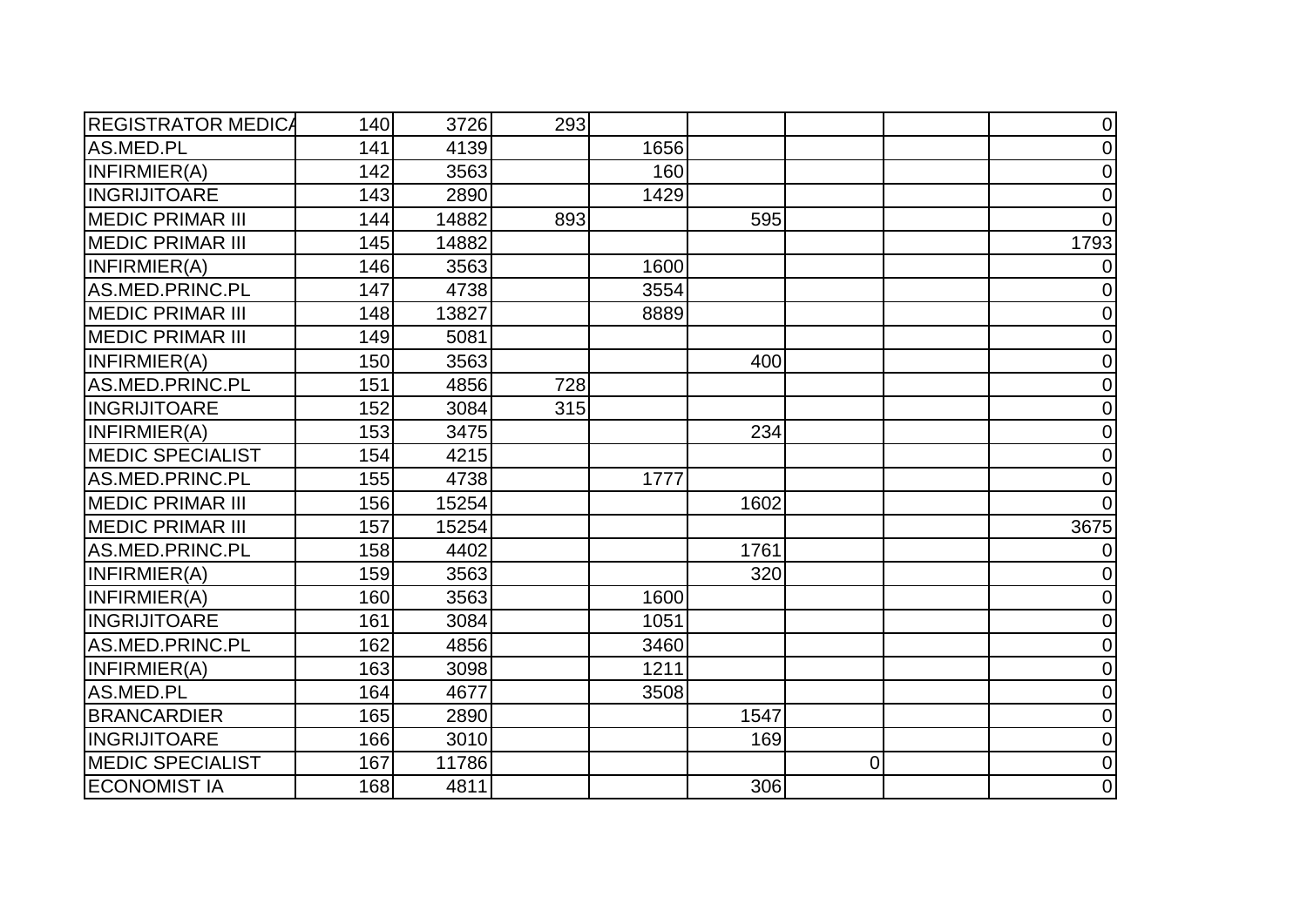| AS.MED.PRINC.PL           | 169 | 5181  |      |                | 3886 | $\overline{0}$ |
|---------------------------|-----|-------|------|----------------|------|----------------|
| AS.MED.PRINC.PL           | 170 | 5181  |      |                | 3303 | 0              |
| <b>MEDIC PRIMAR III</b>   | 171 | 14519 | 1307 |                |      | 0              |
| <b>MEDIC PRIMAR III</b>   | 172 | 5335  |      |                |      | 1166           |
| <b>INGRIJITOARE</b>       | 173 | 2795  | 242  |                |      | 0              |
| AS.MED.PRINC.PL           | 174 | 4856  | 910  |                |      | 0              |
| <b>REGISTRATOR MEDICA</b> | 175 | 3875  |      |                | 363  | 0              |
| <b>AS MED SSD</b>         | 176 | 4020  | 854  |                |      | 0              |
| AS.MED.PRINC.PL           | 177 | 4856  |      |                | 306  | 0              |
| INFIRMIER(A)              | 178 | 3229  |      |                | 286  | $\overline{0}$ |
| AS.MED.PRINC.             | 179 | 5055  |      | $\overline{0}$ |      | $\overline{0}$ |
| AS.MED.PRINC.PL           | 180 | 5181  |      | 2526           |      | 0              |
| <b>INGRIJITOARE</b>       | 181 | 3084  |      |                | 315  | 0              |
| <b>REGISTRATOR MEDICA</b> | 182 | 4030  |      |                | 1998 | 0              |
| AS.MED.PRINC.PL           | 183 | 4856  |      | 3642           |      | $\overline{0}$ |
| AS.MED.PRINC.PL           | 184 | 4856  | 1821 |                |      | 0              |
| AS.MED.PRINC.PL           | 185 | 4856  |      | $\Omega$       |      | $\Omega$       |
| <b>REGISTRATOR MEDICA</b> | 186 | 3819  |      |                |      | $\Omega$       |
| <b>BRANCARDIER</b>        | 187 | 3110  |      |                | 1499 | $\overline{0}$ |
| AS.MED.PL                 | 188 | 3850  |      |                | 578  | 0              |
| AS.MED.PRINC.PL           | 189 | 5055  |      | 3223           |      | 0              |
| <b>MEDIC PRIMAR III</b>   | 190 | 20234 |      | 13658          |      | 0              |
| <b>REGISTRATOR MEDICA</b> | 191 | 3819  |      | 1033           |      | $\mathbf 0$    |
| <b>REGISTRATOR MEDICA</b> | 192 | 3461  |      |                | 362  | 0              |
| AS.MED.PL                 | 193 | 4139  |      | 2328           |      | 0              |
| AS.MED.PRINC.PL           | 194 | 4622  |      | 2427           |      | $\Omega$       |
| INFIRMIER(A)              | 195 | 3229  |      |                | 967  | $\Omega$       |
| <b>MEDIC SEF SECTIE</b>   | 196 | 11499 |      |                | 5750 | 0              |
| <b>MEDIC SEF SECTIE</b>   | 197 | 10951 |      |                |      | 2903           |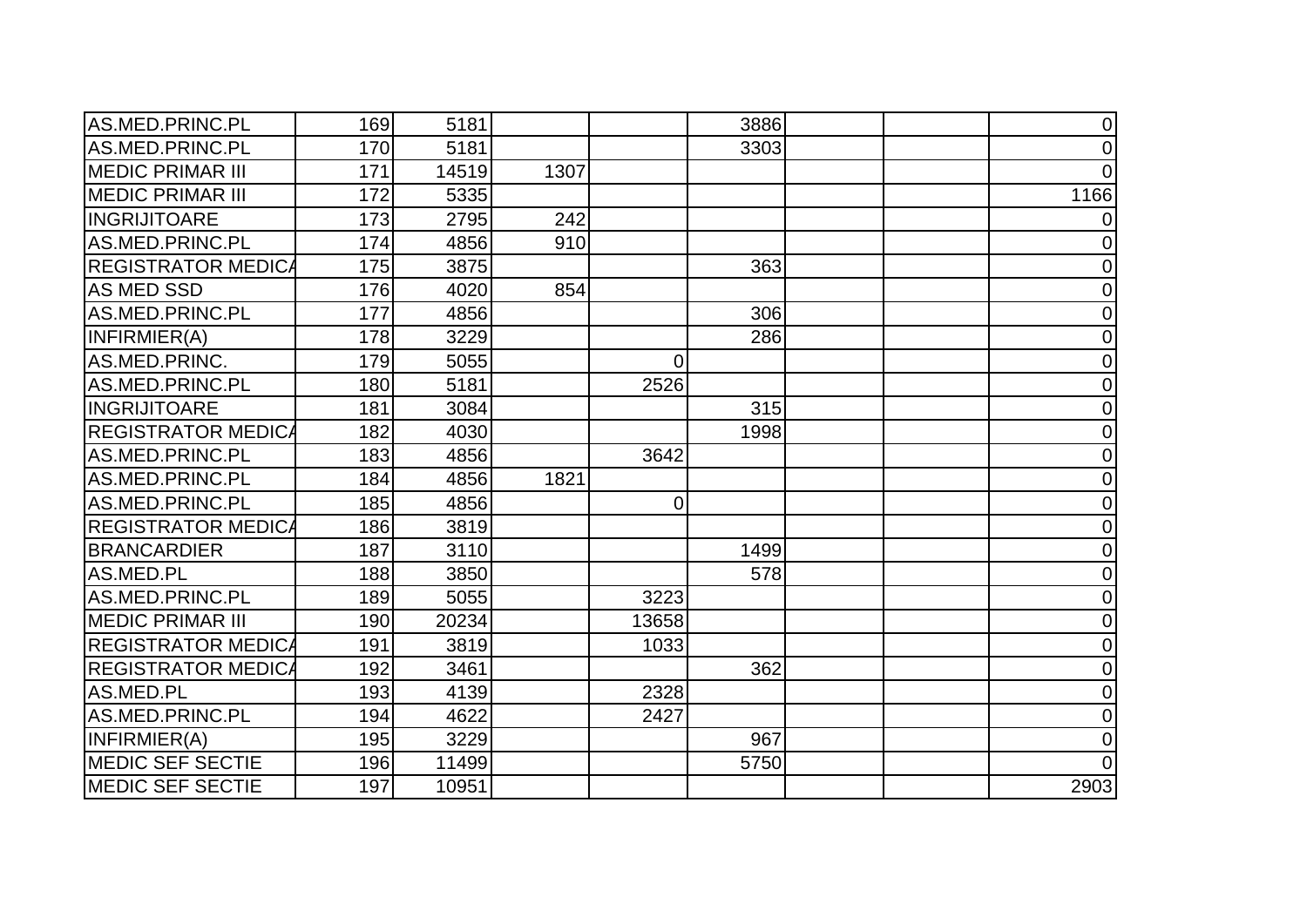| <b>INGRIJITOARE</b>        | 198 | 3010  | 261  |      |          |     | $\overline{0}$ |
|----------------------------|-----|-------|------|------|----------|-----|----------------|
| <b>M-CITOR NECALIFICAT</b> | 199 | 2551  | 505  |      |          |     | 0              |
| AS.MED.PRINC.PL            | 200 | 4856  |      |      | 1214     |     | $\mathbf 0$    |
| AS.MED.PRINC.PL            | 201 | 4856  |      |      |          |     | $\overline{0}$ |
| AS.MED.PRINC.PL            | 202 | 4738  |      |      |          | 663 | 0              |
| AS.MED.PL                  | 203 | 4346  |      |      | $\Omega$ |     | $\overline{0}$ |
| AS.MED.PRINC.PL            | 204 | 5181  |      |      | 3303     |     | $\Omega$       |
| <b>MEDIC SPECIALIST</b>    | 205 | 4426  |      |      |          |     | 1935           |
| <b>MEDIC PRIMAR III</b>    | 206 | 14519 |      | 8634 |          |     | 0              |
| <b>MEDIC PRIMAR III</b>    | 207 | 14519 |      |      |          |     | 0              |
| INFIRMIER(A)               | 208 | 3563  | 533  |      |          |     | $\overline{0}$ |
| <b>INGRIJITOARE</b>        | 209 | 3010  |      | 1461 |          |     | 0              |
| INFIRMIER(A)               | 210 | 3563  | 304  |      |          |     | $\Omega$       |
| <b>AUTOPSIER</b>           | 211 | 5361  |      | 2336 |          |     | $\mathbf 0$    |
| AS.MED.PRINC.PL            | 212 | 4856  |      | 2428 |          |     | $\overline{0}$ |
| AS.MED.PRINC.PL            | 213 | 4856  |      | 728  |          |     | $\mathbf 0$    |
| <b>INGRIJITOARE</b>        | 214 | 2795  |      |      | 157      |     | 0              |
| <b>BIOLOG</b>              | 215 | 4800  | 636  |      |          |     | 0              |
| AS.MED.PRINC.PL            | 216 | 4856  |      | 3460 |          |     | $\overline{0}$ |
| AS.MED.PRINC.PL            | 217 | 4738  |      |      | 533      |     | $\overline{0}$ |
| AS.MED.PRINC.PL            | 218 | 5911  | 1478 |      |          |     | 0              |
| AS.MED.PRINC.PL            | 219 | 4622  |      | 3467 |          |     | 0              |
| AS.MED.PL                  | 220 | 4563  |      | 3422 |          |     | $\overline{0}$ |
| AS.MED.PRINC.PL            | 221 | 4738  | 604  |      |          |     | $\overline{0}$ |
| <b>BUCATAR I</b>           | 222 | 3619  |      |      |          |     | 0              |
| <b>REFERENT</b>            | 223 | 3554  |      |      | 348      |     | 0              |
| AS.MED.PRINC.PL            | 224 | 4856  |      | 1639 |          |     | $\overline{0}$ |
| AS.MED.PRINC.PL            | 225 | 4856  |      |      | 306      |     | 0              |
| AS.MED.PL                  | 226 | 4346  |      | 1738 |          |     | $\overline{0}$ |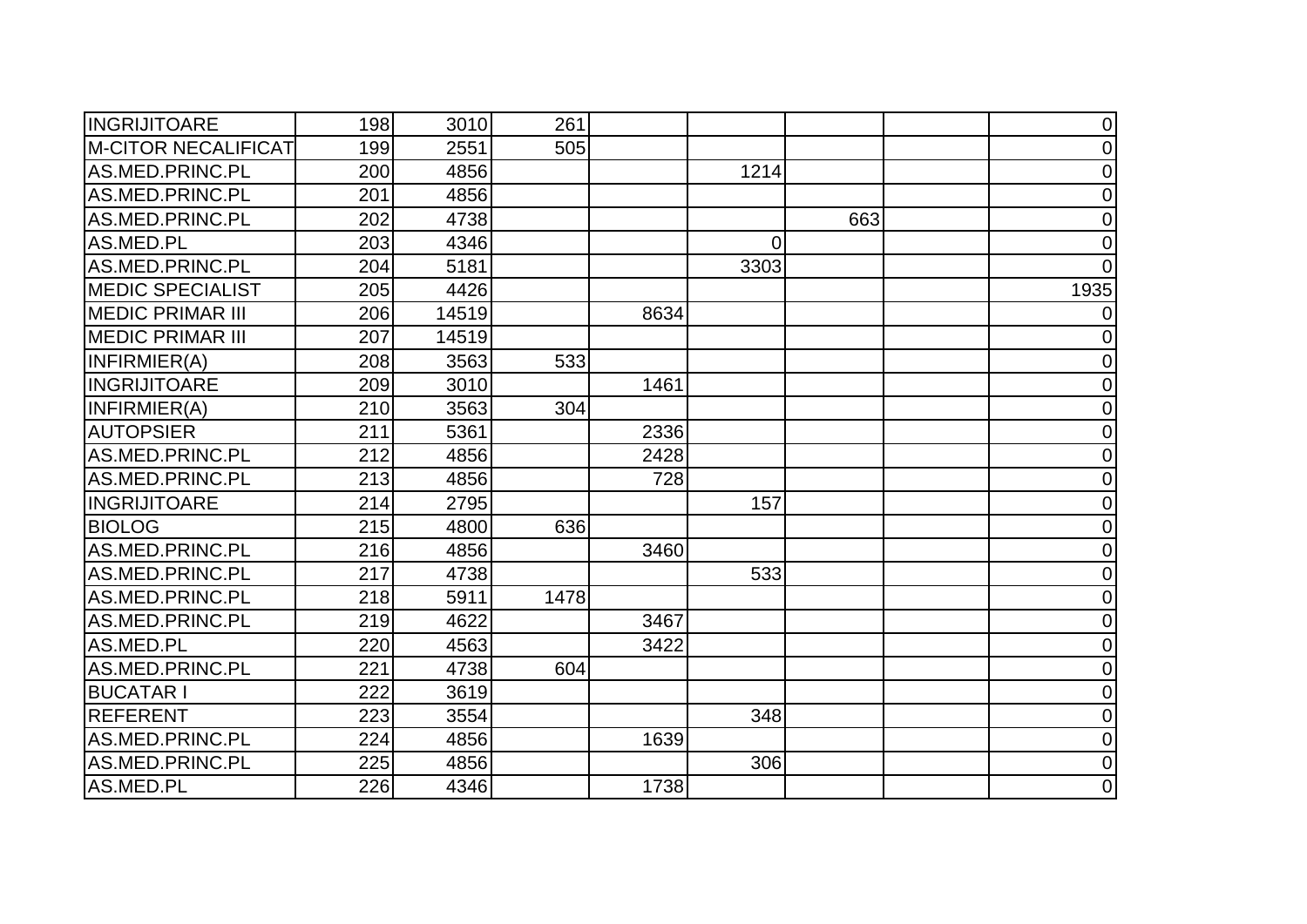| <b>MEDIC SPECIALIST</b>    | 227 | 10951 |                | 7447     |     | $\overline{0}$ |
|----------------------------|-----|-------|----------------|----------|-----|----------------|
| <b>MEDIC SPECIALIST</b>    | 228 | 4426  |                |          |     | 0              |
| AS.MED.PRINC.PL            | 229 | 4856  |                | 1457     |     | $\overline{0}$ |
| INFIRMIER(A)               | 230 | 3563  |                | 880      |     | $\overline{0}$ |
| <b>ECONOMIST IA</b>        | 231 | 4930  |                |          | 470 | $\Omega$       |
| <b>MEDIC SPECIALIST</b>    | 232 | 10951 |                |          | 534 |                |
| <b>MEDIC SPECIALIST</b>    | 233 | 10951 |                |          |     | 2902           |
| INFIRMIER(A)               | 234 | 3563  |                | 1520     |     |                |
| AS.MED.PRINC.PL            | 235 | 4402  |                |          | 293 | 0              |
| INFIRMIER(A)               | 236 | 3098  | $\overline{0}$ |          |     | 0              |
| AS.MED.PRINC.PL            | 237 | 4856  | 583            |          |     | $\overline{0}$ |
| INFIRMIER(A)               | 238 | 3563  |                | 1600     |     | $\overline{0}$ |
| INFIRMIER(A)               | 239 | 3229  |                | 652      |     | 0              |
| <b>BUCATAR I</b>           | 240 | 3619  |                |          |     | 0              |
| INFIRMIER(A)               | 241 | 3475  |                |          | 250 | 0              |
| <b>MEDIC SEF SECTIE</b>    | 242 | 11499 |                | 7207     |     | $\Omega$       |
| <b>MEDIC SEF SECTIE</b>    | 243 | 10951 |                |          |     | 2903           |
| <b>CONTABIL IA</b>         | 244 | 3723  |                |          | 337 |                |
| AS.MED.PL                  | 245 | 3850  |                |          | 318 | 0              |
| AS.MED.PL                  | 246 | 4794  | 899            |          |     | 0              |
| AS.MED.PRINC.PL            | 247 | 4856  |                |          |     | 0              |
| AS.MED.PRINC.PL            | 248 | 4856  |                | 3508     |     | 0              |
| <b>MEDIC SPECIALIST</b>    | 249 | 10430 |                |          |     | $\mathbf 0$    |
| <b>FARMACIST</b>           | 250 | 6402  |                |          |     | 0              |
| INFIRMIER(A)               | 251 | 3475  |                | 780      |     | $\overline{0}$ |
| AS.MED.PL                  | 252 | 3850  |                | $\Omega$ |     | $\Omega$       |
| <b>ASISTENT MEDICAL SE</b> | 253 | 5911  |                | 3768     |     | $\overline{0}$ |
| AS.MED.PL                  | 254 | 4139  | 435            |          |     | 0              |
| <b>REGISTRATOR MEDICA</b>  | 255 | 3726  | 428            |          |     | $\overline{0}$ |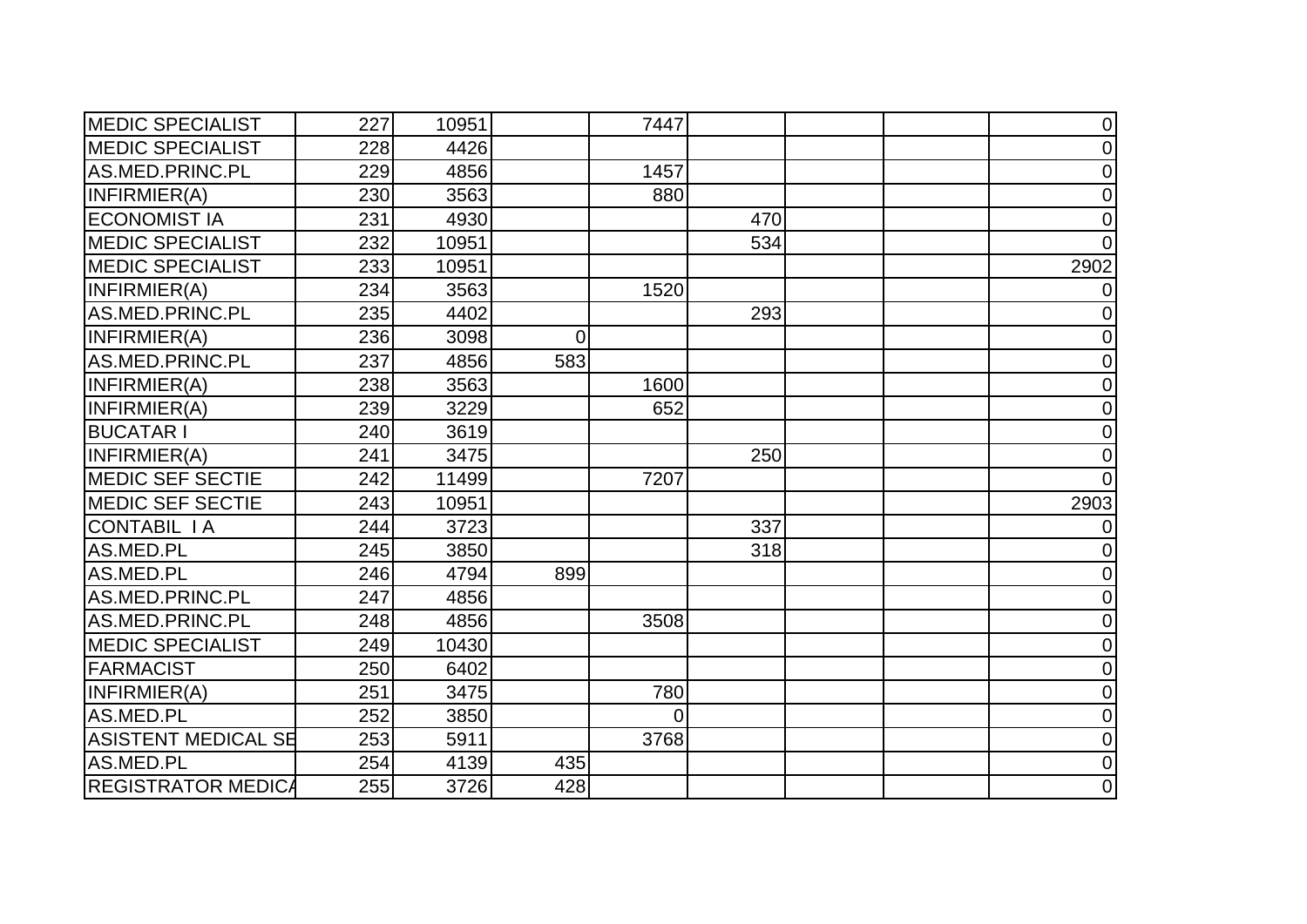| <b>ASISTENT MEDICAL SE</b> | 256 | 5911  |     |      | 798   | $\overline{0}$ |
|----------------------------|-----|-------|-----|------|-------|----------------|
| <b>MUNCITOR IV</b>         | 257 | 3286  |     | 121  |       | $\mathbf 0$    |
| INFIRMIER(A)               | 258 | 3675  |     | 1646 |       | $\overline{0}$ |
| <b>SPALATOREASA</b>        | 259 | 2935  | 60  |      |       | $\mathbf 0$    |
| AS.MED.PRINC.PL            | 260 | 4856  |     | 3460 |       | $\overline{0}$ |
| <b>REFERENT</b>            | 261 | 3619  |     |      | 384   | $\Omega$       |
| INFIRMIER(A)               | 262 | 3563  |     | 1600 |       | $\overline{0}$ |
| <b>MUNCITOR II</b>         | 263 | 3425  |     |      |       | $\overline{0}$ |
| INFIRMIER(A)               | 264 | 3390  |     | 213  |       | $\mathbf 0$    |
| <b>INGRIJITOARE</b>        | 265 | 3084  | 315 |      |       | $\overline{0}$ |
| INFIRMIER(A)               | 266 | 3563  |     | 720  |       | $\mathbf 0$    |
| AS.MED.PL                  | 267 | 3850  | 722 |      |       | $\mathbf 0$    |
| <b>INGRIJITOARE</b>        | 268 | 3084  |     |      | 315   | $\overline{0}$ |
| AS.MED.PRINC.PL            | 269 | 4738  |     | 118  |       | $\overline{0}$ |
| AS.MED.PL                  | 270 | 4622  | 693 |      |       | $\Omega$       |
| <b>PREOT</b>               | 271 | 4201  |     |      |       | $\mathbf 0$    |
| INFIRMIER(A)               | 272 | 2932  | 157 |      |       | $\overline{0}$ |
| AS.MED.PRINC.PL            | 273 | 5181  |     | 2914 |       | $\overline{0}$ |
| AS.MED.PRINC.PL            | 274 | 4856  |     | 3642 |       | $\overline{0}$ |
| INFIRMIER(A)               | 275 | 3229  |     | 1450 |       | $\overline{0}$ |
| AS.MED.PL                  | 276 | 3850  |     | 1444 |       | $\overline{0}$ |
| INFIRMIER(A)               | 277 | 3563  |     |      | 320   | $\overline{0}$ |
| AS.MED.PRINC.PL            | 278 | 4856  |     |      | 306   | $\overline{0}$ |
| <b>MUNCITOR I</b>          | 279 | 3619  | 348 |      |       | $\overline{0}$ |
| <b>MEDIC SPECIALIST</b>    | 280 | 12519 |     |      |       | $\mathbf 0$    |
| <b>BRANCARDIER</b>         | 281 | 3189  |     |      | 1280  | $\overline{0}$ |
| AS.MED.PL                  | 282 | 4669  | 934 |      |       | $\overline{0}$ |
| <b>MEDIC PRIMAR III</b>    | 283 | 15808 |     |      | 11263 | $\overline{0}$ |
| <b>INGRIJITOARE</b>        | 284 | 3010  |     |      |       | $\mathbf 0$    |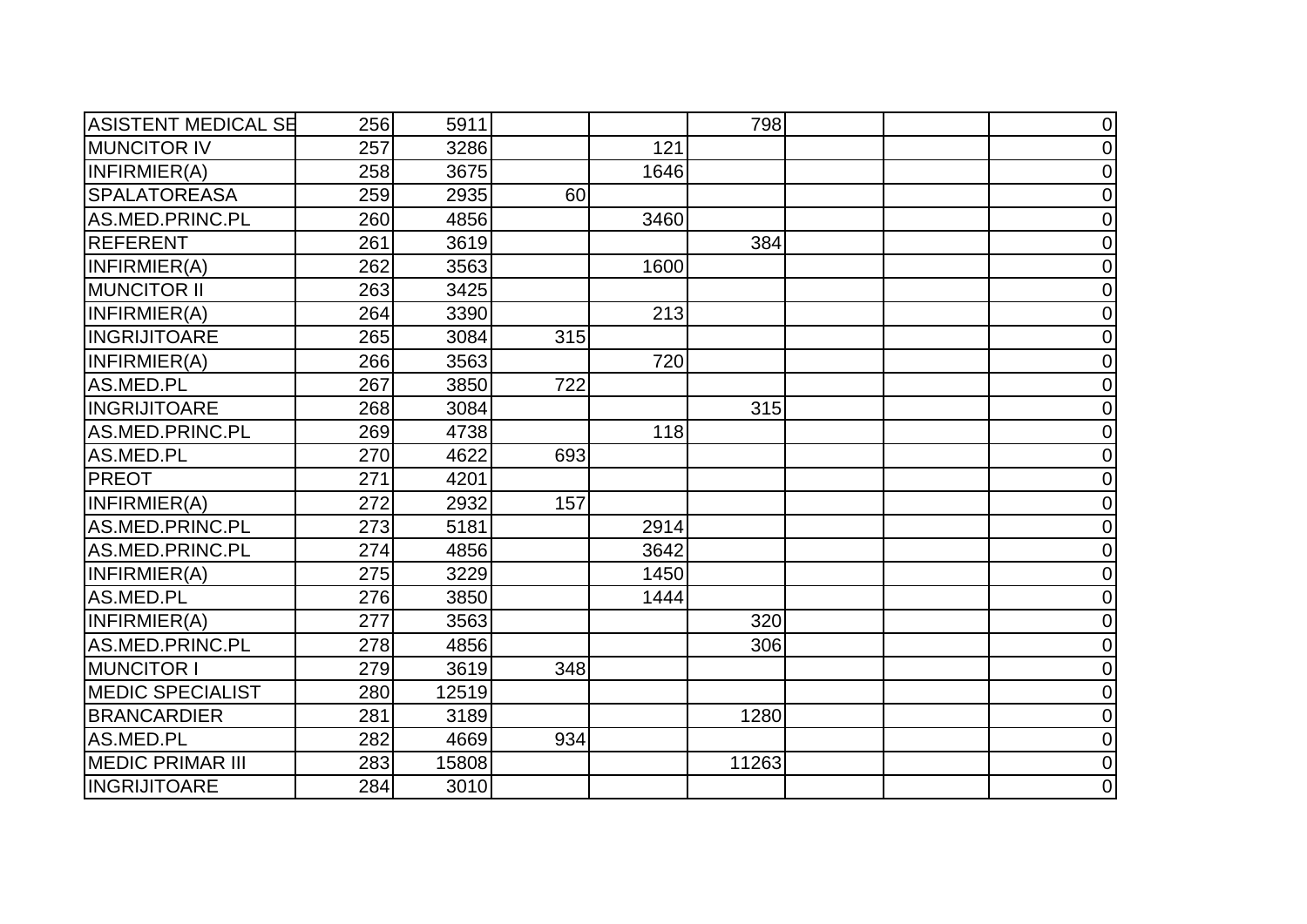| <b>MUNCITOR I</b>          | 285 | 3619  | 367  |      |      |     | $\overline{0}$ |
|----------------------------|-----|-------|------|------|------|-----|----------------|
| AS.MED.PRINC.PL            | 286 | 4402  |      | 3302 |      |     | 0              |
| <b>MEDIC PRIMAR III</b>    | 287 | 15254 |      |      | 1046 |     | $\Omega$       |
| <b>MEDIC PRIMAR III</b>    | 288 | 15254 |      |      |      |     | 3675           |
| AS.MED.PRINC.PL            | 289 | 4856  | 510  |      |      |     | 0              |
| AS.MED.PRINC.PL            | 290 | 4402  |      |      | 528  |     | $\Omega$       |
| <b>MUNCITOR II</b>         | 291 | 3342  | 303  |      |      |     | 0              |
| AS.MED.PL                  | 292 | 4794  |      | 3596 |      |     | 0              |
| <b>ASISTENT MEDICAL SE</b> | 293 | 5911  |      |      |      | 887 | 0              |
| AS.MED.PL                  | 294 | 3850  |      |      | 462  |     | 0              |
| <b>INGRIJITOARE</b>        | 295 | 3084  |      |      |      | 315 | $\overline{0}$ |
| <b>MEDIC SEF SECTIE</b>    | 296 | 13145 |      |      | 7887 |     | 0              |
| <b>M-CITOR NECALIFICAT</b> | 297 | 2551  | 505  |      |      |     | $\overline{0}$ |
| <b>ECONOMIST IA</b>        | 298 | 4930  |      |      | 565  |     | 0              |
| <b>REFERENT I A</b>        | 299 | 3815  |      |      | 407  |     | $\overline{0}$ |
| AS.MED.PL                  | 300 | 4677  | 1169 |      |      |     | 0              |
| AS.MED.PRINC.PL            | 301 | 4856  |      |      | 2064 |     | $\overline{0}$ |
| <b>MEDIC SPECIALIST</b>    | 302 | 10951 | 616  |      |      |     | $\Omega$       |
| <b>MEDIC SPECIALIST</b>    | 303 | 10951 |      |      |      |     | 1451           |
| <b>MEDIC SPECIALIST</b>    | 304 | 10951 |      |      | 1162 |     |                |
| <b>MEDIC SPECIALIST</b>    | 305 | 4426  |      |      |      |     | 1451           |
| <b>MEMBRU</b>              | 306 | 150   |      |      |      |     |                |
| INFIRMIER(A)               | 307 | 3563  |      |      | 144  |     | 0              |
| INFIRMIER(A)               | 308 | 3475  | 312  |      |      |     | $\overline{0}$ |
| <b>MEDIC PRIMAR III</b>    | 309 | 16598 |      | 9959 |      |     | $\Omega$       |
| <b>MEDIC PRIMAR III</b>    | 310 | 16598 |      |      |      |     | 4670           |
| <b>MUNCITOR I</b>          | 311 | 3619  | 367  |      |      |     |                |
| AS.MED.PL                  | 312 | 4516  |      |      | 2540 |     | $\overline{0}$ |
| <b>OPERATOR CALCULAT</b>   | 313 | 3754  |      |      | 407  |     | $\mathbf 0$    |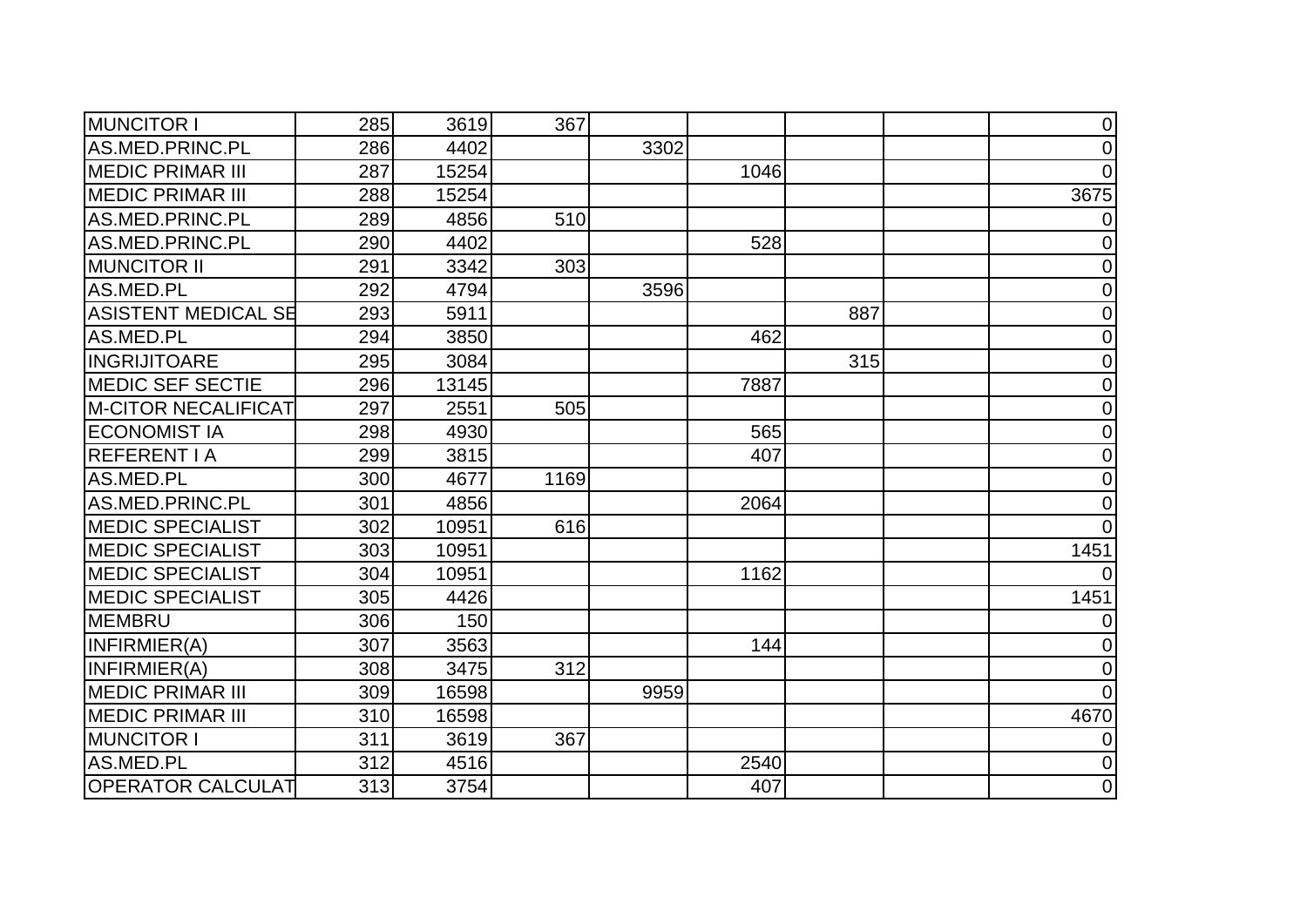| <b>INGRIJITOARE</b>        | 314 | 2795  |     |      |      | $\overline{0}$ |
|----------------------------|-----|-------|-----|------|------|----------------|
| <b>INGRIJITOARE</b>        | 315 | 3084  |     | 946  |      | 0              |
| <b>INGRIJITOARE</b>        | 316 | 3084  |     | 1576 |      | $\mathbf 0$    |
| <b>SPALATOREASA</b>        | 317 | 3010  | 205 |      |      | $\overline{0}$ |
| INFIRMIER(A)               | 318 | 3563  |     | 1600 |      | $\overline{0}$ |
| <b>BRANCARDIER</b>         | 319 | 3110  |     |      | 1332 | $\overline{0}$ |
| INFIRMIER(A)               | 320 | 3675  |     | 1299 |      | $\overline{0}$ |
| INFIRMIER(A)               | 321 | 3229  |     | 1069 |      | $\overline{0}$ |
| <b>MANAGER</b>             | 322 | 14975 |     |      |      | $\mathbf 0$    |
| AS.MED.PRINC.PL            | 323 | 4856  | 850 |      |      | $\overline{0}$ |
| <b>REGISTRATOR MEDICA</b>  | 324 | 3875  | 383 |      |      | $\mathbf 0$    |
| INFIRMIER(A)               | 325 | 3390  |     |      | 228  | $\overline{0}$ |
| <b>MEDIC SEF SECTIE</b>    | 326 | 15626 |     |      | 4911 |                |
| <b>MEDIC SEF SECTIE</b>    | 327 | 14882 |     |      |      | 3586           |
| <b>PSIHOLOG</b>            | 328 | 6042  |     | 2077 |      | $\left($       |
| AS.MED.PRINC.PL            | 329 | 4856  |     |      | 323  | $\overline{0}$ |
| <b>SEF BIROU FIN.CONTA</b> | 330 | 5908  |     |      | 750  | $\Omega$       |
| AS.MED.PRINC.PL            | 331 | 4856  | 971 |      |      | 0              |
| AS.MED.PRINC.PL            | 332 | 4856  |     | 2185 |      | $\overline{0}$ |
| AS.MED.PRINC.PL            | 333 | 4856  |     |      | 2732 | $\overline{0}$ |
| AS.MED.PRINC.PL            | 334 | 4856  | 728 |      |      | $\overline{0}$ |
| AS.MED.PRINC.PL            | 335 | 4856  |     | 2428 |      | $\mathbf 0$    |
| AS.MED.PRINC.              | 336 | 4402  |     |      | 277  | $\overline{0}$ |
| <b>BRANCARDIER</b>         | 337 | 3084  |     |      | 221  | $\overline{0}$ |
| <b>INGRIJITOARE</b>        | 338 | 3110  |     | 1249 |      | 0              |
| <b>INGRIJITOARE</b>        | 339 | 3084  |     | 1182 |      | 0              |
| <b>INGRIJITOARE</b>        | 340 | 2936  | 300 |      |      | $\overline{0}$ |
| INFIRMIER(A)               | 341 | 3563  |     |      | 320  | 0              |
| AS.MED.PRINC.PL            | 342 | 4856  |     | 2549 |      | $\overline{0}$ |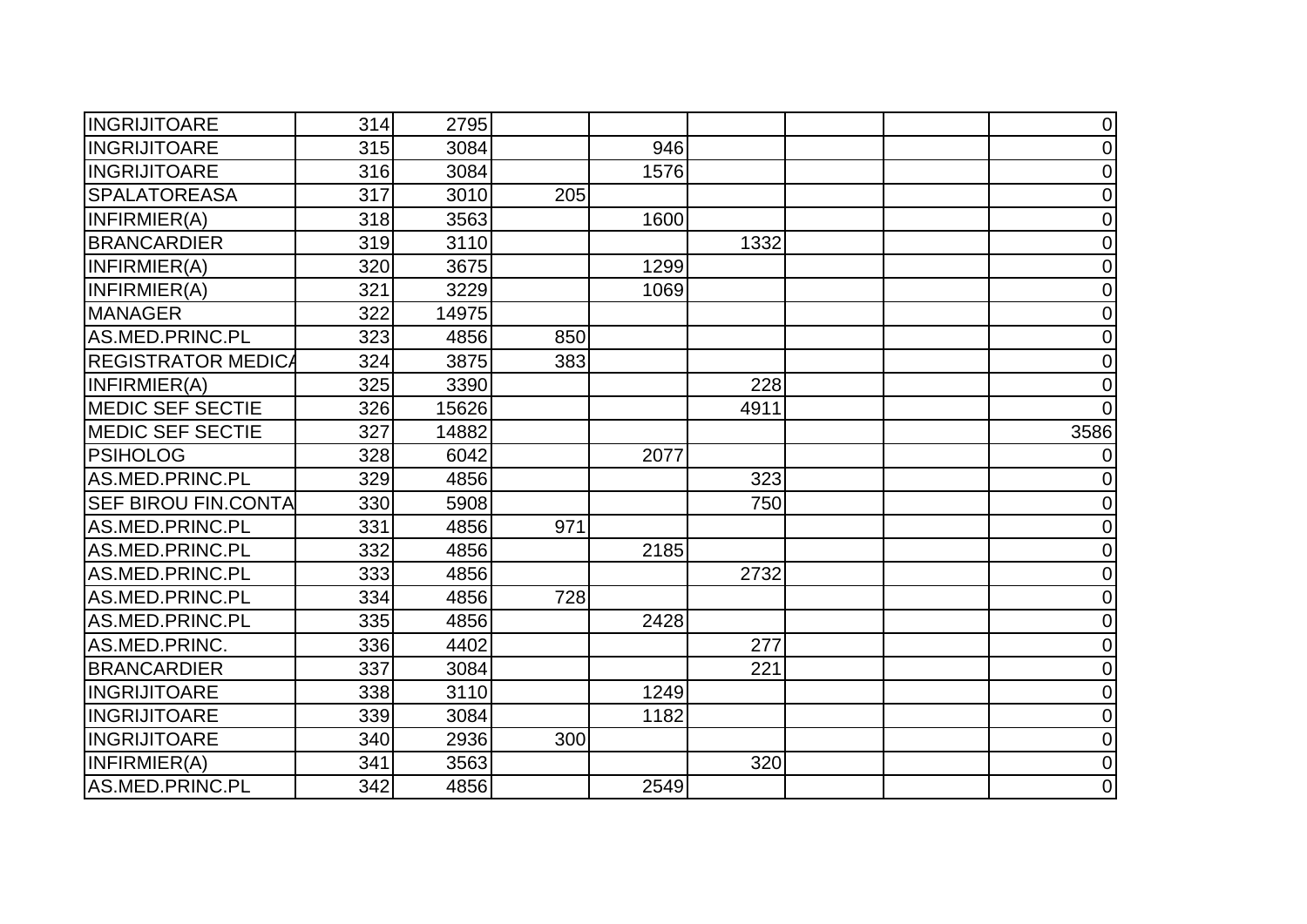| PREOT                        | 343 | 3369  |      |      |      | 0              |
|------------------------------|-----|-------|------|------|------|----------------|
| AS.MED.PRINC.PL              | 344 | 4856  |      |      | 272  | 0              |
| AS.MED.PRINC.PL              | 345 | 4856  |      |      |      | $\overline{0}$ |
| AS.MED.PRINC.PL              | 346 | 4856  |      | 3460 |      | 0              |
| AS.MED.PL                    | 347 | 4346  |      |      | 522  | $\overline{0}$ |
| <b>MUNCITOR I</b>            | 348 | 3619  | 275  |      |      | $\overline{0}$ |
| <b>INGRIJITOARE</b>          | 349 | 3084  | 236  |      |      | 0              |
| <b>BRANCARDIER</b>           | 350 | 3189  |      |      | 1706 | 0              |
| AS.MED.PRINC.PL              | 351 | 4856  | 850  |      |      | $\mathbf 0$    |
| <b>PAZNIC PORTAR</b>         | 352 | 2883  |      |      |      | $\overline{0}$ |
| <b>MUNCITOR II</b>           | 353 | 3425  | 245  |      |      | 0              |
| AS.MED.PL                    | 354 | 4677  |      | 2455 |      | $\overline{0}$ |
| AS.MED.PRINC.PL              | 355 | 4738  |      | 3554 |      | $\Omega$       |
| <b>INGRIJITOARE</b>          | 356 | 4094  |      | 1772 |      | 0              |
| <b>CONSILIER JURIDIC I A</b> | 357 | 4693  |      |      | 477  | $\overline{0}$ |
| <b>INGRIJITOARE</b>          | 358 | 2795  | 475  |      |      | $\overline{0}$ |
| <b>MEDIC SPECIALIST</b>      | 359 | 11923 |      | 8048 |      | 0              |
| <b>MEDIC SPECIALIST</b>      | 360 | 11923 |      |      |      | 3461           |
| <b>MUNCITOR I</b>            | 361 | 3619  | 367  |      |      |                |
| INFIRMIER(A)                 | 362 | 3563  |      | 1600 |      | 0              |
| <b>ASISTENT MEDICAL SE</b>   | 363 | 5911  |      | 4433 |      | 0              |
| <b>SPALATOREASA</b>          | 364 | 3010  | 205  |      |      | $\overline{0}$ |
| INFIRMIER(A)                 | 365 | 3563  |      | 1600 |      | 0              |
| AS.MED.PL                    | 366 | 3850  |      |      | 2888 | $\overline{0}$ |
| AS.MED.PL                    | 367 | 4346  | 652  |      |      | 0              |
| <b>INGRIJITOARE</b>          | 368 | 3010  |      | 1153 |      | $\overline{0}$ |
| <b>M-CITOR NECALIFICAT</b>   | 369 | 2550  | 505  |      |      | $\overline{0}$ |
| INFIRMIER(A)                 | 370 | 3390  |      | 1523 |      | 0              |
| <b>MEDIC SEF SECTIE</b>      | 371 | 16017 | 1682 |      |      | $\overline{0}$ |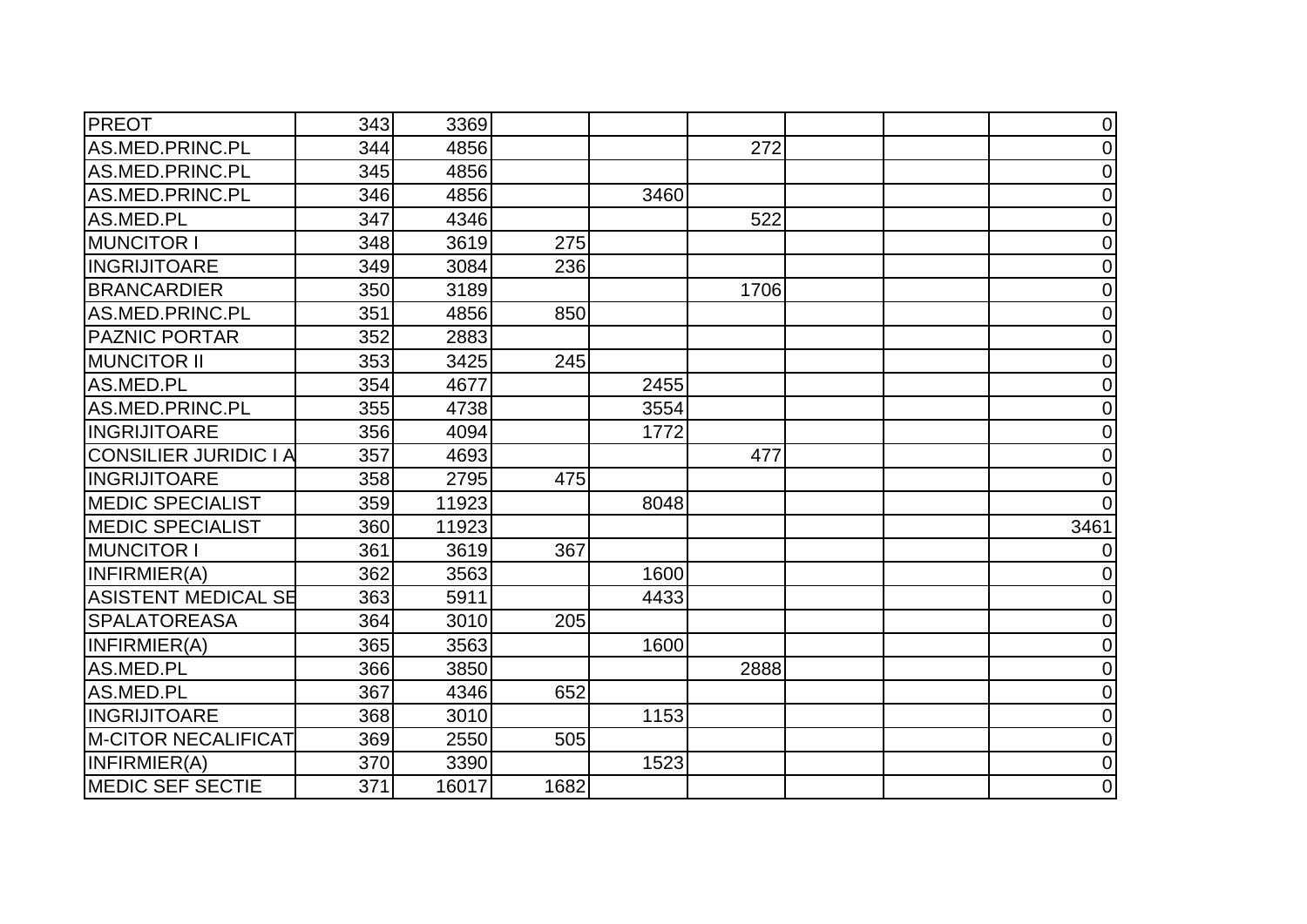| <b>MEDIC SEF SECTIE</b>   | 372 | 15254 |      |      |          | $\overline{0}$ |
|---------------------------|-----|-------|------|------|----------|----------------|
| AS.MED.PRINC.PL           | 373 | 4738  |      | 3625 |          | 0              |
| INFIRMIER(A)              | 374 | 3563  |      | 1200 |          | $\overline{0}$ |
| AS.MED.PRINC.SSD          | 375 | 4322  |      |      | $\Omega$ | $\overline{0}$ |
| <b>ECONOMIST IA</b>       | 376 | 4693  |      |      | 597      | 0              |
| <b>INGRIJITOARE</b>       | 377 | 3084  |      |      | 394      | $\overline{0}$ |
| <b>INGRIJITOARE</b>       | 378 | 2795  | 271  |      |          | 0              |
| AS.MED.PRINC.PL           | 379 | 4738  | 711  |      |          | $\overline{0}$ |
| AS.MED.PRINC.PL           | 380 | 4932  |      |      | 1665     | 0              |
| AS.MED.PRINC.PL           | 381 | 4856  |      |      | 728      | $\overline{0}$ |
| AS.MED.PRINC.PL           | 382 | 4856  |      |      | 728      | 0              |
| AS.MED.PRINC.PL           | 383 | 6639  |      | 2490 |          | 0              |
| <b>REGISTRATOR MEDICA</b> | 384 | 3819  |      |      | 1253     | 0              |
| <b>INGRIJITOARE</b>       | 385 | 3010  |      |      |          | 0              |
| AS.MED.PRINC.PL           | 386 | 4402  |      |      | 1101     | $\overline{0}$ |
| INFIRMIER(A)              | 387 | 3563  |      | 960  |          | 0              |
| <b>PAZNIC PORTAR</b>      | 388 | 2883  |      |      |          | $\Omega$       |
| <b>MEDIC SEF SECTIE</b>   | 389 | 12375 |      |      | 1074     | $\Omega$       |
| <b>MEDIC SEF SECTIE</b>   | 390 | 4764  |      |      |          | 1041           |
| <b>MEDIC SPECIALIST</b>   | 391 | 13153 |      |      | 8385     |                |
| <b>REGISTRATOR MEDICA</b> | 392 | 3726  |      |      |          |                |
| <b>MEDIC PRIMAR III</b>   | 393 | 15254 |      |      | 1324     | 0              |
| <b>MEDIC PRIMAR III</b>   | 394 | 15254 |      |      |          | 1838           |
| <b>REGISTRATOR MEDICA</b> | 395 | 3819  |      | 1691 |          | 0              |
| <b>MEDIC PRIMAR III</b>   | 396 | 14882 | 1451 |      |          | 0              |
| <b>MEDIC PRIMAR III</b>   | 397 | 14882 |      |      |          | $\Omega$       |
| INFIRMIER(A)              | 398 | 3475  | 312  |      |          | $\overline{0}$ |
| <b>REGISTRATOR MEDICA</b> | 399 | 3875  |      |      | 383      | 0              |
| <b>ECONOMIST II</b>       | 400 | 4020  |      |      | 405      | $\overline{0}$ |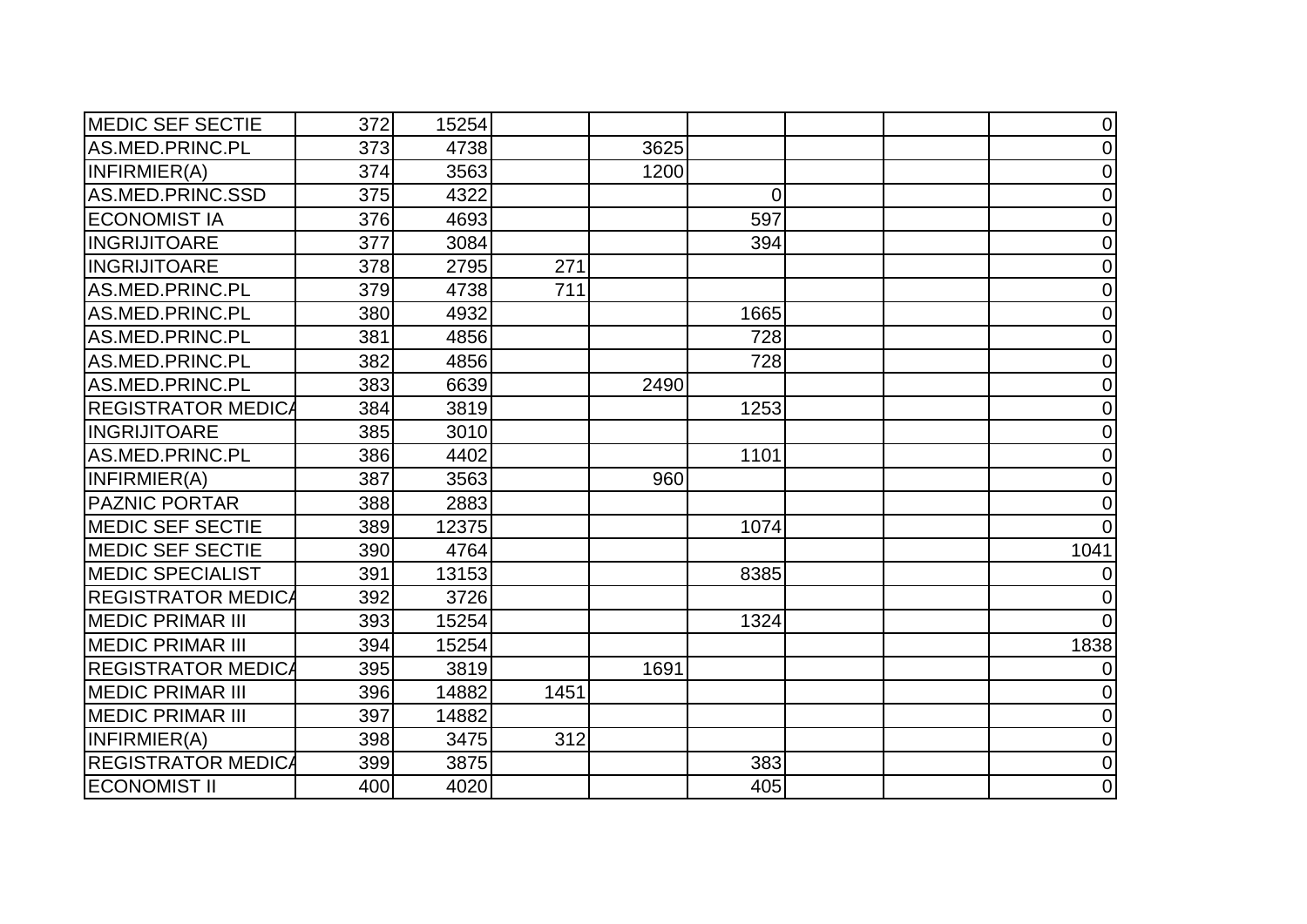| AS.MED.PL                 | 401 | 4346  |      | 3260 |      |     | $\overline{0}$ |
|---------------------------|-----|-------|------|------|------|-----|----------------|
| <b>PRESEDINTE</b>         | 402 | 150   |      |      |      |     | 0              |
| INFIRMIER(A)              | 403 | 3475  |      |      | 988  |     | $\mathbf 0$    |
| <b>INGRIJITOARE</b>       | 404 | 3084  |      | 1182 |      |     | $\overline{0}$ |
| AS.MED.PL                 | 405 | 4516  |      | 3387 |      |     | 0              |
| <b>BUCATAR I</b>          | 406 | 3619  |      |      |      |     | $\overline{0}$ |
| INFIRMIER(A)              | 407 | 3563  | 480  |      |      |     | 0              |
| INFIRMIER(A)              | 408 | 3229  | 246  |      |      |     | $\overline{0}$ |
| <b>MEDIC PRIMAR III</b>   | 409 | 14519 | 1742 |      |      |     | $\mathbf 0$    |
| <b>MEDIC PRIMAR III</b>   | 410 | 14519 |      |      |      |     | 0              |
| <b>REGISTRATOR MEDICA</b> | 411 | 3819  |      |      |      | 451 | 0              |
| <b>MEDIC SEF SECTIE</b>   | 412 | 15626 |      | 9962 |      |     | 0              |
| <b>MEDIC SEF SECTIE</b>   | 413 | 14882 |      |      |      |     | $\Omega$       |
| AS.MED.PRINC.PL           | 414 | 4856  |      | 3715 |      |     | $\overline{0}$ |
| <b>MEDIC SPECIALIST</b>   | 415 | 11499 |      |      | 1121 |     | <sup>0</sup>   |
| <b>MEDIC SPECIALIST</b>   | 416 | 4648  |      |      |      |     | 2540           |
| AS.MED.PRINC.PL           | 417 | 4856  |      | 3642 |      |     | 0              |
| INFIRMIER(A)              | 418 | 3563  |      | 1600 |      |     | 0              |
| <b>INGRIJITOARE</b>       | 419 | 2695  |      | 1425 |      |     | $\overline{0}$ |
| <b>CONTABIL IA</b>        | 420 | 3815  |      |      | 305  |     | $\overline{0}$ |
| <b>BUCATAR IV</b>         | 421 | 3259  |      |      |      |     | 0              |
| AS.MED.PRINC.PL           | 422 | 4856  | 668  |      |      |     | 0              |
| AS.MED.PRINC.PL           | 423 | 4856  |      | 2914 |      |     | $\overline{0}$ |
| ASISTENT MEDICAL SE       | 424 | 5911  |      |      | 2069 |     | $\overline{0}$ |
| <b>INGRIJITOARE</b>       | 425 | 3084  |      | 1577 |      |     | 0              |
| <b>INGRIJITOARE</b>       | 426 | 3084  |      | 1182 |      |     | 0              |
| AS.MED.PRINC.PL           | 427 | 4856  | 364  |      |      |     | $\overline{0}$ |
| AS.MED.PRINC.PL           | 428 | 4856  | 510  |      |      |     | 0              |
| AS.MED.PRINC.PL           | 429 | 4856  |      |      | 546  |     | $\mathbf 0$    |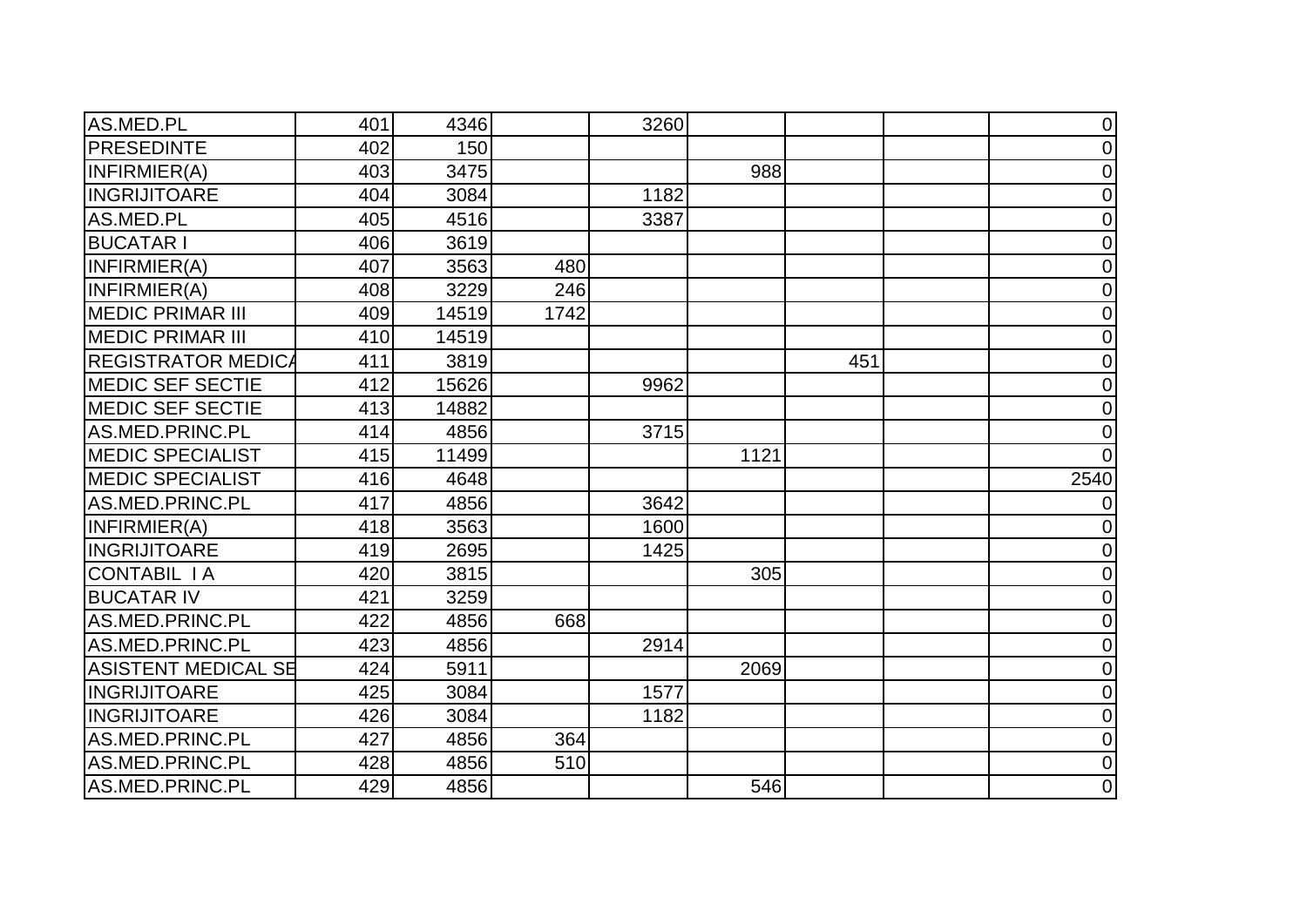| AS.MED.PL                  | 430 | 4677  | 666 |      |      |    | $\overline{0}$ |
|----------------------------|-----|-------|-----|------|------|----|----------------|
| <b>INGRIJITOARE</b>        | 431 | 2936  |     | 375  |      |    | 0              |
| AS.MED.PRINC.PL            | 432 | 4856  |     | 3642 |      |    | 0              |
| INFIRMIER(A)               | 433 | 3563  | 480 |      |      |    | $\overline{0}$ |
| AS.MED.PRINC.SSD           | 434 | 4799  |     | 1920 |      |    | 0              |
| <b>MUNCITOR I</b>          | 435 | 3532  |     |      | 358  |    | $\overline{0}$ |
| AS.MED.PRINC.PL            | 436 | 4856  |     | 3642 |      |    | 0              |
| <b>KINETOTERAPEUT</b>      | 437 | 5272  |     |      | 1218 |    | 0              |
| AS.MED.PRINC.PL            | 438 | 4856  |     |      |      |    | 0              |
| <b>MEDIC SPECIALIST</b>    | 439 | 4426  |     |      |      |    | 0              |
| AS.MED.PL                  | 440 | 4444  | 667 |      |      |    | $\overline{0}$ |
| AS.MED.PRINC.PL            | 441 | 4856  |     |      | 583  |    | 0              |
| AS.MED.PL                  | 442 | 3850  | 722 |      |      |    | $\overline{0}$ |
| <b>MEDIC SPECIALIST</b>    | 443 | 12519 |     |      |      |    | $\overline{0}$ |
| AS.MED.PRINC.PL            | 444 | 4856  |     |      | 510  |    | 0              |
| <b>MEDIC SEF SECTIE</b>    | 445 | 15626 |     | 9794 |      |    | 0              |
| <b>MEDIC SEF SECTIE</b>    | 446 | 14519 |     |      |      |    | 0              |
| <b>MEDIC PRIMAR III</b>    | 447 | 14882 |     |      | 1042 |    | $\overline{0}$ |
| <b>DIRECTOR FINANCIAR</b>  | 448 | 8798  |     |      |      |    | 0              |
| AS.MED.PL                  | 449 | 4794  |     |      |      |    | $\overline{0}$ |
| AS.MED.PRINC.PL            | 450 | 4856  |     | 2549 |      |    | 0              |
| <b>BRANCARDIER</b>         | 451 | 3084  |     | 315  |      |    | 0              |
| <b>INGRIJITOARE</b>        | 452 | 4167  |     | 0    |      |    | $\overline{0}$ |
| AS.MED.PRINC.PL            | 453 | 4856  |     | 3642 |      |    | 0              |
| <b>ARHIVAR</b>             | 454 | 3418  |     |      | 144  |    | $\overline{0}$ |
| <b>ASISTENT MEDICAL SE</b> | 455 | 5911  |     | 1921 |      |    | $\overline{0}$ |
| AS.MED.PRINC.PL            | 456 | 4856  |     | 2732 |      |    | $\overline{0}$ |
| <b>MEDIC SPECIALIST</b>    | 457 | 15253 |     | 8008 |      |    | 0              |
| <b>MEDIC PRIMAR III</b>    | 458 | 14882 |     |      | 885  | 50 | $\overline{0}$ |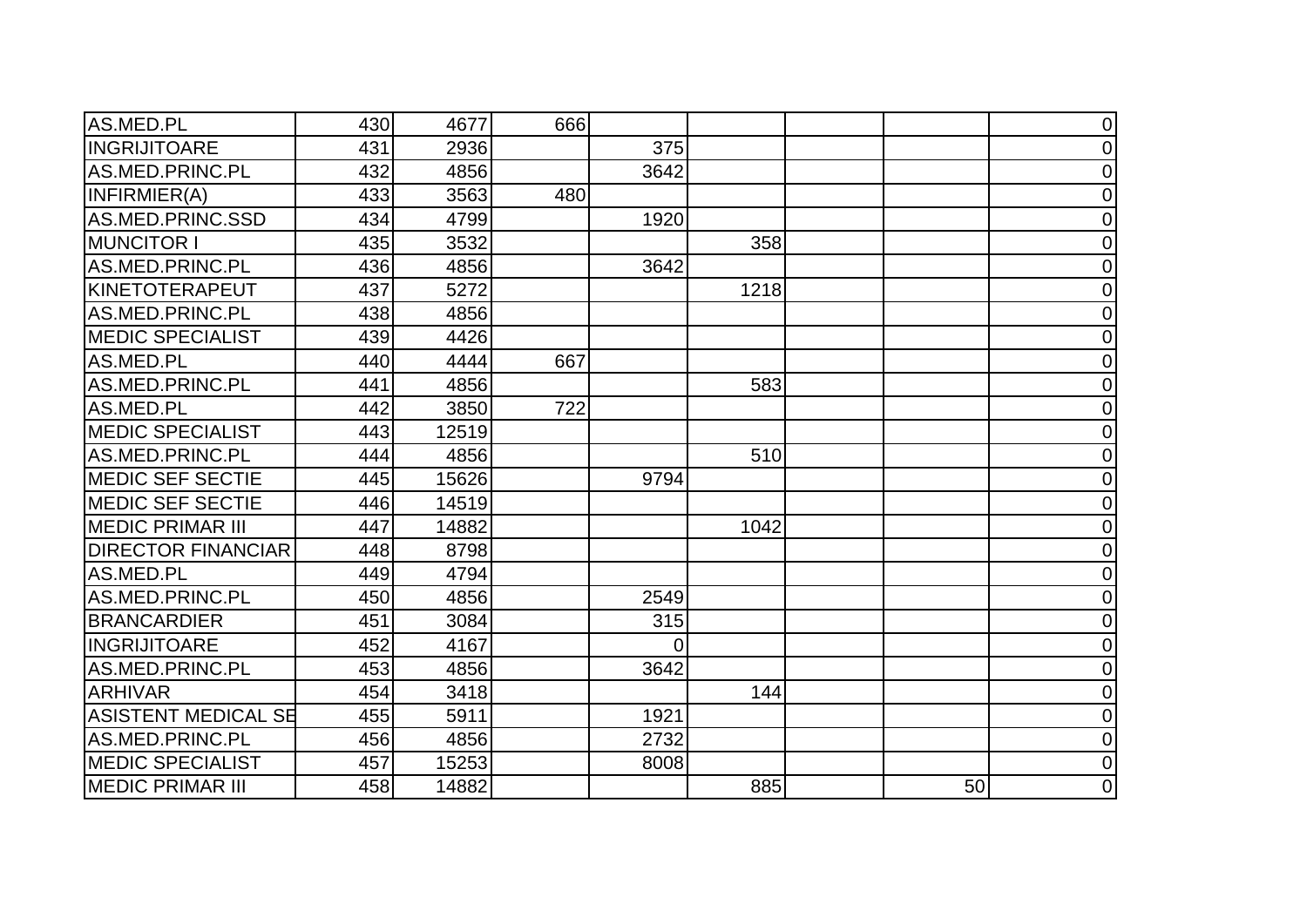| AS.MED.PRINC.PL            | 459 | 4856  |     |      | 1457 |      | $\overline{0}$ |
|----------------------------|-----|-------|-----|------|------|------|----------------|
| AS.MED.PRINC.PL            | 460 | 5911  | 709 |      |      |      | $\overline{0}$ |
| AS.MED.PRINC.PL            | 461 | 4856  |     |      | 1214 |      | $\mathbf 0$    |
| AS.MED.PL                  | 462 | 4677  |     | 2631 |      |      | $\overline{0}$ |
| <b>INGRIJITOARE</b>        | 463 | 3010  |     | 1538 |      |      | 0              |
| AS.MED.PRINC.PL            | 464 | 4738  |     |      | 391  |      | $\overline{0}$ |
| <b>REFERENT I A</b>        | 465 | 3815  |     |      | 183  |      | 0              |
| AS.MED.PRINC.PL            | 466 | 4856  | 911 |      |      |      | 0              |
| INFIRMIER(A)               | 467 | 3390  |     | 685  |      |      | $\overline{0}$ |
| <b>SEF BIROU RESURSE I</b> | 468 | 5908  |     |      | 790  |      | $\overline{0}$ |
| INFIRMIER(A)               | 469 | 3563  | 320 |      |      |      | 0              |
| <b>REGISTRATOR MEDICA</b>  | 470 | 3726  |     | 1520 |      |      | $\overline{0}$ |
| INFIRMIER(A)               | 471 | 3675  |     | 1559 |      |      | $\overline{0}$ |
| AS.MED.PRINC.PL            | 472 | 4856  |     |      | 728  |      | 0              |
| AS.MED.PRINC.PL            | 473 | 4622  |     |      |      |      | $\overline{0}$ |
| AS.MED.PL                  | 474 | 4677  |     | 935  |      |      | $\mathbf 0$    |
| <b>ECONOMIST IA</b>        | 475 | 4930  |     |      | 627  |      | $\overline{0}$ |
| AS.MED.PL                  | 476 | 4139  |     |      |      | 538  | 0              |
| AS.MED.PL                  | 477 | 4346  | 652 |      |      |      | $\overline{0}$ |
| AS.MED.PRINC.PL            | 478 | 5181  |     | 3886 |      |      | $\overline{0}$ |
| INFIRMIER(A)               | 479 | 3475  |     | 1560 |      |      | 0              |
| INFIRMIER(A)               | 480 | 3475  | 442 |      |      |      | 0              |
| <b>MEDIC PRIMAR III</b>    | 481 | 15254 |     |      | 1471 |      | $\overline{0}$ |
| <b>MEDIC PRIMAR III</b>    | 482 | 15254 |     |      |      |      | $\overline{0}$ |
| <b>MEDIC PRIMAR III</b>    | 483 | 15254 |     |      | 1062 |      | $\Omega$       |
| <b>MEDIC PRIMAR III</b>    | 484 | 15254 |     |      |      |      | 4288           |
| AS.MED.PL                  | 485 | 4794  | 839 |      |      |      | 0              |
| <b>MEDIC SEF SECTIE</b>    | 486 | 16017 |     |      | 1602 | 3203 | $\overline{0}$ |
| AS.MED.PL                  | 487 | 4346  | 619 |      |      |      | $\mathbf 0$    |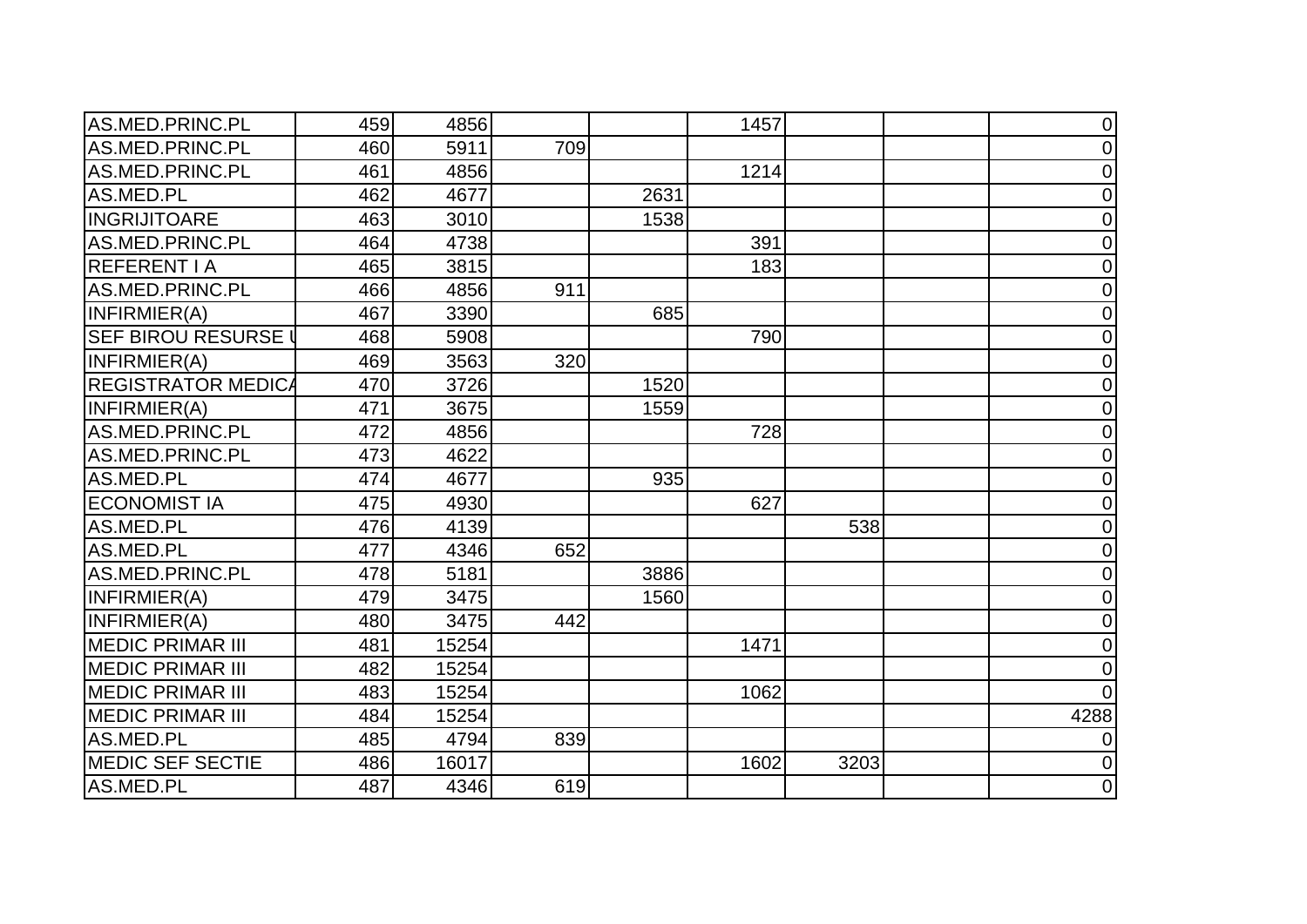| AS.MED.PRINC.PL             | 488 | 4856  |      | 2732 |      | $\overline{0}$ |
|-----------------------------|-----|-------|------|------|------|----------------|
| INFIRMIER(A)                | 489 | 3563  |      | 1600 |      | 0              |
| AS.MED.PRINC.PL             | 490 | 4402  |      | 1981 |      | $\mathbf 0$    |
| INFIRMIER(A)                | 491 | 3563  |      | 1600 |      | 0              |
| <b>INGRIJITOARE</b>         | 492 | 3084  |      |      | 252  | $\overline{0}$ |
| AS.MED.PRINC.PL             | 493 | 4738  |      |      | 298  | $\mathbf 0$    |
| <b>MEDIC PRIMAR III</b>     | 494 | 15254 | 1258 |      |      | $\Omega$       |
| <b>MEDIC PRIMAR III</b>     | 495 | 15254 |      |      |      | 4900           |
| AS.MED.PRINC.PL             | 496 | 5181  |      | 3886 |      | 0              |
| INFIRMIER(A)                | 497 | 3563  |      | 1600 |      | 0              |
| AS.MED.PL                   | 498 | 3850  | 578  |      |      | $\mathbf 0$    |
| INFIRMIER(A)                | 499 | 3475  |      | 1404 |      | $\Omega$       |
| <b>BIOLOG</b>               | 500 | 4800  | 535  |      |      | $\overline{0}$ |
| <b>SEF SERVICIU ADMINIS</b> | 501 | 5908  |      |      | 790  | 0              |
| <b>INGRIJITOARE</b>         | 502 | 3084  |      |      | 236  | $\overline{0}$ |
| AS.MED.PRINC.PL             | 503 | 4856  |      | 3642 |      | $\mathbf 0$    |
| INFIRMIER(A)                | 504 | 3563  |      |      | 176  | $\mathbf 0$    |
| <b>MEDIC SEF SECTIE</b>     | 505 | 16017 |      | 8237 |      | $\Omega$       |
| <b>MEDIC SEF SECTIE</b>     | 506 | 5605  |      |      |      | 1225           |
| <b>REFERENT DE SPECIA</b>   | 507 | 3648  |      |      | 238  | 0              |
| <b>MEDIC SPECIALIST</b>     | 508 | 4426  |      |      |      | 0              |
| <b>INGRIJITOARE</b>         | 509 | 2936  |      |      | 1000 | 0              |
| AS.MED.PL                   | 510 | 4794  |      | 3596 |      | $\mathbf 0$    |
| AS.MED.PL                   | 511 | 4794  |      | 1978 |      | 0              |
| AS.MED.PRINC.PL             | 512 | 4622  |      | 3467 |      | 0              |
| <b>TEHNICIAN I A</b>        | 513 | 3815  |      |      | 386  | 0              |
| INFIRMIER(A)                | 514 | 3390  | 508  |      |      | $\overline{0}$ |
| AS.MED.PRINC.PL             | 515 | 4856  | 728  |      |      | $\mathbf 0$    |
| <b>SPALATOREASA</b>         | 516 | 2795  | 191  |      |      | $\mathbf 0$    |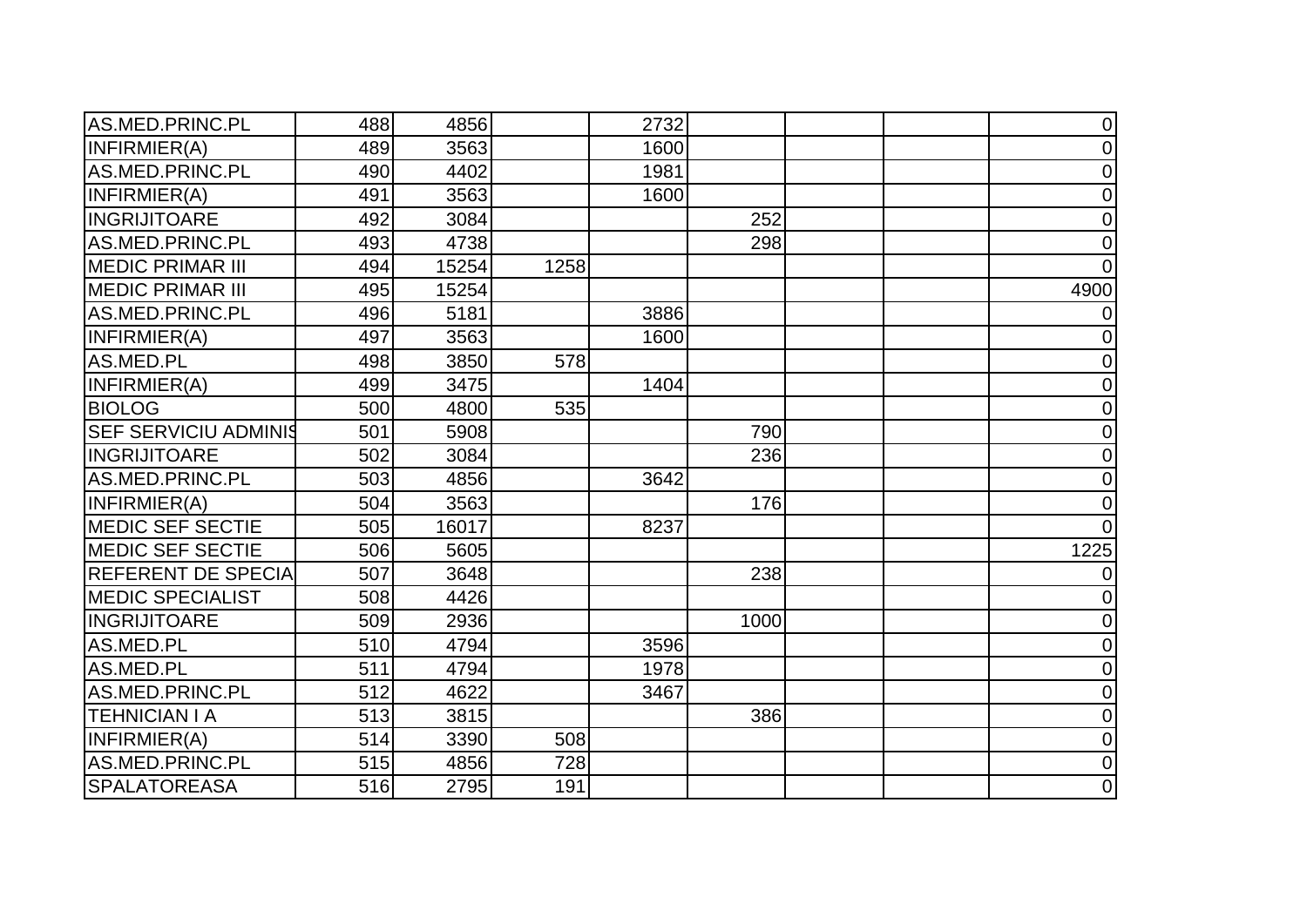| <b>PAZNIC PORTAR</b>       | 517 | 2883  |      |      |     |     | $\mathbf 0$    |
|----------------------------|-----|-------|------|------|-----|-----|----------------|
| <b>INGRIJITOARE</b>        | 518 | 3010  | 436  |      |     |     | $\Omega$       |
| <b>BUCATAR I</b>           | 519 | 3619  |      |      |     |     | $\mathbf 0$    |
| <b>INGRIJITOARE</b>        | 520 | 3084  |      | 893  |     |     | $\mathbf 0$    |
| <b>ASISTENT MEDICAL SE</b> | 521 | 5911  |      | 2956 |     |     | $\mathbf 0$    |
| <b>MEDIC SPECIALIST</b>    | 522 | 12832 |      | 9624 |     |     |                |
| <b>MEDIC SPECIALIST</b>    | 523 | 12832 |      |      |     |     | 3724           |
| INFIRMIER(A)               | 524 | 3675  |      | 1299 |     |     |                |
| AS.MED.PRINC.PL            | 525 | 4856  | 546  |      |     |     | $\Omega$       |
| <b>MEDIC SPECIALIST</b>    | 526 | 4215  |      |      |     |     | 2764           |
| <b>REFERENT I A</b>        | 527 | 3815  |      |      | 407 |     |                |
| AS.MED.PRINC.PL            | 528 | 4402  |      |      | 594 |     | $\Omega$       |
| AS.MED.PL                  | 529 | 4139  | 1035 |      |     |     | 0              |
| AS.MED.PRINC.PL            | 530 | 4856  |      | 2428 |     |     | $\overline{0}$ |
| <b>INGRIJITOARE</b>        | 531 | 3084  |      |      | 110 |     | $\Omega$       |
| AS.MED.PRINC.PL            | 532 | 4856  |      | 3278 |     |     | $\mathbf 0$    |
| INFIRMIER(A)               | 533 | 3563  |      |      | 320 |     | $\mathbf 0$    |
| AS.MED.PL                  | 534 | 4677  | 702  |      |     |     | $\overline{0}$ |
| INFIRMIER(A)               | 535 | 3475  | 312  |      |     |     | $\mathbf 0$    |
| INFIRMIER(A)               | 536 | 3390  |      | 1523 |     |     | $\overline{0}$ |
| INFIRMIER(A)               | 537 | 3390  |      |      | 305 |     | 0              |
| <b>REFERENT I A</b>        | 538 | 3815  |      |      | 386 |     | $\overline{0}$ |
| AS.MED.PL                  | 539 | 4346  |      |      |     | 739 | $\mathbf 0$    |
| INFIRMIER(A)               | 540 | 3563  |      | 1280 |     |     | $\overline{0}$ |
| <b>INGRIJITOARE</b>        | 541 | 2936  | 500  |      |     |     | $\mathbf 0$    |
| <b>BIOLOG SPECIALIST</b>   | 542 | 3296  |      |      |     |     | $\mathbf 0$    |
| <b>BIOLOG SPECIALIST</b>   | 543 | 5754  | 577  |      |     |     | $\overline{0}$ |
| AS.MED.PL                  | 544 | 4794  | 959  |      |     |     | $\mathbf 0$    |
| <b>PAZNIC PORTAR</b>       | 545 | 2536  |      |      |     |     | $\mathbf 0$    |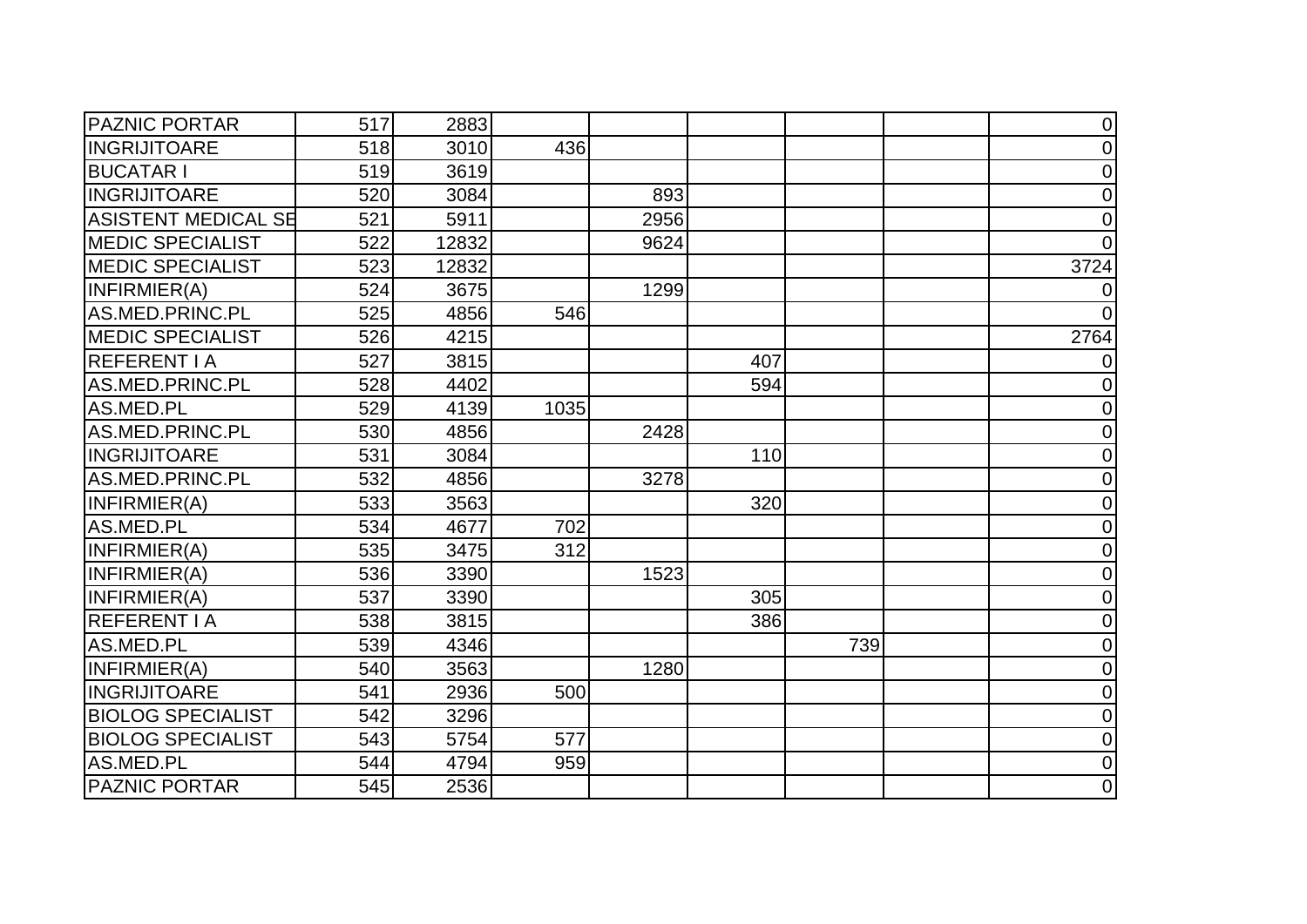| INFIRMIER(A)                 | 546 | 3563  |      | 1600 |      |     | $\overline{0}$ |
|------------------------------|-----|-------|------|------|------|-----|----------------|
| AS.MED.PL                    | 547 | 4742  |      | 3557 |      |     | 0              |
| <b>SEF BIROU ACHIZITII /</b> | 548 | 5908  |      |      | 750  |     | $\overline{0}$ |
| <b>SUBINGINER I</b>          | 549 | 4023  | 421  |      |      |     | $\overline{0}$ |
| INFIRMIER(A)                 | 550 | 3563  |      | 1600 |      |     | 0              |
| AS.MED.PRINC.PL              | 551 | 4856  |      | 2428 |      |     | 0              |
| <b>MEDIC SPECIALIST</b>      | 552 | 10951 | 780  |      |      |     | 0              |
| <b>MEDIC SPECIALIST</b>      | 553 | 4426  |      |      |      |     | 0              |
| <b>INGRIJITOARE</b>          | 554 | 3084  |      |      | 1051 |     | 0              |
| INFIRMIER(A)                 | 555 | 3563  |      | 1600 |      |     | $\mathbf 0$    |
| INFIRMIER(A)                 | 556 | 3563  |      | 1600 |      |     | $\overline{0}$ |
| <b>SPALATOREASA</b>          | 557 | 3161  | 140  |      |      |     | 0              |
| <b>INGRIJITOARE</b>          | 558 | 3084  |      |      | 526  |     | 0              |
| AS.MED.PRINC.PL              | 559 | 4856  |      |      |      | 971 | 0              |
| <b>PAZNIC PORTAR</b>         | 560 | 2883  |      |      |      |     | 0              |
| <b>INGRIJITOARE</b>          | 561 | 2936  |      |      | 225  |     | $\mathbf 0$    |
| AS.MED.PRINC.PL              | 562 | 5181  |      | 3886 |      |     | $\overline{0}$ |
| AS.MED.PRINC.PL              | 563 | 4856  |      | 1457 |      |     | $\overline{0}$ |
| <b>INGRIJITOARE</b>          | 564 | 2936  |      | 525  |      |     | $\Omega$       |
| <b>ASISTENT MEDICAL SE</b>   | 565 | 5911  | 1351 |      |      |     | $\Omega$       |
| AS.MED.PRINC.PL              | 566 | 4738  |      | 3554 |      |     | 0              |
| AS.MED.PRINC.PL              | 567 | 4402  |      |      | 1761 |     | 0              |
| <b>MEDIC SPECIALIST</b>      | 568 | 11923 | 8942 |      |      |     | $\Omega$       |
| <b>MEDIC SPECIALIST</b>      | 569 | 5278  |      |      |      |     | 3461           |
| AS.MED.PL                    | 570 | 4139  |      |      | 275  |     |                |
| <b>BIOLOG, CHIMIST PRIN</b>  | 571 | 7037  |      |      |      |     | 0              |
| <b>BIOLOG, CHIMIST PRIN</b>  | 572 | 4225  |      |      |      |     | $\overline{0}$ |
| <b>MUNCITOR I</b>            | 573 | 3619  | 367  |      |      |     | $\overline{0}$ |
| <b>SPALATOREASA</b>          | 574 | 3010  | 205  |      |      |     | $\mathbf 0$    |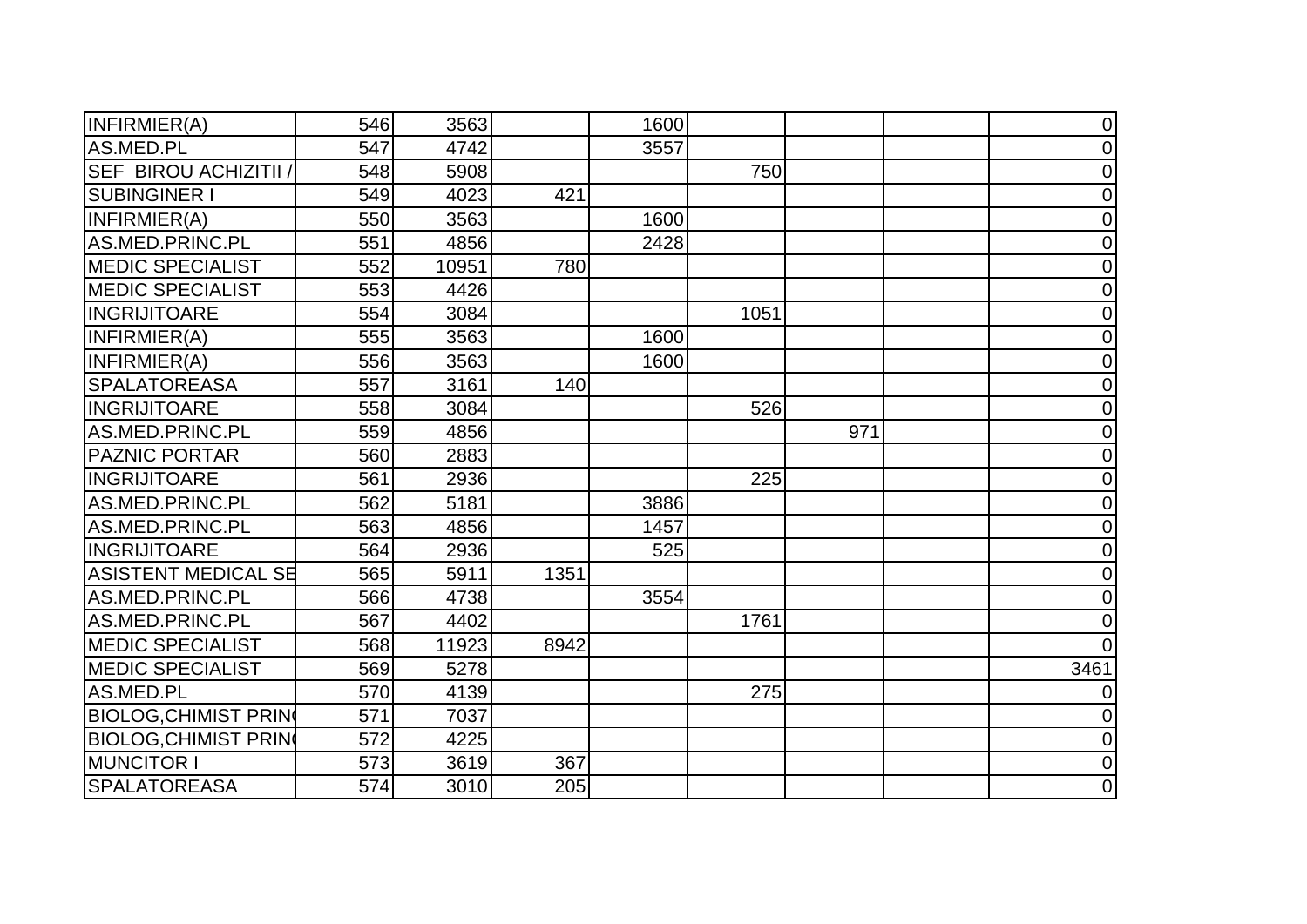| AS.MED.PRINC.PL         | 575 | 4856  | 1214 |      |      | $\Omega$       |
|-------------------------|-----|-------|------|------|------|----------------|
| <b>MEDIC SPECIALIST</b> | 576 | 4426  |      |      |      | 1935           |
| AS.MED.PRINC.PL         | 577 | 6639  |      |      | 4730 | $\Omega$       |
| <b>BUCATAR I</b>        | 578 | 3619  |      |      |      | $\Omega$       |
| AS.MED.PRINC.PL         | 579 | 5181  |      |      | 3497 | 0              |
| <b>REFERENT I A</b>     | 580 | 3632  |      |      | 271  | $\Omega$       |
| INFIRMIER(A)            | 581 | 3563  |      | 1040 |      | $\overline{0}$ |
| INFIRMIER(A)            | 582 | 3563  |      | 1600 |      | $\overline{0}$ |
| AS.MED.PL               | 583 | 4301  |      |      | 2581 | $\overline{0}$ |
| AS.MED.PRINC.PL         | 584 | 4856  | 510  |      |      | 0              |
| <b>BRANCARDIER</b>      | 585 | 3189  |      |      | 1280 | $\overline{0}$ |
| AS.MED.PRINC.PL         | 586 | 4856  |      | 3278 |      | $\overline{0}$ |
| <b>PAZNIC PORTAR</b>    | 587 | 2883  |      |      |      | $\overline{0}$ |
| AS.MED.PRINC.PL         | 588 | 5181  |      |      | 3109 | $\mathbf 0$    |
| AS.MED.PRINC.PL         | 589 | 4856  |      |      | 2185 | $\overline{0}$ |
| AS.MED.PRINC.PL         | 590 | 4856  |      | 2064 |      | $\mathbf 0$    |
| INFIRMIER(A)            | 591 | 3563  |      |      | 533  | $\overline{0}$ |
| INFIRMIER(A)            | 592 | 3563  | 160  |      |      | $\Omega$       |
| <b>BUCATAR I</b>        | 593 | 3619  |      |      |      | $\overline{0}$ |
| <b>INGRIJITOARE</b>     | 594 | 2695  |      | 1425 |      | $\overline{0}$ |
| INFIRMIER(A)            | 595 | 3098  |      | 1425 |      | $\mathbf 0$    |
| <b>INGRIJITOARE</b>     | 596 | 3084  | 252  |      |      | $\mathbf 0$    |
| AS.MED.PRINC.PL         | 597 | 4856  |      |      | 656  | $\Omega$       |
| <b>BRANCARDIER</b>      | 598 | 3189  |      |      | 1365 | $\mathbf 0$    |
| <b>MEDIC SPECIALIST</b> | 599 | 11923 |      |      |      | $\overline{0}$ |
| <b>MEMBRU</b>           | 600 | 150   |      |      |      | $\mathbf 0$    |
| <b>MEDIC SPECIALIST</b> | 601 | 10951 | 2327 |      |      | $\mathbf 0$    |
| AS.MED.PL               | 602 | 4139  | 497  |      |      | $\mathbf 0$    |
| <b>MUNCITOR I</b>       | 603 | 3619  |      |      |      | $\mathbf 0$    |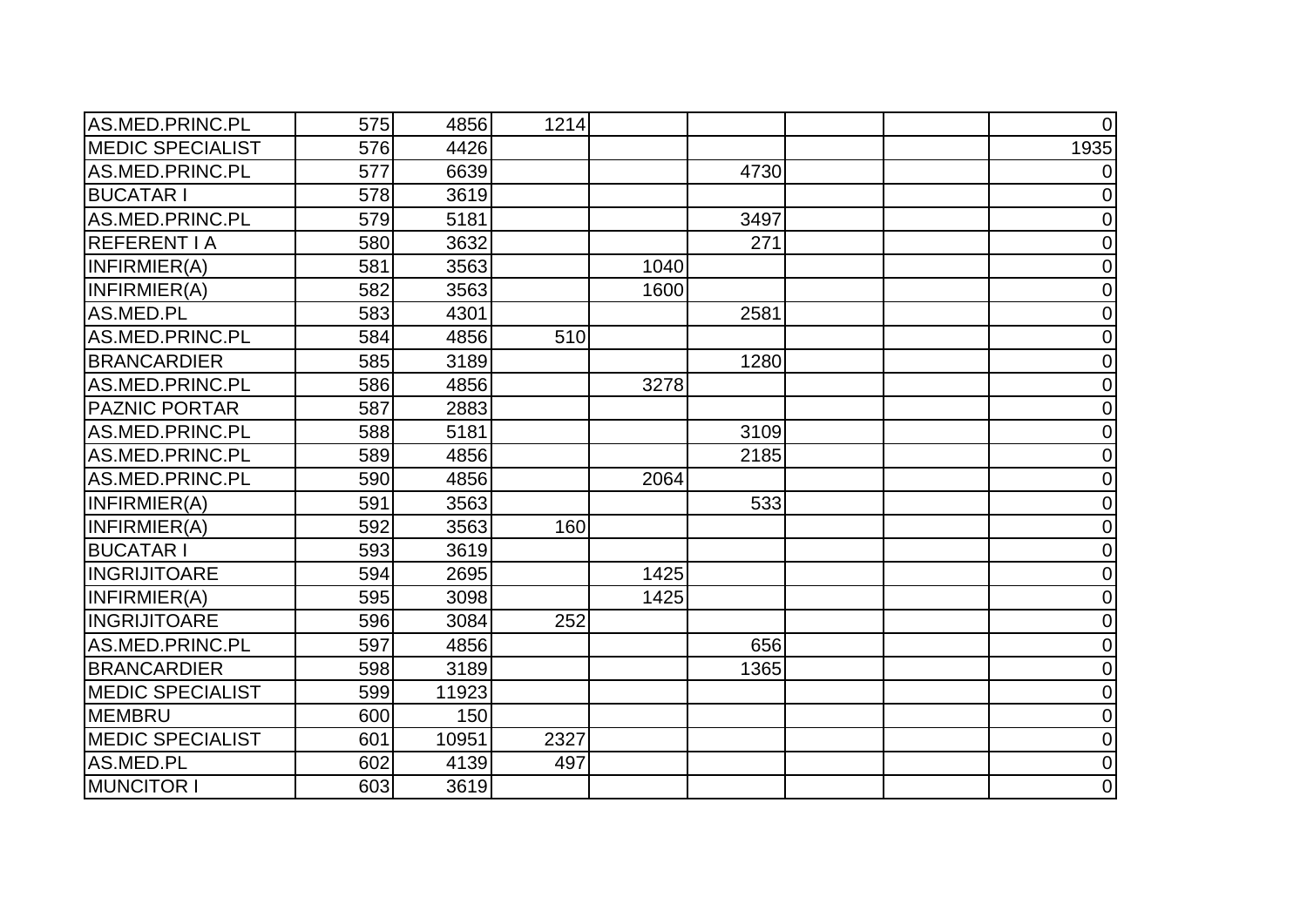| <b>INGRIJITOARE</b>       | 604 | 3084  |      |      | 189  |     | $\overline{0}$ |
|---------------------------|-----|-------|------|------|------|-----|----------------|
| INFIRMIER(A)              | 605 | 3563  |      | 1360 |      |     | 0              |
| <b>INGRIJITOARE</b>       | 606 | 3084  |      |      |      | 420 | $\mathbf 0$    |
| AS.MED.PRINC.PL           | 607 | 4856  |      | 3460 |      |     | $\mathbf 0$    |
| <b>BRANCARDIER</b>        | 608 | 3035  |      |      | 1219 |     | $\overline{0}$ |
| <b>REGISTRATOR MEDICA</b> | 609 | 3819  |      |      |      |     | $\mathbf 0$    |
| <b>SPALATOREASA</b>       | 610 | 3084  | 179  |      |      |     | $\overline{0}$ |
| <b>BRANCARDIER</b>        | 611 | 3010  |      |      | 1025 |     | $\Omega$       |
| AS.MED.PRINC.PL           | 612 | 4856  | 911  |      |      |     | $\overline{0}$ |
| <b>ECONOMIST I</b>        | 613 | 3672  |      |      | 375  |     | $\overline{0}$ |
| AS.MED.PRINC.PL           | 614 | 5181  |      | 3886 |      |     | $\overline{0}$ |
| <b>SPALATOREASA</b>       | 615 | 3084  | 158  |      |      |     | $\overline{0}$ |
| AS.MED.PRINC.PL           | 616 | 4856  |      |      | 911  |     | $\overline{0}$ |
| AS.MED.PRINC.             | 617 | 4856  |      | 2003 |      |     | 0              |
| AS.MED.PL                 | 618 | 4444  |      |      | 2000 |     | $\overline{0}$ |
| INFIRMIER(A)              | 619 | 3229  |      | 1425 |      |     | 0              |
| AS.MED.PRINC.PL           | 620 | 4856  | 2768 |      |      |     | $\mathbf 0$    |
| INFIRMIER(A)              | 621 | 3675  |      | 1299 |      |     | $\overline{0}$ |
| AS.MED.PL                 | 622 | 4139  |      | 704  |      |     | 0              |
| INFIRMIER(A)              | 623 | 3563  |      | 1600 |      |     | $\Omega$       |
| <b>MUNCITOR I</b>         | 624 | 3619  | 312  |      |      |     | 0              |
| <b>MEDIC SEF SECTIE</b>   | 625 | 16017 | 1321 |      |      |     |                |
| <b>MEDIC SEF SECTIE</b>   | 626 | 15254 |      |      |      |     | 3675           |
| <b>INGRIJITOARE</b>       | 627 | 3189  |      |      | 1706 |     | 0              |
| AS.MED.PL                 | 628 | 3850  | 578  |      |      |     | $\overline{0}$ |
| <b>INGRIJITOARE</b>       | 629 | 3084  |      |      | 236  |     | 0              |
| <b>INGRIJITOARE</b>       | 630 | 3010  | 231  |      |      |     | $\overline{0}$ |
| INFIRMIER(A)              | 631 | 3563  |      |      | 320  |     | $\overline{0}$ |
| AS.MED.PRINC.SSD          | 632 | 4659  |      |      | 699  |     | $\mathbf 0$    |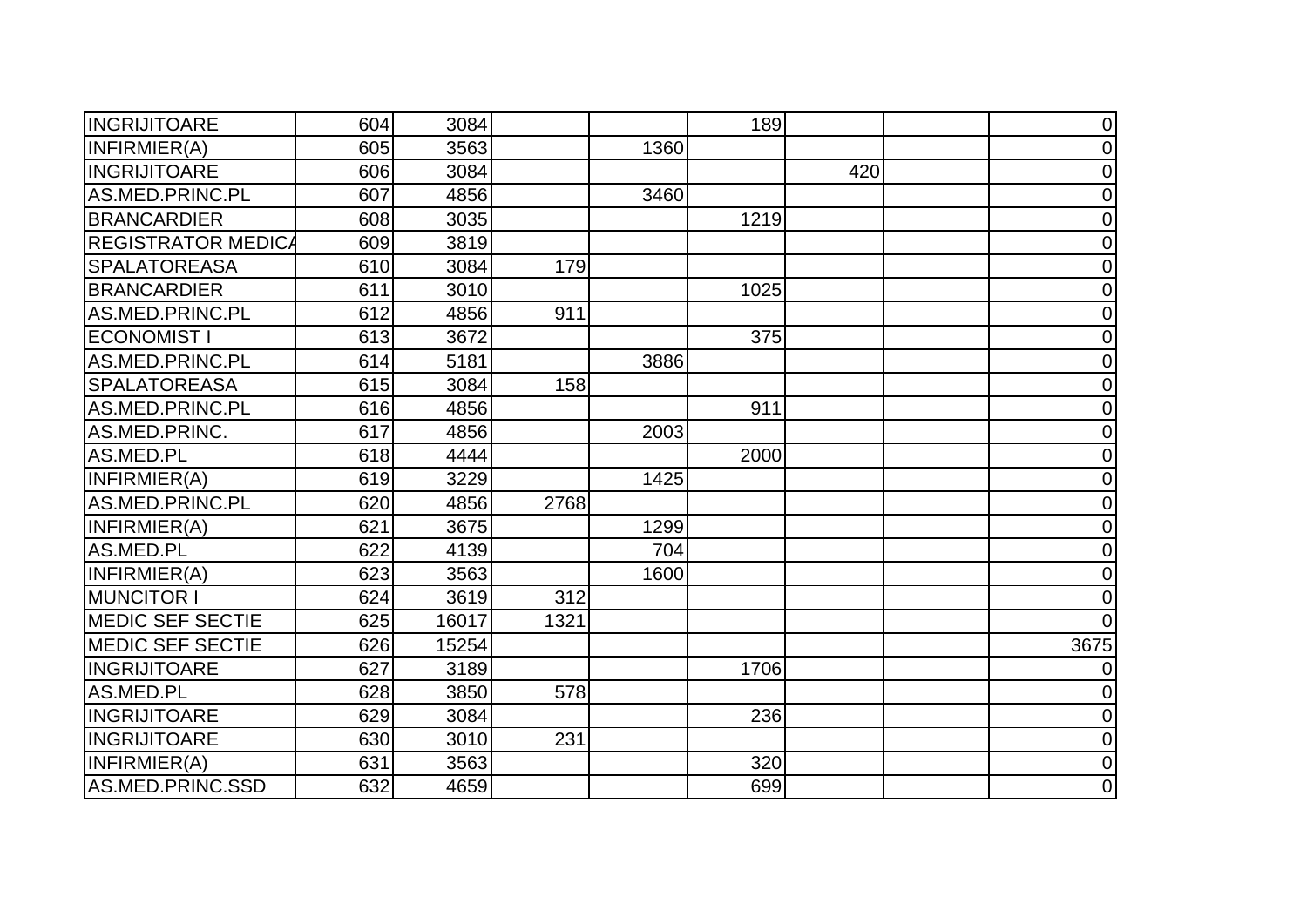| AS.MED.PRINC.PL            | 633 | 4856  | 971  |      |      |  | $\mathbf 0$    |
|----------------------------|-----|-------|------|------|------|--|----------------|
| AS.MED.PRINC.PL            | 634 | 4738  |      |      | 2369 |  | $\overline{0}$ |
| AS.MED.PRINC.PL            | 635 | 4856  | 619  |      |      |  | $\overline{0}$ |
| AS.MED.PRINC.PL            | 636 | 4856  |      | 1639 |      |  | $\overline{0}$ |
| <b>PSIHOLOG</b>            | 637 | 5160  |      | 1619 |      |  | $\overline{0}$ |
| AS.MED.PRINC.PL            | 638 | 4856  | 728  |      |      |  | $\overline{0}$ |
| AS.MED.PL                  | 639 | 4346  |      |      |      |  | $\overline{0}$ |
| <b>INGRIJITOARE</b>        | 640 | 2890  |      |      | 1547 |  | $\overline{0}$ |
| AS.MED.PRINC.PL            | 641 | 4738  |      | 3554 |      |  | $\overline{0}$ |
| INFIRMIER(A)               | 642 | 3475  |      |      | 494  |  | $\overline{0}$ |
| AS.MED.PRINC.PL            | 643 | 4856  | 728  |      |      |  | $\overline{0}$ |
| <b>MEDIC SPECIALIST</b>    | 644 | 10951 | 1643 |      |      |  | $\overline{0}$ |
| <b>MEDIC SPECIALIST</b>    | 645 | 4426  |      |      |      |  | $\overline{0}$ |
| AS.MED.PRINC.PL            | 646 | 6313  |      | 2367 |      |  | $\overline{0}$ |
| <b>INGRIJITOARE</b>        | 647 | 3084  |      |      | 368  |  | $\overline{0}$ |
| AS.MED.PL                  | 648 | 4346  | 869  |      |      |  | $\overline{0}$ |
| <b>M-CITOR NECALIFICAT</b> | 649 | 2550  | 505  |      |      |  | $\mathbf 0$    |
| AS.MED.PRINC.PL            | 650 | 4932  |      | 3699 |      |  | $\overline{0}$ |
| INFIRMIER(A)               | 651 | 3229  |      | 1450 |      |  | $\overline{0}$ |
| AS.MED.PRINC.PL            | 652 | 5181  |      |      | 2526 |  | $\overline{0}$ |
| <b>MEDIC SPECIALIST</b>    | 653 | 12081 |      |      | 6343 |  | $\overline{0}$ |
| <b>INGRIJITOARE</b>        | 654 | 3084  | 394  |      |      |  | $\overline{0}$ |
| AS.MED.PL                  | 655 | 4794  |      |      | 1558 |  | $\overline{0}$ |
| AS.MED.PRINC.PL            | 656 | 4856  |      | 2428 |      |  | $\overline{0}$ |
|                            |     |       |      |      |      |  |                |
|                            |     |       |      |      |      |  |                |
|                            |     |       |      |      |      |  |                |
|                            |     |       |      |      |      |  |                |
|                            |     |       |      |      |      |  |                |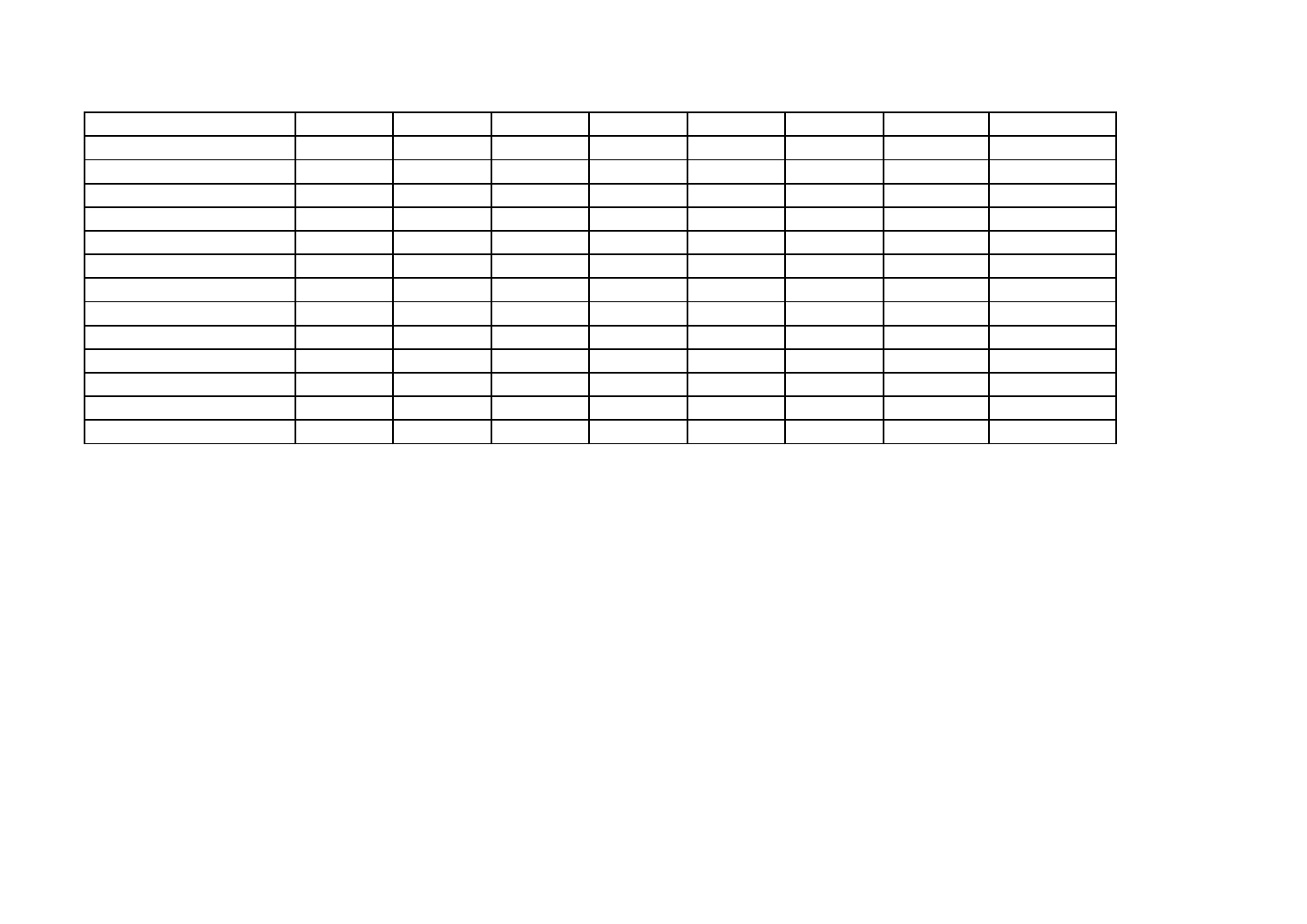| Suma G. L-V    | Indemn_Hrana |  |  |
|----------------|--------------|--|--|
| $\overline{0}$ | 139          |  |  |
| $\overline{0}$ | 347          |  |  |
| $\mathbf 0$    | 312          |  |  |
| $\mathbf 0$    | 347          |  |  |
| 0              | 260          |  |  |
| 1179           |              |  |  |
| 0              | 347          |  |  |
| 1542           |              |  |  |
| $\overline{0}$ | 260          |  |  |
| 1905           |              |  |  |
| 0              | 347          |  |  |
| $\overline{0}$ | 330          |  |  |
| 2353           |              |  |  |
| 0              | 260          |  |  |
| $\overline{0}$ | 295          |  |  |
| $\mathbf 0$    | 330          |  |  |
| $\mathbf 0$    | 208          |  |  |
| 0              | 347          |  |  |
| $\overline{0}$ | 330          |  |  |
| $\mathbf 0$    | 347          |  |  |
| $\overline{0}$ | 312          |  |  |
| $\mathbf 0$    | 347          |  |  |
| $\mathbf 0$    | $\mathbf 0$  |  |  |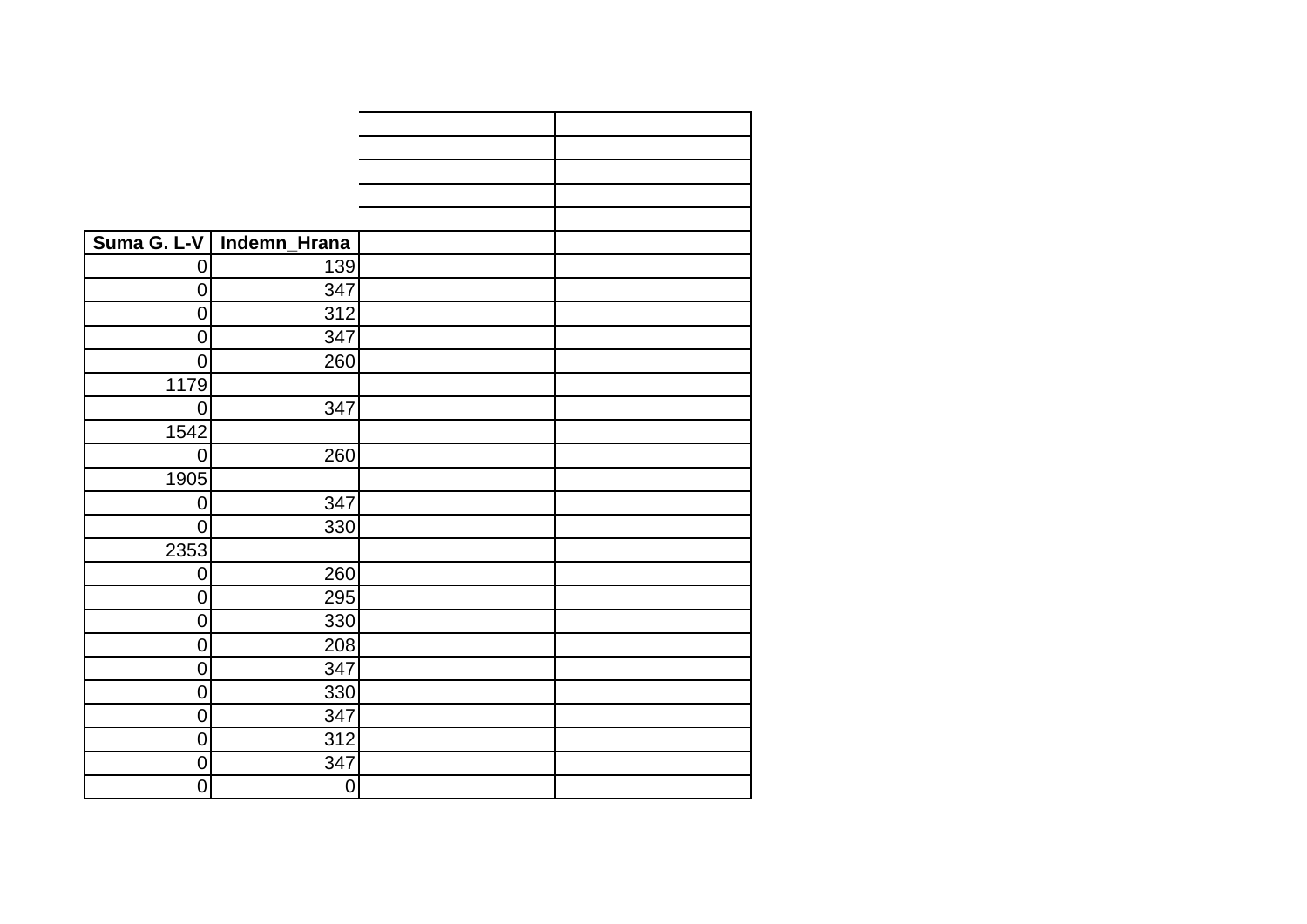| $\overline{0}$ | 347         |  |  |
|----------------|-------------|--|--|
| $\overline{0}$ | 260         |  |  |
| $\pmb{0}$      | $\mathbf 0$ |  |  |
| $\overline{0}$ | 347         |  |  |
| $\overline{0}$ | 347         |  |  |
| $\overline{0}$ | 347         |  |  |
| $\overline{0}$ | 174         |  |  |
| $\overline{0}$ | 278         |  |  |
| $\pmb{0}$      | 347         |  |  |
| $\overline{0}$ | 260         |  |  |
| $\pmb{0}$      | 312         |  |  |
| $\pmb{0}$      | 347         |  |  |
| $\pmb{0}$      | 104         |  |  |
| $\pmb{0}$      | 347         |  |  |
| $\mathbf 0$    | 347         |  |  |
| $\pmb{0}$      | 347         |  |  |
| $\overline{0}$ | 347         |  |  |
| $\pmb{0}$      | $\mathbf 0$ |  |  |
| $\overline{0}$ | 347         |  |  |
| $\mathbf 0$    | 278         |  |  |
| $\overline{0}$ | 347         |  |  |
| $\pmb{0}$      | 347         |  |  |
| $\overline{0}$ | 295         |  |  |
| $\overline{0}$ | 330         |  |  |
| $\overline{0}$ | 260         |  |  |
| $\overline{0}$ | 330         |  |  |
| $\overline{0}$ | 156         |  |  |
| $\pmb{0}$      | 347         |  |  |
| $\overline{0}$ | 226         |  |  |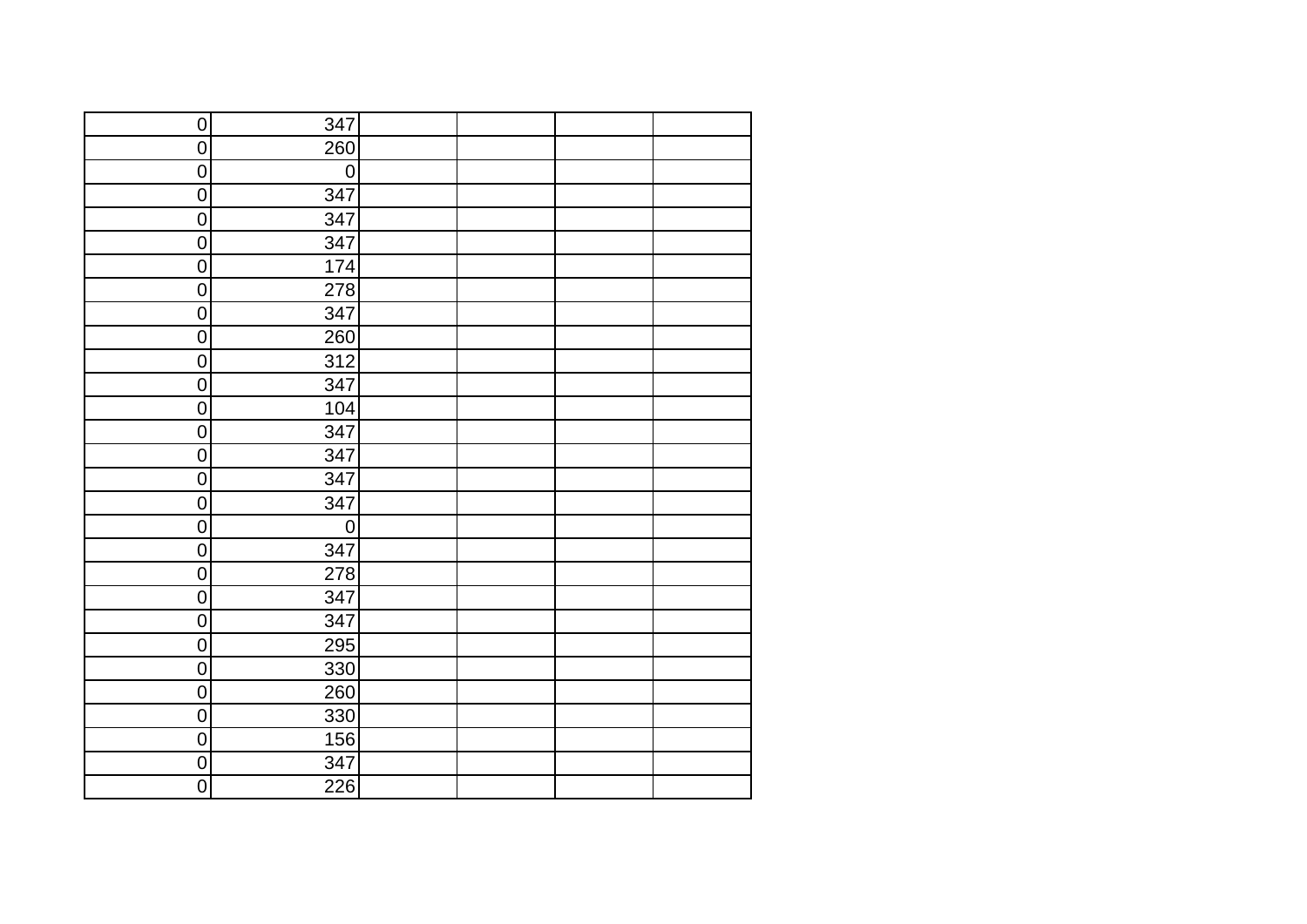| $\pmb{0}$        | 260         |  |  |
|------------------|-------------|--|--|
| $\overline{0}$   | 104         |  |  |
| $\mathbf 0$      |             |  |  |
| $\overline{0}$   | 260         |  |  |
| 3854             |             |  |  |
| $\overline{0}$   | 174         |  |  |
| $\pmb{0}$        | 347         |  |  |
| $\overline{0}$   | 330         |  |  |
| $\overline{0}$   |             |  |  |
| $\overline{0}$   | 330         |  |  |
| 919              |             |  |  |
| $\overline{0}$   | 347         |  |  |
| $\overline{0}$   | 260         |  |  |
| $\boldsymbol{0}$ | 208         |  |  |
| $\mathbf 0$      | 191         |  |  |
| $\pmb{0}$        | 347         |  |  |
| $\overline{0}$   | 260         |  |  |
| $\boldsymbol{0}$ | $\mathbf 0$ |  |  |
| $\boldsymbol{0}$ | 347         |  |  |
| $\mathbf 0$      | 191         |  |  |
| $\overline{0}$   | 278         |  |  |
| $\mathbf 0$      | 191         |  |  |
| $\overline{0}$   | 156         |  |  |
| $\overline{0}$   | 260         |  |  |
| $\overline{0}$   | 330         |  |  |
| 1952             |             |  |  |
| $\overline{0}$   | 278         |  |  |
| $\overline{0}$   | 312         |  |  |
| 3854             |             |  |  |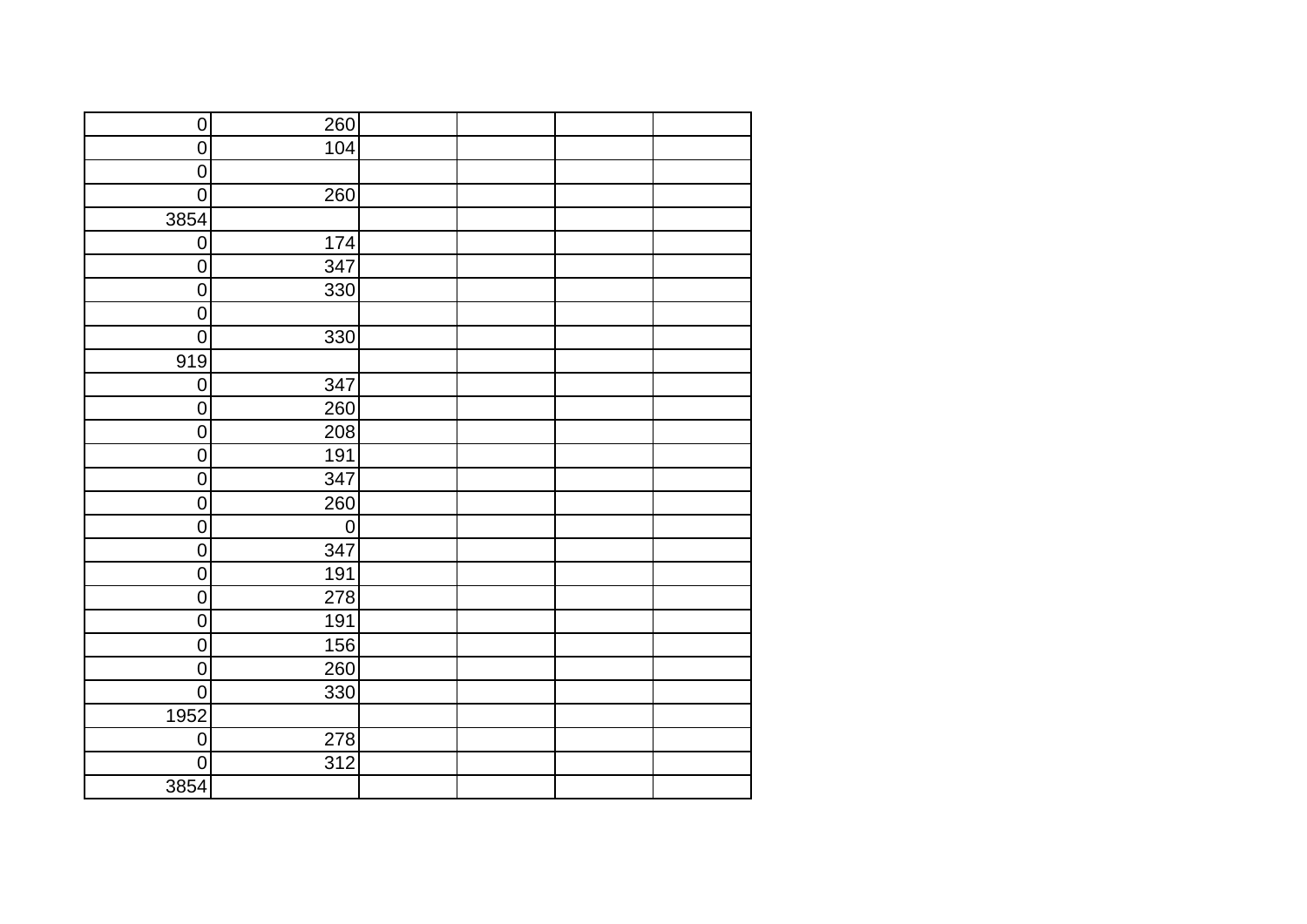| $\overline{0}$   | 191 |  |  |
|------------------|-----|--|--|
| $\overline{0}$   | 260 |  |  |
| $\pmb{0}$        | 278 |  |  |
| $\overline{0}$   | 295 |  |  |
| $\pmb{0}$        | 260 |  |  |
| $\overline{0}$   | 347 |  |  |
| $\overline{0}$   | 295 |  |  |
| $\overline{0}$   | 312 |  |  |
| $\boldsymbol{0}$ | 278 |  |  |
| $\overline{0}$   | 347 |  |  |
| $\pmb{0}$        | 260 |  |  |
| $\overline{0}$   | 295 |  |  |
| $\pmb{0}$        | 278 |  |  |
| $\pmb{0}$        | 347 |  |  |
| $\pmb{0}$        | 347 |  |  |
| $\mathsf 0$      | 347 |  |  |
| $\pmb{0}$        | 347 |  |  |
| $\pmb{0}$        | 347 |  |  |
| $\pmb{0}$        | 278 |  |  |
| $\pmb{0}$        | 347 |  |  |
| $\overline{0}$   | 312 |  |  |
| $\mathbf 0$      |     |  |  |
| $\overline{0}$   | 347 |  |  |
| $\overline{0}$   | 191 |  |  |
| $\overline{0}$   | 312 |  |  |
| $\overline{0}$   | 174 |  |  |
| $\overline{0}$   | 347 |  |  |
| $\pmb{0}$        | 295 |  |  |
| $\overline{0}$   | 347 |  |  |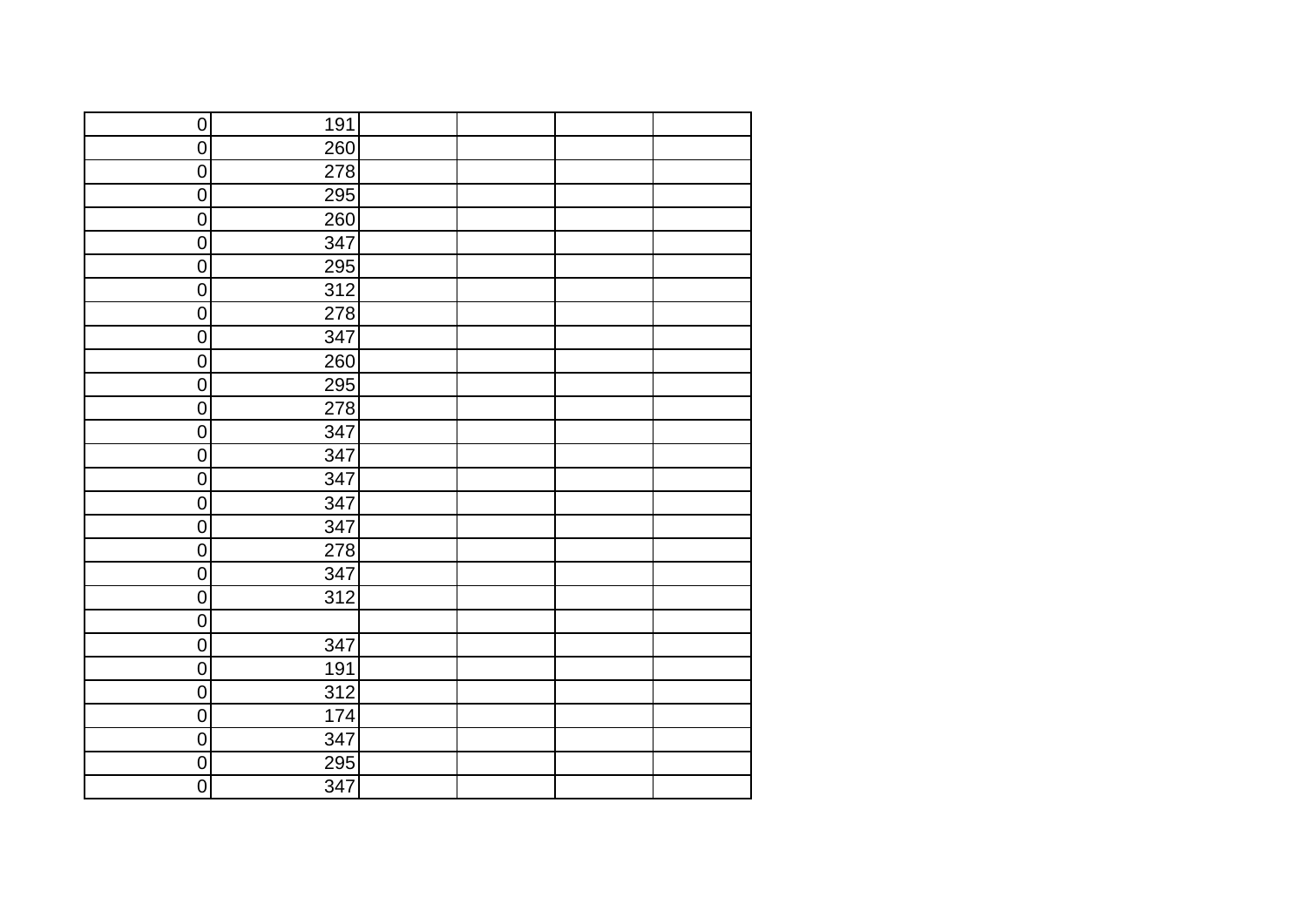| $\overline{0}$   | 347              |  |  |
|------------------|------------------|--|--|
| $\overline{0}$   | 347              |  |  |
| $\pmb{0}$        | 347              |  |  |
| $\overline{0}$   | 174              |  |  |
| $\boldsymbol{0}$ | 260              |  |  |
| $\overline{0}$   | 347              |  |  |
| $\overline{0}$   | 347              |  |  |
| $\overline{0}$   |                  |  |  |
| $\overline{0}$   | 260              |  |  |
| $\overline{0}$   | 347              |  |  |
| $\boldsymbol{0}$ | 260              |  |  |
| $\mathbf 0$      | $\mathbf 0$      |  |  |
| $\pmb{0}$        | 347              |  |  |
| 3362             |                  |  |  |
| $\pmb{0}$        | 330              |  |  |
| $\pmb{0}$        | 278              |  |  |
| $\overline{0}$   | 330              |  |  |
| $\mathbf 0$      |                  |  |  |
| $\overline{0}$   | 347              |  |  |
| $\overline{0}$   | 295              |  |  |
| $\overline{0}$   |                  |  |  |
| $\pmb{0}$        | 156              |  |  |
| $\boldsymbol{0}$ | $\overline{278}$ |  |  |
| $\boldsymbol{0}$ | 278              |  |  |
| 0                | 260              |  |  |
| $\overline{0}$   | 330              |  |  |
| $\boldsymbol{0}$ | 295              |  |  |
| $\boldsymbol{0}$ | 347              |  |  |
| $\overline{0}$   | 347              |  |  |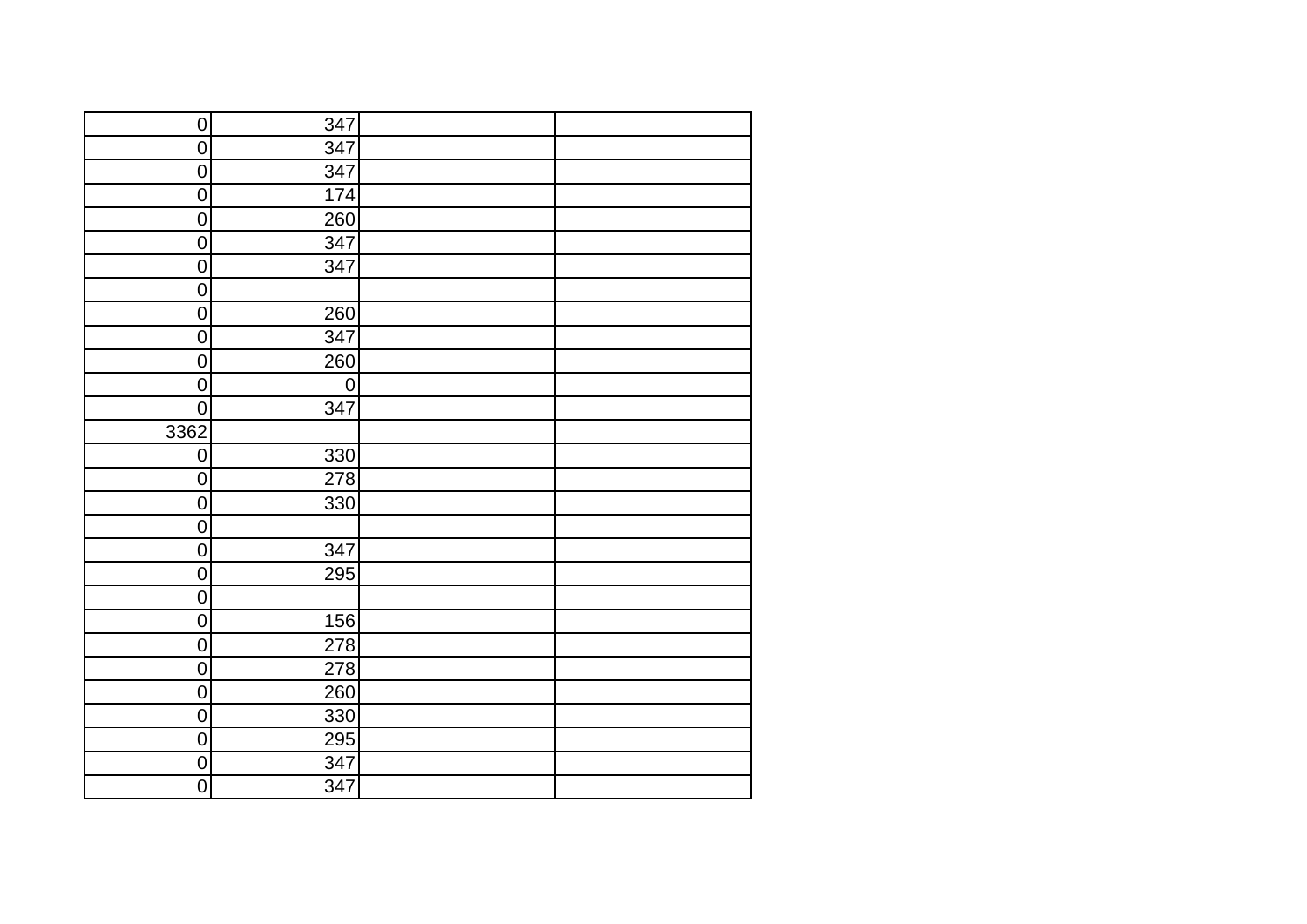| $\overline{0}$   | 278              |  |  |
|------------------|------------------|--|--|
| $\overline{0}$   | 278              |  |  |
| $\pmb{0}$        | 35               |  |  |
| $\overline{0}$   | 347              |  |  |
| $\overline{0}$   | 278              |  |  |
| 3810             |                  |  |  |
| $\overline{0}$   | 347              |  |  |
| $\overline{0}$   | 347              |  |  |
| $\overline{0}$   | 347              |  |  |
| $\overline{0}$   |                  |  |  |
| $\boldsymbol{0}$ | 260              |  |  |
| $\mathbf 0$      | 347              |  |  |
| $\mathbf 0$      | 347              |  |  |
| $\boldsymbol{0}$ | 260              |  |  |
| $\mathbf 0$      |                  |  |  |
| $\pmb{0}$        | 260              |  |  |
| $\overline{0}$   | 295              |  |  |
| 2929             |                  |  |  |
| $\overline{0}$   | 278              |  |  |
| $\mathsf 0$      | 347              |  |  |
| $\overline{0}$   | 347              |  |  |
| $\pmb{0}$        | 347              |  |  |
| $\overline{0}$   | 330              |  |  |
| $\boldsymbol{0}$ | 295              |  |  |
| 0                | $\overline{347}$ |  |  |
| $\overline{0}$   | 347              |  |  |
| $\overline{0}$   | 191              |  |  |
| $\overline{0}$   | $\mathbf 0$      |  |  |
| $\overline{0}$   | 174              |  |  |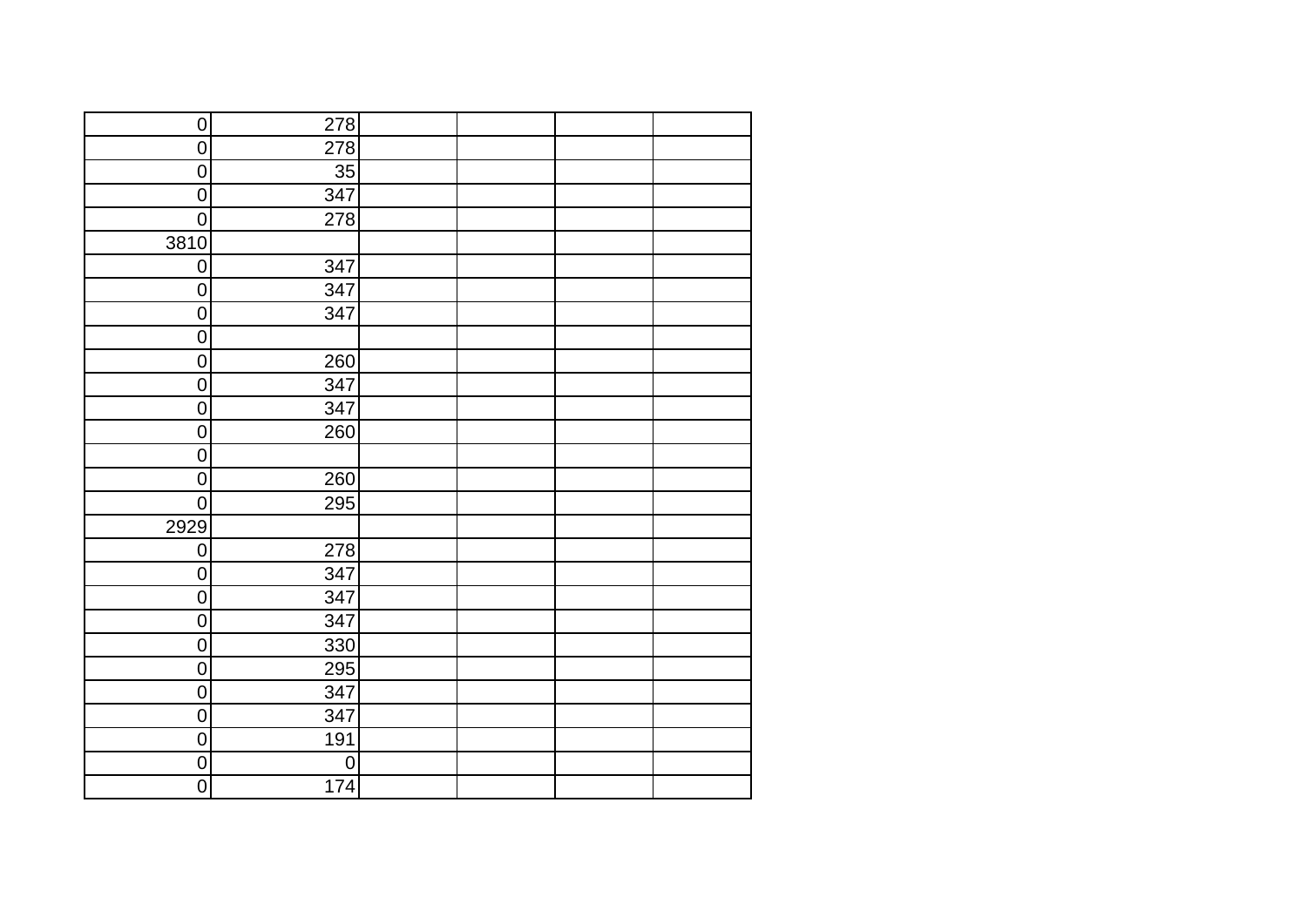| $\pmb{0}$      | 347              |  |  |
|----------------|------------------|--|--|
| $\overline{0}$ | 295              |  |  |
| $\mathsf 0$    | 278              |  |  |
| 4154           |                  |  |  |
| $\overline{0}$ | 295              |  |  |
| $\overline{0}$ | 260              |  |  |
| $\pmb{0}$      | 330              |  |  |
| $\overline{0}$ | $\overline{295}$ |  |  |
| $\overline{0}$ | 312              |  |  |
| $\overline{0}$ | 347              |  |  |
| $\pmb{0}$      | $\mathbf 0$      |  |  |
| $\overline{0}$ | 226              |  |  |
| $\pmb{0}$      | 347              |  |  |
| $\pmb{0}$      | 347              |  |  |
| $\mathsf 0$    | 347              |  |  |
| $\pmb{0}$      | 260              |  |  |
| $\mathsf 0$    | 260              |  |  |
| $\pmb{0}$      | 347              |  |  |
| $\pmb{0}$      | 312              |  |  |
| $\mathsf 0$    | 347              |  |  |
| $\overline{0}$ | 295              |  |  |
| $\pmb{0}$      | 312              |  |  |
| $\overline{0}$ | 191              |  |  |
| $\overline{0}$ | 347              |  |  |
| $\overline{0}$ | 260              |  |  |
| $\overline{0}$ | 243              |  |  |
| $\overline{0}$ | 347              |  |  |
| $\overline{0}$ | 347              |  |  |
| 3855           |                  |  |  |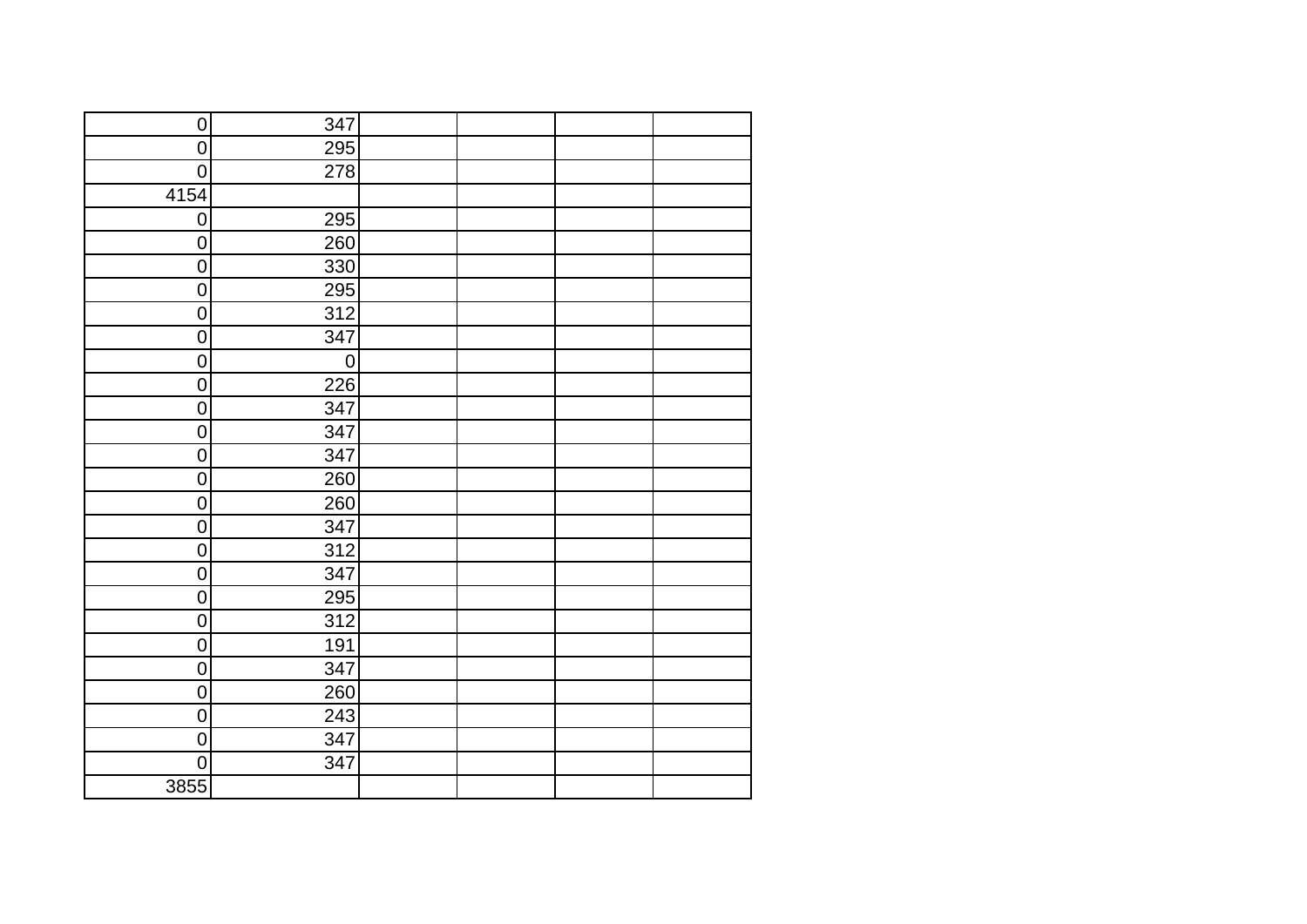| $\overline{0}$ | 295         |  |  |
|----------------|-------------|--|--|
| $\overline{0}$ | 347         |  |  |
| $\pmb{0}$      | 347         |  |  |
| $\overline{0}$ | 260         |  |  |
| $\pmb{0}$      | 243         |  |  |
| $\overline{0}$ | $\mathbf 0$ |  |  |
| $\overline{0}$ | 295         |  |  |
| 1496           |             |  |  |
| $\overline{0}$ | 312         |  |  |
| $\overline{0}$ |             |  |  |
| $\pmb{0}$      | 347         |  |  |
| $\overline{0}$ | 330         |  |  |
| $\pmb{0}$      | 330         |  |  |
| $\pmb{0}$      | 243         |  |  |
| $\pmb{0}$      | 347         |  |  |
| $\mathbf 0$    | 104         |  |  |
| $\pmb{0}$      | 191         |  |  |
| $\pmb{0}$      | 330         |  |  |
| $\pmb{0}$      | 330         |  |  |
| $\pmb{0}$      | 260         |  |  |
| $\overline{0}$ | 347         |  |  |
| $\mathbf 0$    | 347         |  |  |
| $\overline{0}$ | 347         |  |  |
| $\overline{0}$ | 295         |  |  |
| $\overline{0}$ | 226         |  |  |
| $\overline{0}$ | 330         |  |  |
| $\overline{0}$ | 156         |  |  |
| $\overline{0}$ | 312         |  |  |
| $\overline{0}$ | 278         |  |  |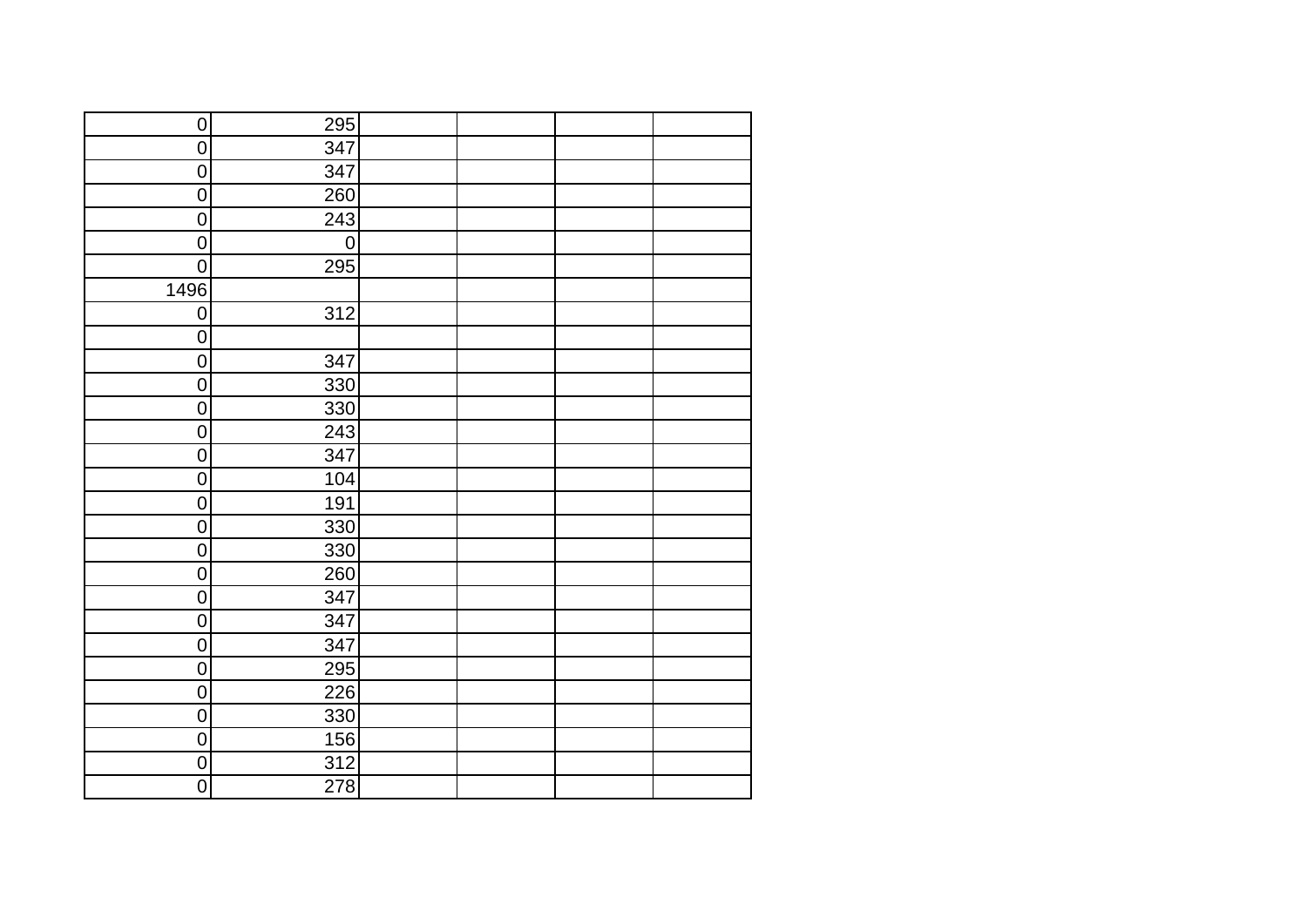| $\overline{0}$   | 278              |  |  |
|------------------|------------------|--|--|
| $\overline{0}$   |                  |  |  |
| $\pmb{0}$        | 139              |  |  |
| $\overline{0}$   | 191              |  |  |
| $\overline{0}$   | 260              |  |  |
| $\overline{0}$   | 243              |  |  |
| 2313             |                  |  |  |
| $\overline{0}$   | 330              |  |  |
| $\boldsymbol{0}$ | 330              |  |  |
| $\overline{0}$   | $\boldsymbol{0}$ |  |  |
| $\pmb{0}$        | 278              |  |  |
| $\overline{0}$   | 347              |  |  |
| $\mathbf 0$      | 156              |  |  |
| $\pmb{0}$        | 260              |  |  |
| $\pmb{0}$        | 278              |  |  |
| $\mathbf 0$      | 330              |  |  |
| 2313             |                  |  |  |
| $\mathbf 0$      | 295              |  |  |
| $\mathbf 0$      | 191              |  |  |
| $\pmb{0}$        | 260              |  |  |
| $\overline{0}$   | 347              |  |  |
| $\mathbf 0$      | 295              |  |  |
| $\overline{0}$   |                  |  |  |
| $\overline{0}$   |                  |  |  |
| $\overline{0}$   | 260              |  |  |
| $\overline{0}$   | $\mathbf 0$      |  |  |
| $\overline{0}$   | 295              |  |  |
| $\boldsymbol{0}$ | 243              |  |  |
| $\overline{0}$   | 243              |  |  |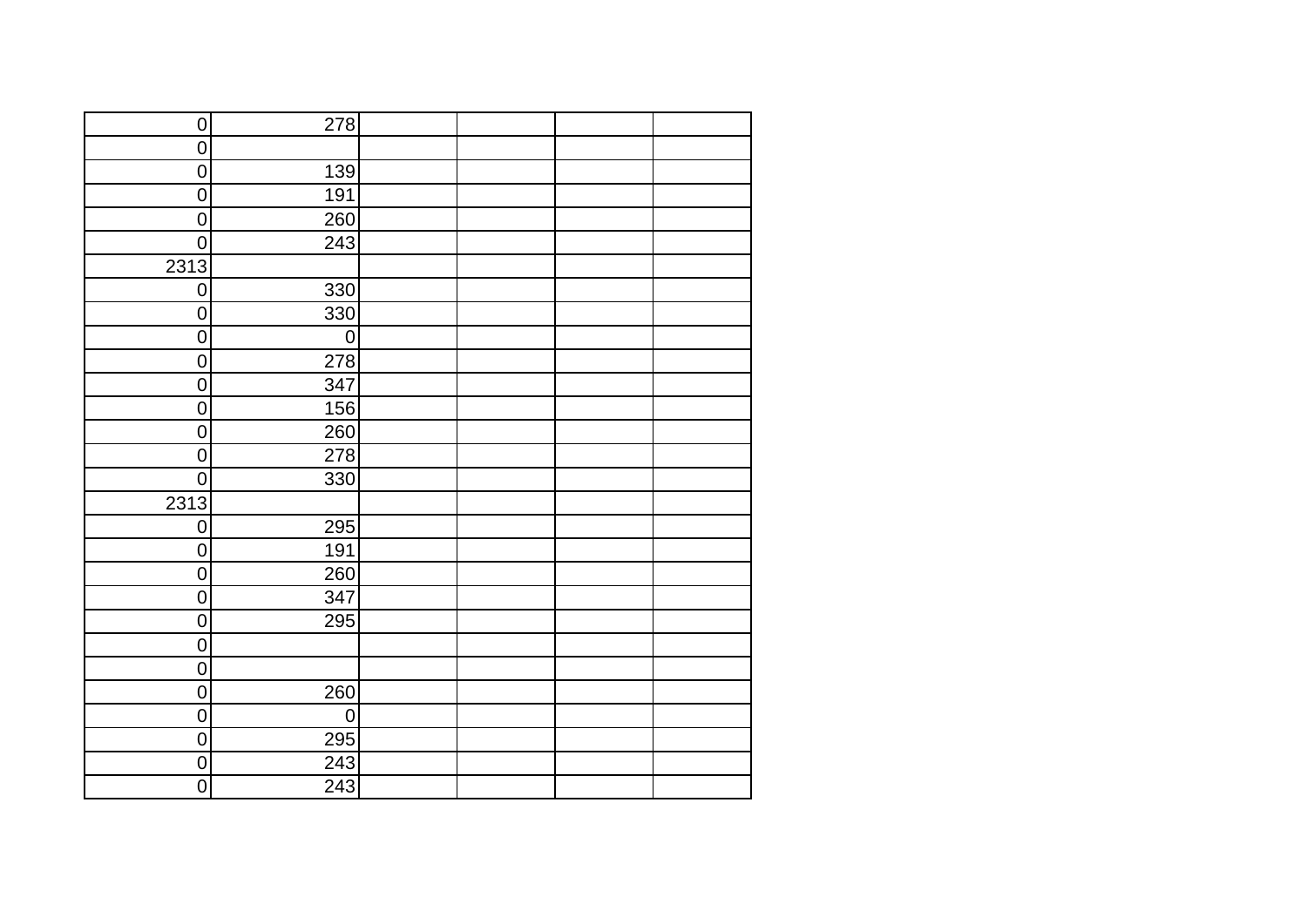| $\overline{0}$   | 312 |  |  |
|------------------|-----|--|--|
| $\overline{0}$   | 278 |  |  |
| $\pmb{0}$        | 330 |  |  |
| $\overline{0}$   | 104 |  |  |
| $\overline{0}$   | 330 |  |  |
| $\overline{0}$   | 347 |  |  |
| $\overline{0}$   | 347 |  |  |
| $\overline{0}$   | 260 |  |  |
| $\pmb{0}$        | 243 |  |  |
| $\overline{0}$   | 347 |  |  |
| $\pmb{0}$        | 156 |  |  |
| $\pmb{0}$        | 260 |  |  |
| $\mathbf 0$      | 347 |  |  |
| $\boldsymbol{0}$ | 17  |  |  |
| $\mathbf 0$      | 347 |  |  |
| $\pmb{0}$        | 174 |  |  |
| $\overline{0}$   | 191 |  |  |
| $\pmb{0}$        | 260 |  |  |
| $\overline{0}$   | 347 |  |  |
| $\mathsf 0$      | 347 |  |  |
| $\overline{0}$   | 174 |  |  |
| $\pmb{0}$        | 347 |  |  |
| $\overline{0}$   | 312 |  |  |
| $\overline{0}$   | 330 |  |  |
| $\overline{0}$   |     |  |  |
| $\overline{0}$   | 260 |  |  |
| $\overline{0}$   | 278 |  |  |
| $\overline{0}$   | 330 |  |  |
| $\overline{0}$   | 260 |  |  |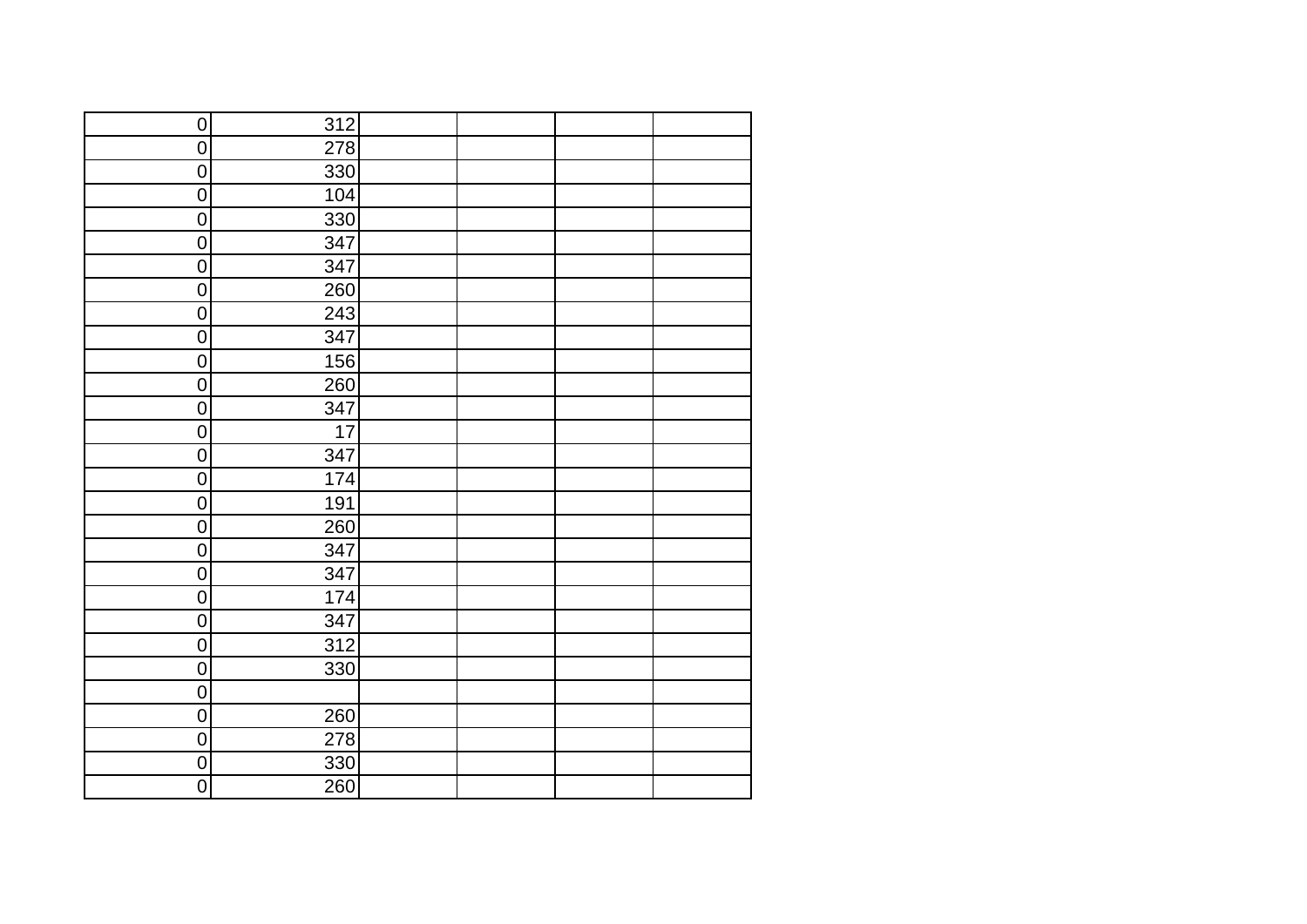| $\overline{0}$   | 347              |  |  |
|------------------|------------------|--|--|
| $\overline{0}$   | 347              |  |  |
| $\overline{0}$   | 330              |  |  |
| 4881             |                  |  |  |
| $\boldsymbol{0}$ | 243              |  |  |
| $\overline{0}$   | 278              |  |  |
| $\overline{0}$   | 330              |  |  |
| $\overline{0}$   | 347              |  |  |
| $\pmb{0}$        | 260              |  |  |
| $\overline{0}$   | $\overline{278}$ |  |  |
| $\pmb{0}$        | 260              |  |  |
| $\mathsf 0$      | 278              |  |  |
| $\pmb{0}$        | 260              |  |  |
| $\pmb{0}$        | 312              |  |  |
| $\mathbf 0$      | 347              |  |  |
| $\pmb{0}$        | 347              |  |  |
| $\overline{0}$   | 295              |  |  |
| $\mathbf 0$      | 260              |  |  |
| 2766             |                  |  |  |
| $\overline{0}$   | 312              |  |  |
| 2313             |                  |  |  |
| $\overline{0}$   |                  |  |  |
| $\overline{0}$   | 156              |  |  |
| $\overline{0}$   | 347              |  |  |
| $\overline{0}$   | 278              |  |  |
| 4962             |                  |  |  |
| $\overline{0}$   | 347              |  |  |
| $\overline{0}$   | 260              |  |  |
| $\overline{0}$   | 347              |  |  |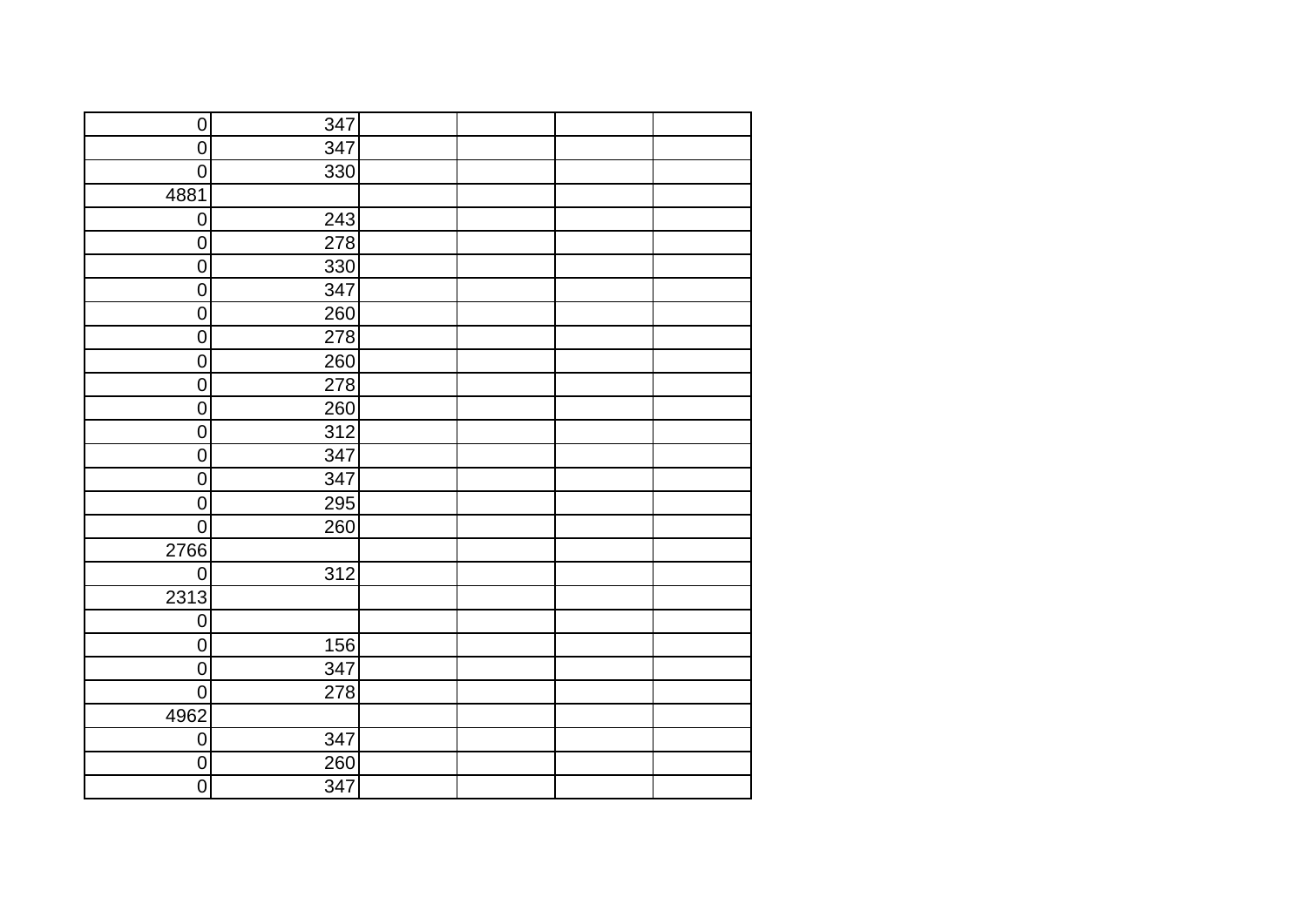| $\overline{0}$   | 260 |  |  |
|------------------|-----|--|--|
| $\overline{0}$   | 208 |  |  |
| $\pmb{0}$        | 347 |  |  |
| $\overline{0}$   | 347 |  |  |
| $\boldsymbol{0}$ | 347 |  |  |
| $\overline{0}$   | 278 |  |  |
| $\pmb{0}$        | 260 |  |  |
| $\overline{0}$   | 260 |  |  |
| $\pmb{0}$        | 347 |  |  |
| $\overline{0}$   | 243 |  |  |
| $\mathsf 0$      | 347 |  |  |
| $\pmb{0}$        | 260 |  |  |
| $\pmb{0}$        | 260 |  |  |
| 2857             |     |  |  |
| $\pmb{0}$        | 278 |  |  |
| $\pmb{0}$        | 330 |  |  |
| $\overline{0}$   | 330 |  |  |
| $\pmb{0}$        | 278 |  |  |
| $\overline{0}$   | 208 |  |  |
| $\mathsf 0$      | 260 |  |  |
| $\overline{0}$   | 347 |  |  |
| $\pmb{0}$        | 347 |  |  |
| $\overline{0}$   | 312 |  |  |
| $\overline{0}$   | 243 |  |  |
| $\overline{0}$   | 260 |  |  |
| $\overline{0}$   | 260 |  |  |
| $\overline{0}$   | 347 |  |  |
| $\pmb{0}$        | 347 |  |  |
| $\overline{0}$   | 243 |  |  |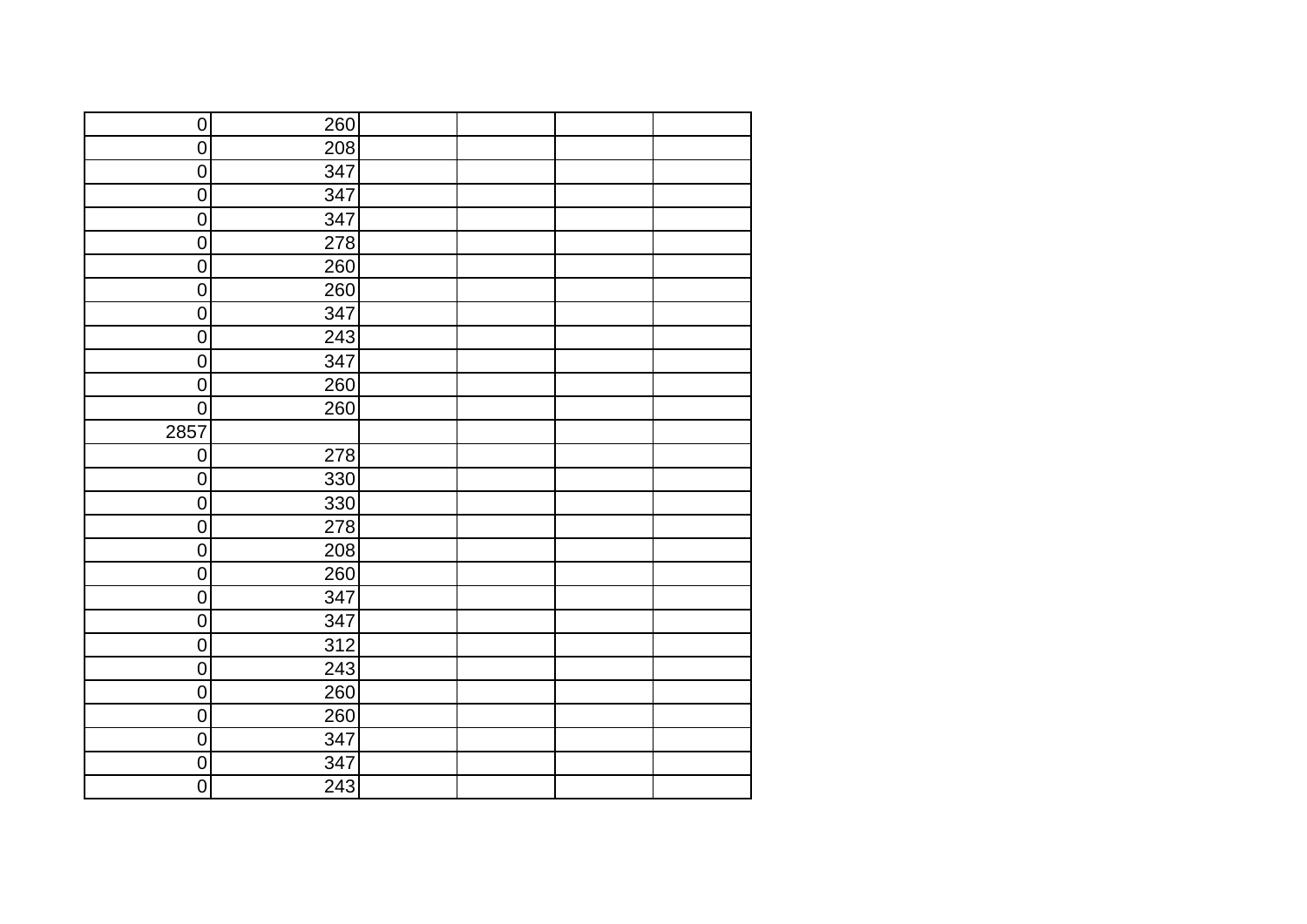| $\overline{0}$   | 347              |  |  |
|------------------|------------------|--|--|
| $\overline{0}$   | 278              |  |  |
| $\pmb{0}$        | 347              |  |  |
| $\overline{0}$   | $\overline{3}30$ |  |  |
| $\boldsymbol{0}$ | 278              |  |  |
| $\overline{0}$   | 260              |  |  |
| $\overline{0}$   | 260              |  |  |
| $\overline{0}$   | 347              |  |  |
| $\pmb{0}$        | 243              |  |  |
| $\overline{0}$   | 347              |  |  |
| $\pmb{0}$        | 260              |  |  |
| $\pmb{0}$        | 243              |  |  |
| $\pmb{0}$        | 347              |  |  |
| $\pmb{0}$        | 260              |  |  |
| $\pmb{0}$        | 278              |  |  |
| $\pmb{0}$        | 347              |  |  |
| $\overline{0}$   | $\overline{312}$ |  |  |
| 4596             |                  |  |  |
| $\overline{0}$   | 347              |  |  |
| $\mathsf 0$      | 347              |  |  |
| $\overline{0}$   | 347              |  |  |
| $\pmb{0}$        | 347              |  |  |
| $\overline{0}$   | 347              |  |  |
| $\overline{0}$   | 347              |  |  |
| $\overline{0}$   | 347              |  |  |
| $\overline{0}$   | 260              |  |  |
| $\overline{0}$   | 347              |  |  |
| $\overline{0}$   | 347              |  |  |
| $\overline{0}$   | 243              |  |  |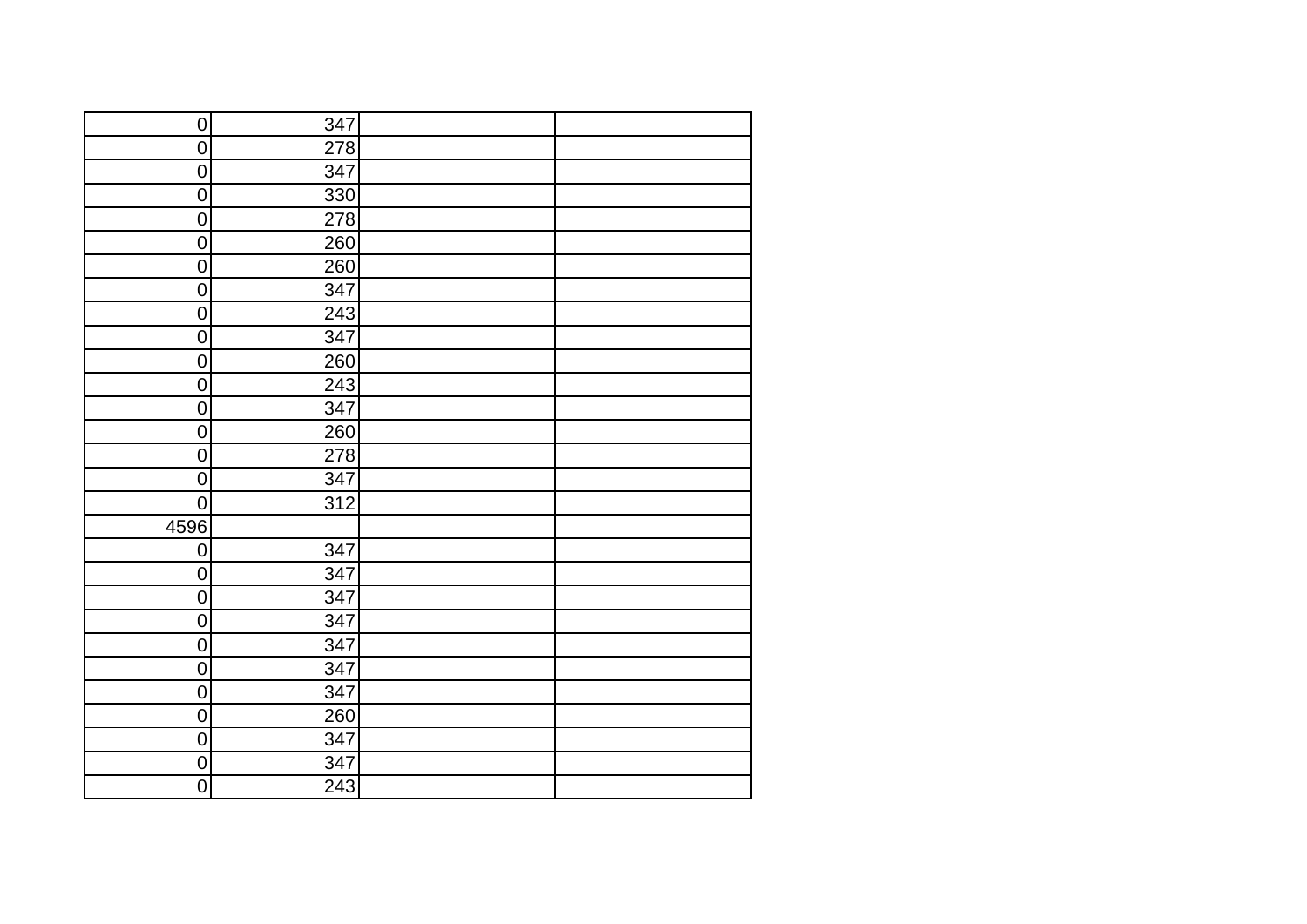| $\overline{0}$   |             |  |  |
|------------------|-------------|--|--|
| $\overline{0}$   | 312         |  |  |
| $\pmb{0}$        | 260         |  |  |
| $\overline{0}$   | $\mathbf 0$ |  |  |
| $\boldsymbol{0}$ | 347         |  |  |
| $\overline{0}$   | 260         |  |  |
| $\pmb{0}$        | 330         |  |  |
| $\overline{0}$   | 347         |  |  |
| $\pmb{0}$        | 156         |  |  |
| $\pmb{0}$        | 347         |  |  |
| $\pmb{0}$        | 347         |  |  |
| $\pmb{0}$        | 174         |  |  |
| $\pmb{0}$        | 347         |  |  |
| $\pmb{0}$        | 243         |  |  |
| $\pmb{0}$        | 347         |  |  |
| $\pmb{0}$        | 208         |  |  |
| $\overline{0}$   | 191         |  |  |
| $\mathbf 0$      | 260         |  |  |
| 2880             |             |  |  |
| $\pmb{0}$        | 295         |  |  |
| $\overline{0}$   | 330         |  |  |
| $\pmb{0}$        | 278         |  |  |
| 2929             |             |  |  |
| $\overline{0}$   | 312         |  |  |
| $\overline{0}$   | 295         |  |  |
| 3810             |             |  |  |
| $\overline{0}$   | 347         |  |  |
| $\pmb{0}$        | 347         |  |  |
| $\overline{0}$   | 330         |  |  |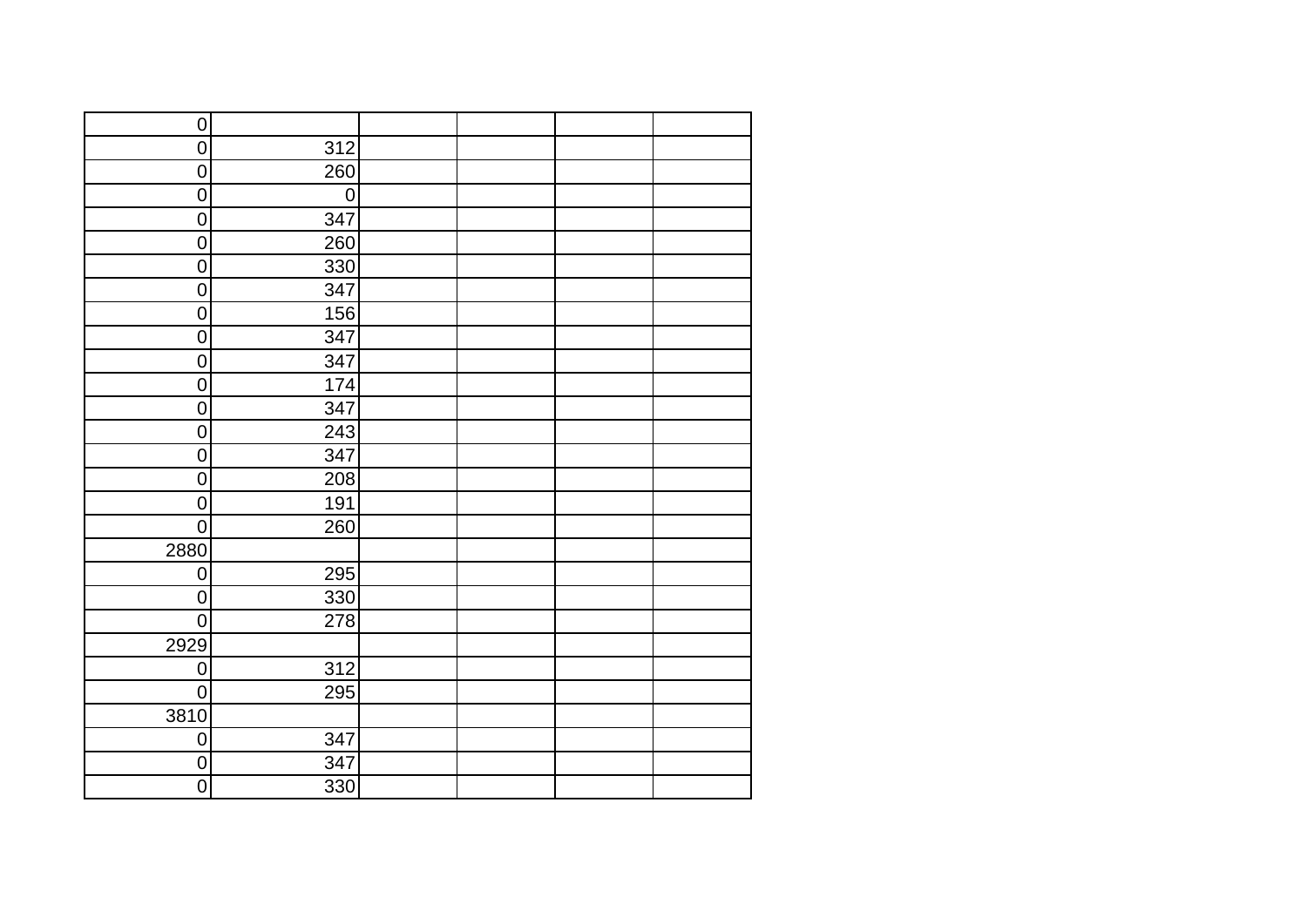| $\overline{0}$   | 347 |  |  |
|------------------|-----|--|--|
| $\overline{0}$   |     |  |  |
| $\overline{0}$   | 330 |  |  |
| $\overline{0}$   | 260 |  |  |
| $\overline{0}$   | 347 |  |  |
| $\overline{0}$   | 347 |  |  |
| $\overline{0}$   | 312 |  |  |
| $\overline{0}$   | 295 |  |  |
| $\overline{0}$   | 347 |  |  |
| 3717             |     |  |  |
| $\overline{0}$   | 312 |  |  |
| $\overline{0}$   | 347 |  |  |
| $\pmb{0}$        |     |  |  |
| $\pmb{0}$        | 312 |  |  |
| $\overline{0}$   | 330 |  |  |
| 3619             |     |  |  |
| $\boldsymbol{0}$ | 347 |  |  |
| $\pmb{0}$        | 347 |  |  |
| $\overline{0}$   | 347 |  |  |
| $\pmb{0}$        | 260 |  |  |
| $\overline{0}$   | 347 |  |  |
| $\mathbf 0$      | 278 |  |  |
| $\overline{0}$   | 278 |  |  |
| $\overline{0}$   | 243 |  |  |
| $\overline{0}$   | 347 |  |  |
| $\overline{0}$   | 260 |  |  |
| $\overline{0}$   | 174 |  |  |
| $\overline{0}$   | 243 |  |  |
| $\overline{0}$   | 260 |  |  |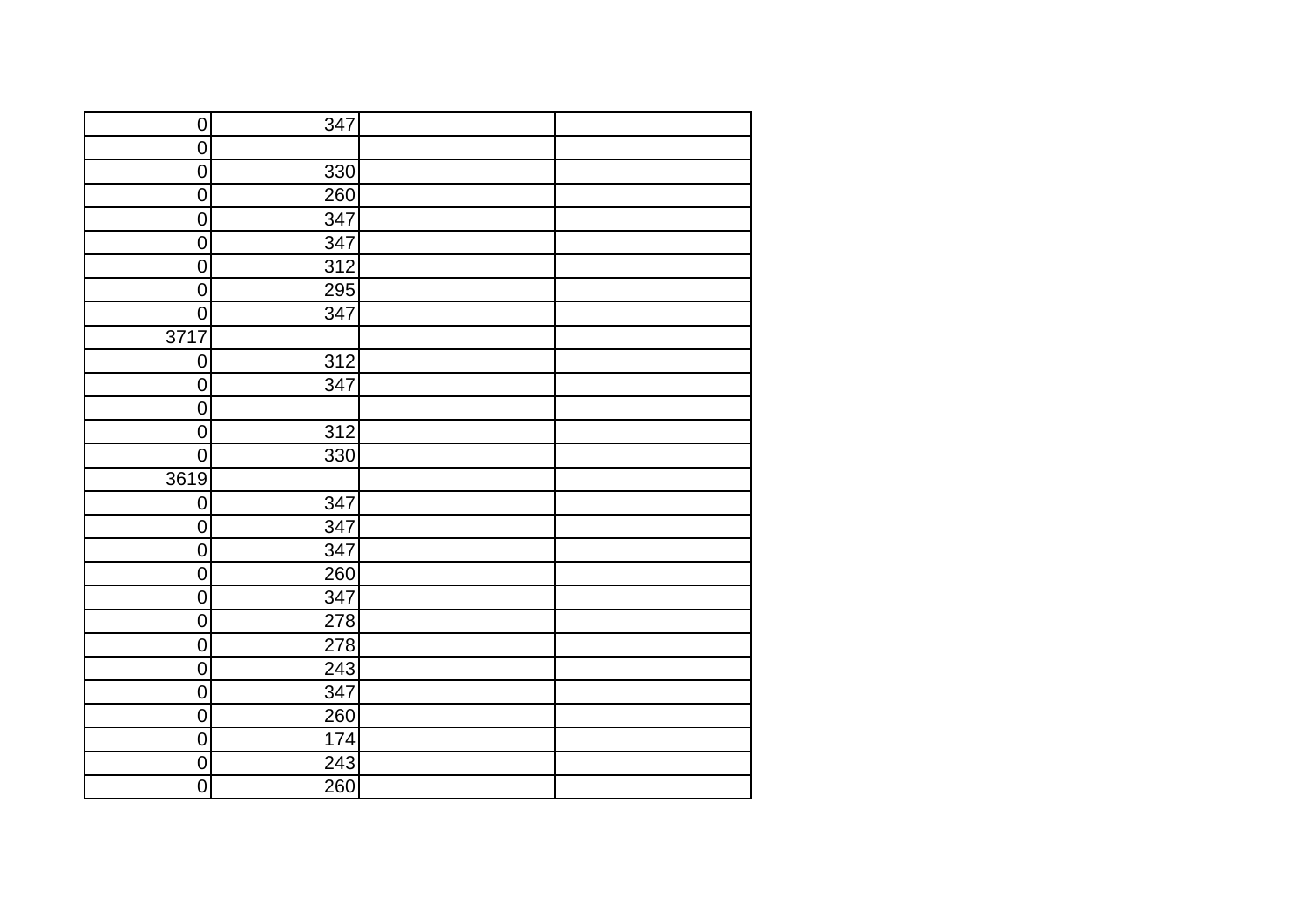| $\overline{0}$   | 330         |  |  |
|------------------|-------------|--|--|
| $\overline{0}$   | 87          |  |  |
| $\pmb{0}$        | 347         |  |  |
| $\overline{0}$   | 312         |  |  |
| $\boldsymbol{0}$ | 278         |  |  |
| $\overline{0}$   | 347         |  |  |
| $\overline{0}$   | 347         |  |  |
| $\overline{0}$   | 347         |  |  |
| $\overline{0}$   | 347         |  |  |
| 1542             |             |  |  |
| $\overline{0}$   | 208         |  |  |
| $\pmb{0}$        | 278         |  |  |
| $\mathsf 0$      | 260         |  |  |
| $\pmb{0}$        |             |  |  |
| $\mathbf 0$      | 243         |  |  |
| $\pmb{0}$        | 330         |  |  |
| $\overline{0}$   |             |  |  |
| $\pmb{0}$        | 347         |  |  |
| $\overline{0}$   | 260         |  |  |
| $\overline{0}$   | 243         |  |  |
| $\overline{0}$   | 243         |  |  |
| $\pmb{0}$        | 104         |  |  |
| $\overline{0}$   | $\mathbf 0$ |  |  |
| $\boldsymbol{0}$ | 347         |  |  |
| 0                | 330         |  |  |
| $\overline{0}$   | 226         |  |  |
| $\overline{0}$   | 260         |  |  |
| $\overline{0}$   | 243         |  |  |
| $\overline{0}$   | 295         |  |  |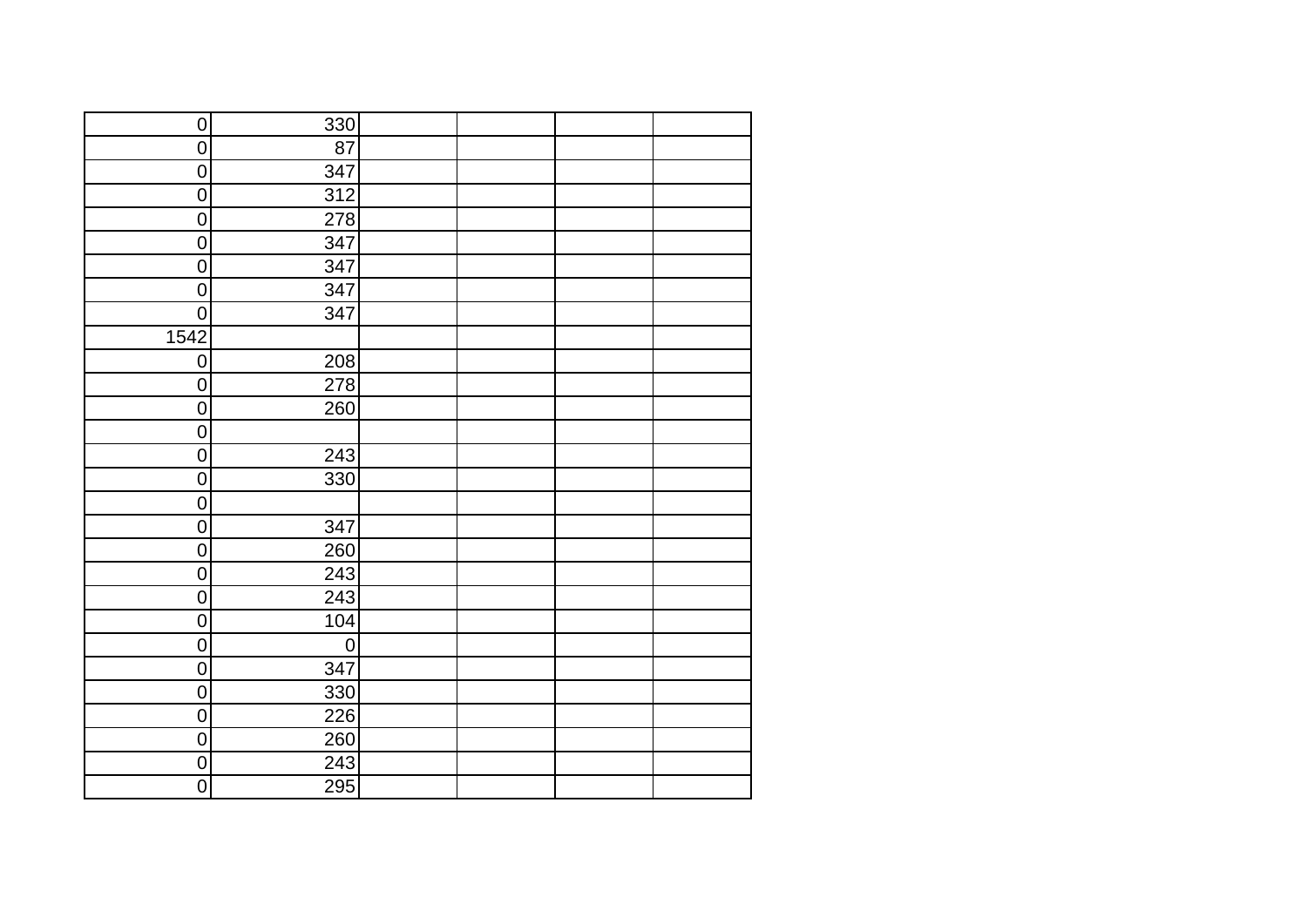| $\overline{0}$   | 208 |  |  |
|------------------|-----|--|--|
| $\overline{0}$   | 278 |  |  |
| $\pmb{0}$        | 347 |  |  |
| $\overline{0}$   | 260 |  |  |
| $\boldsymbol{0}$ | 347 |  |  |
| $\overline{0}$   | 191 |  |  |
| $\overline{0}$   | 156 |  |  |
| $\overline{0}$   | 260 |  |  |
| $\pmb{0}$        | 156 |  |  |
| $\overline{0}$   | 347 |  |  |
| $\pmb{0}$        | 347 |  |  |
| $\pmb{0}$        | 295 |  |  |
| $\mathsf 0$      | 312 |  |  |
| $\boldsymbol{0}$ | 347 |  |  |
| $\mathbf 0$      | 347 |  |  |
| $\pmb{0}$        | 278 |  |  |
| $\overline{0}$   | 347 |  |  |
| $\pmb{0}$        | 226 |  |  |
| $\overline{0}$   | 347 |  |  |
| $\mathbf 0$      | 347 |  |  |
| $\overline{0}$   | 347 |  |  |
| $\pmb{0}$        | 295 |  |  |
| $\overline{0}$   | 347 |  |  |
| $\overline{0}$   |     |  |  |
| $\overline{0}$   | 295 |  |  |
| 3445             |     |  |  |
| $\overline{0}$   | 243 |  |  |
| $\pmb{0}$        | 347 |  |  |
| $\overline{0}$   | 330 |  |  |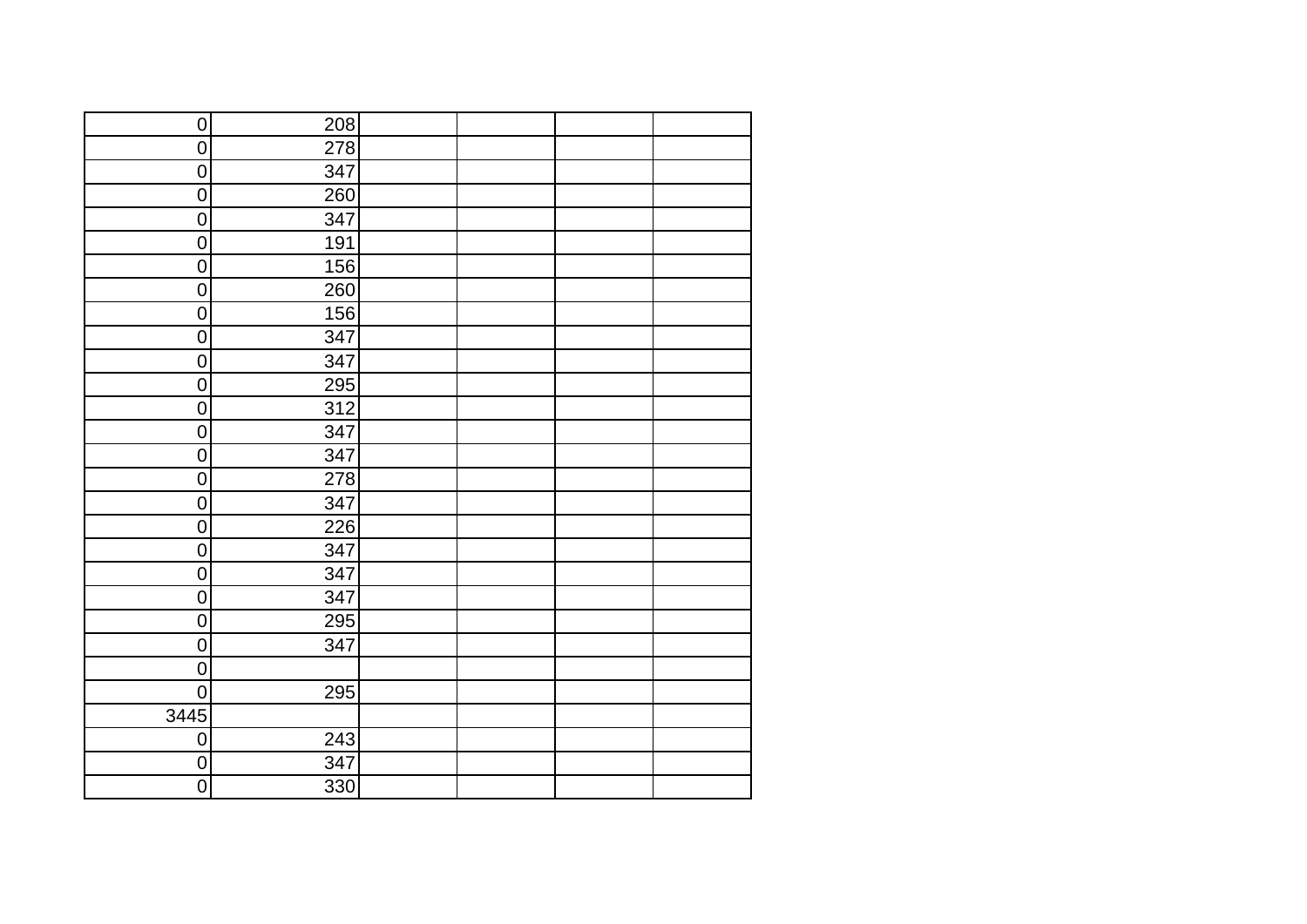| $\overline{0}$   | 260              |  |  |
|------------------|------------------|--|--|
| $\overline{0}$   | 347              |  |  |
| $\pmb{0}$        | 312              |  |  |
| $\overline{0}$   | 347              |  |  |
| $\pmb{0}$        | 278              |  |  |
| $\overline{0}$   | 312              |  |  |
| $\overline{0}$   | 243              |  |  |
| 4364             |                  |  |  |
| $\boldsymbol{0}$ | 347              |  |  |
| $\overline{0}$   | 347              |  |  |
| $\pmb{0}$        | 347              |  |  |
| $\overline{0}$   | $\overline{312}$ |  |  |
| $\pmb{0}$        | 278              |  |  |
| $\pmb{0}$        | 347              |  |  |
| $\pmb{0}$        | 260              |  |  |
| $\mathbf 0$      | 347              |  |  |
| $\overline{0}$   | 191              |  |  |
| $\mathsf 0$      | 278              |  |  |
| 459              |                  |  |  |
| $\pmb{0}$        | 226              |  |  |
| 1542             |                  |  |  |
| $\pmb{0}$        | 347              |  |  |
| $\overline{0}$   | 347              |  |  |
| $\overline{0}$   | 191              |  |  |
| $\overline{0}$   | 347              |  |  |
| $\overline{0}$   | 330              |  |  |
| $\overline{0}$   | 347              |  |  |
| $\overline{0}$   | 347              |  |  |
| $\overline{0}$   | 347              |  |  |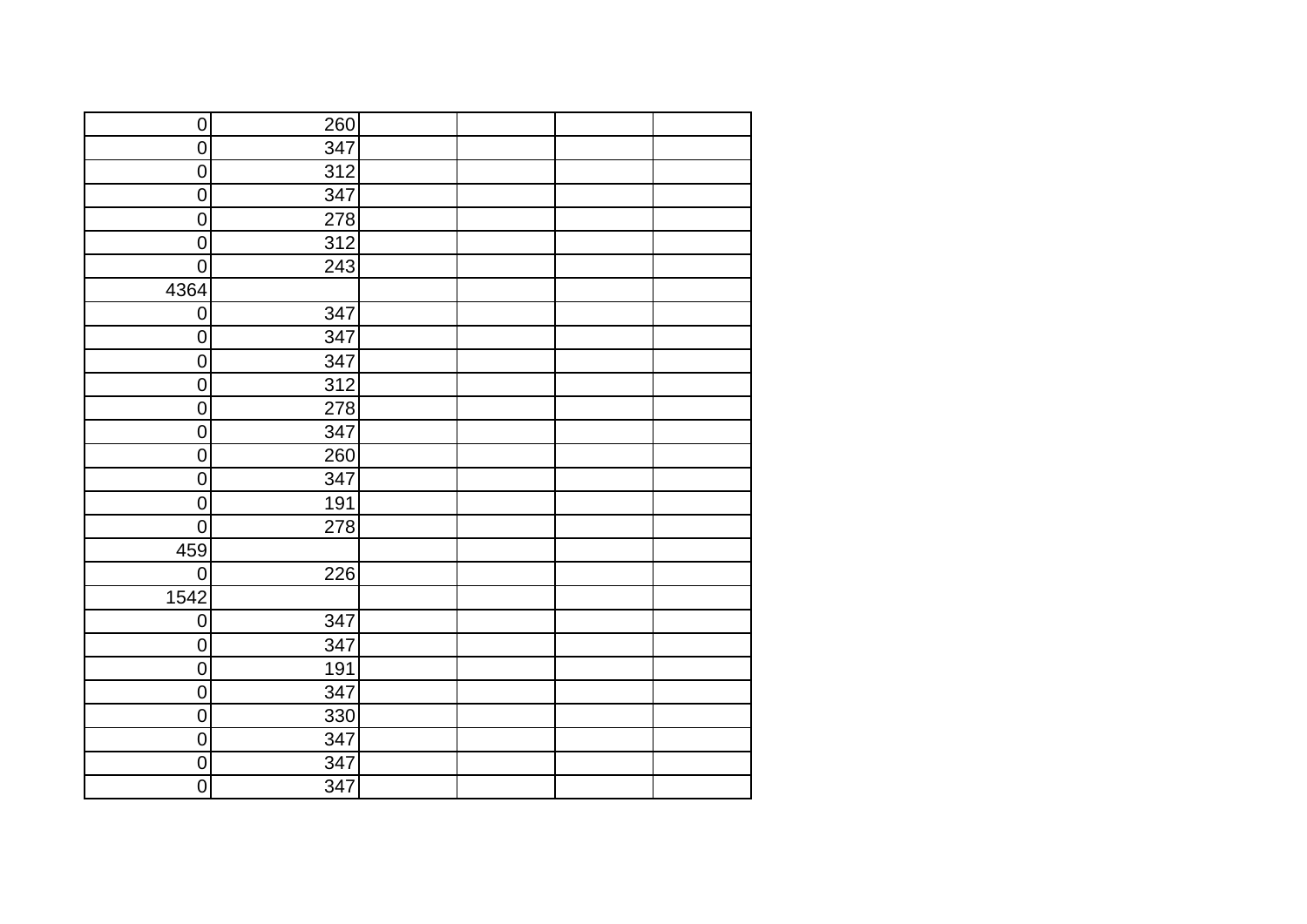| $\overline{0}$   | 347              |  |  |
|------------------|------------------|--|--|
| $\overline{0}$   | 295              |  |  |
| $\pmb{0}$        | 278              |  |  |
| $\overline{0}$   | 174              |  |  |
| $\pmb{0}$        | 347              |  |  |
| $\overline{0}$   | 347              |  |  |
| 5934             |                  |  |  |
| $\overline{0}$   | 260              |  |  |
| $\overline{0}$   | 260              |  |  |
| 2202             |                  |  |  |
| $\overline{0}$   | 347              |  |  |
| $\overline{0}$   | $\overline{312}$ |  |  |
| $\pmb{0}$        | 347              |  |  |
| $\pmb{0}$        | 347              |  |  |
| $\pmb{0}$        | 260              |  |  |
| $\boldsymbol{0}$ | 312              |  |  |
| $\overline{0}$   | 347              |  |  |
| $\pmb{0}$        | 347              |  |  |
| $\mathsf 0$      | 347              |  |  |
| $\pmb{0}$        | 347              |  |  |
| $\overline{0}$   | 347              |  |  |
| $\mathbf 0$      | 330              |  |  |
| $\overline{0}$   | $\overline{295}$ |  |  |
| $\overline{0}$   | 278              |  |  |
| $\overline{0}$   | 347              |  |  |
| $\overline{0}$   |                  |  |  |
| $\overline{0}$   | 243              |  |  |
| $\overline{0}$   | 278              |  |  |
| $\overline{0}$   | 347              |  |  |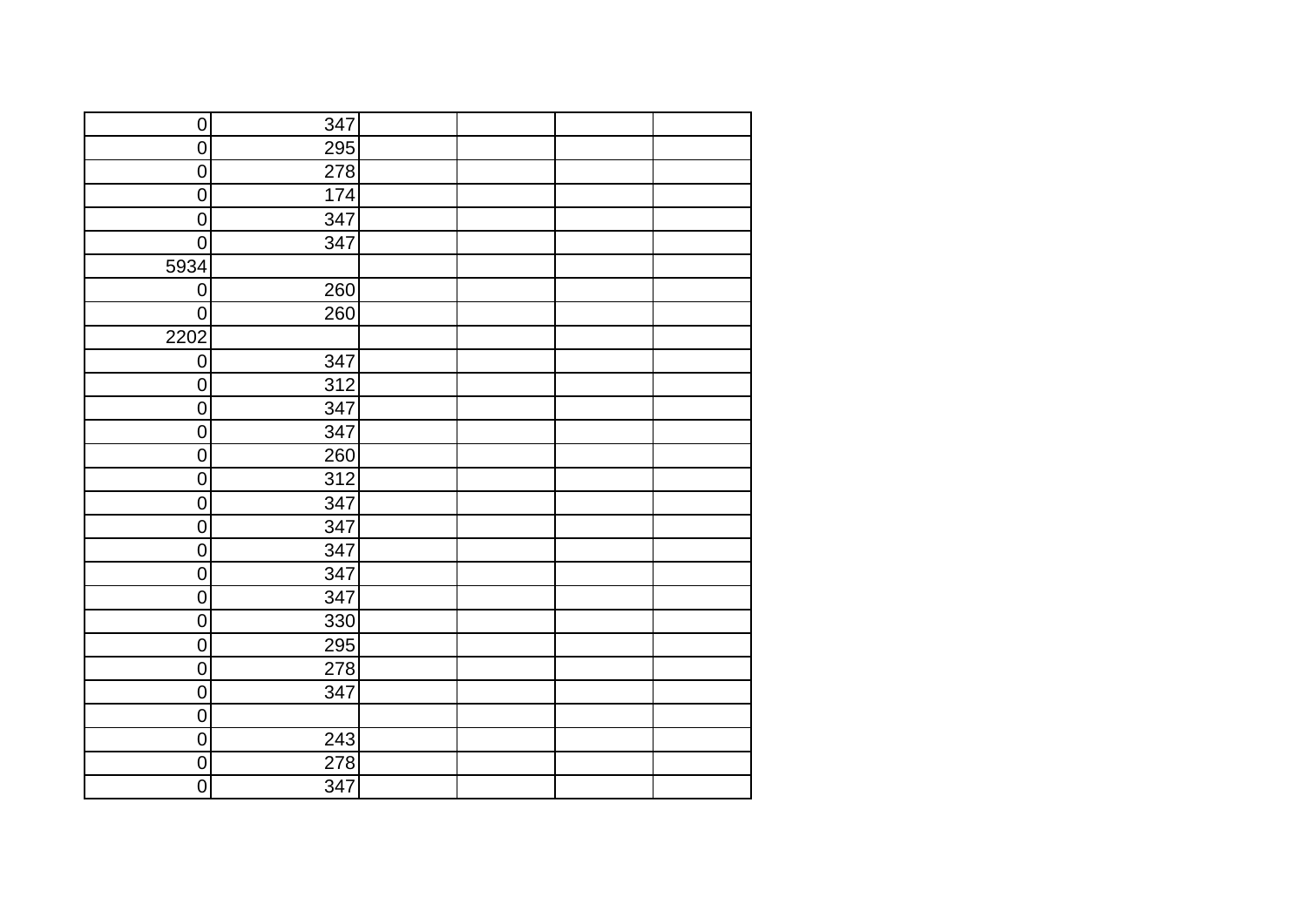| $\overline{0}$   | 347              |  |  |
|------------------|------------------|--|--|
| $\overline{0}$   | 347              |  |  |
| $\overline{0}$   | 330              |  |  |
| $\overline{0}$   | 330              |  |  |
| $\boldsymbol{0}$ | 347              |  |  |
| $\overline{0}$   | 347              |  |  |
| $\overline{0}$   | 330              |  |  |
| $\overline{0}$   |                  |  |  |
| $\boldsymbol{0}$ | 347              |  |  |
| $\overline{0}$   | 347              |  |  |
| $\pmb{0}$        | 347              |  |  |
| $\overline{0}$   | $\overline{2}26$ |  |  |
| $\pmb{0}$        | 347              |  |  |
| $\pmb{0}$        | 347              |  |  |
| $\pmb{0}$        | 347              |  |  |
| $\pmb{0}$        | 260              |  |  |
| $\overline{0}$   | 347              |  |  |
| $\mathsf 0$      | 208              |  |  |
| $\mathsf 0$      | 121              |  |  |
| $\pmb{0}$        | 347              |  |  |
| $\overline{0}$   | 347              |  |  |
| $\pmb{0}$        | 278              |  |  |
| $\overline{0}$   | 347              |  |  |
| 4596             |                  |  |  |
| $\overline{0}$   | $\overline{330}$ |  |  |
| $\overline{0}$   | 347              |  |  |
| $\overline{0}$   |                  |  |  |
| $\boldsymbol{0}$ | 347              |  |  |
| $\overline{0}$   | 347              |  |  |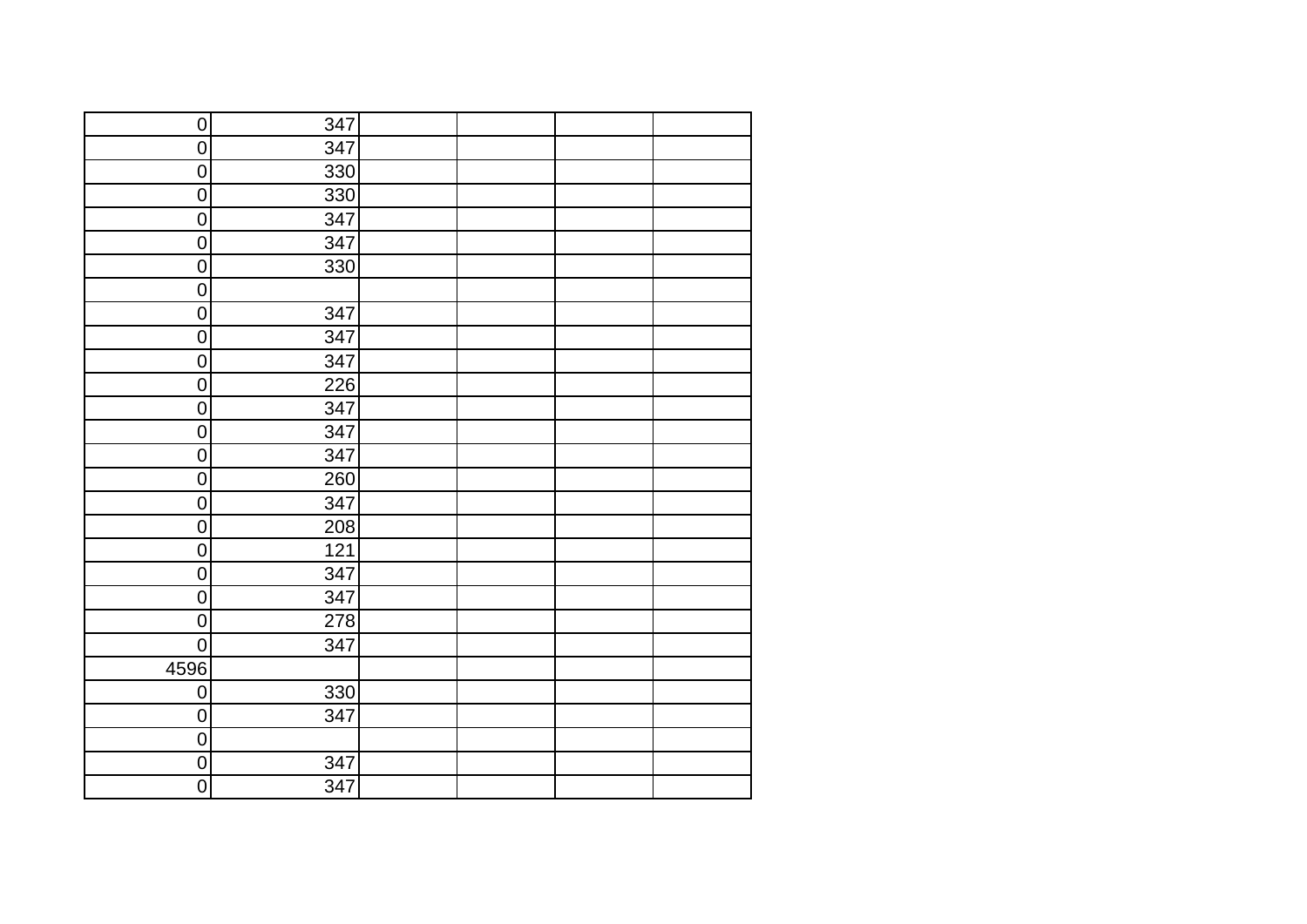| $\overline{0}$   | 347              |  |  |
|------------------|------------------|--|--|
| 1632             |                  |  |  |
| $\pmb{0}$        | 330              |  |  |
| $\overline{0}$   | 347              |  |  |
| $\boldsymbol{0}$ | 312              |  |  |
| $\overline{0}$   | 243              |  |  |
| $\overline{0}$   | 226              |  |  |
| $\overline{0}$   | 347              |  |  |
| $\pmb{0}$        | 278              |  |  |
| $\overline{0}$   | 243              |  |  |
| $\pmb{0}$        | 260              |  |  |
| $\pmb{0}$        | 312              |  |  |
| $\pmb{0}$        | 347              |  |  |
| $\pmb{0}$        | 278              |  |  |
| $\mathbf 0$      | 312              |  |  |
| $\pmb{0}$        | $\overline{295}$ |  |  |
| $\overline{0}$   | 347              |  |  |
| $\pmb{0}$        | 174              |  |  |
| $\overline{0}$   | 226              |  |  |
| $\mathsf 0$      | 347              |  |  |
| $\overline{0}$   | 347              |  |  |
| $\pmb{0}$        | 278              |  |  |
| $\overline{0}$   | 312              |  |  |
| $\overline{0}$   | 278              |  |  |
| $\overline{0}$   |                  |  |  |
| $\overline{0}$   |                  |  |  |
| $\overline{0}$   | 295              |  |  |
| $\overline{0}$   | 278              |  |  |
| $\overline{0}$   | 347              |  |  |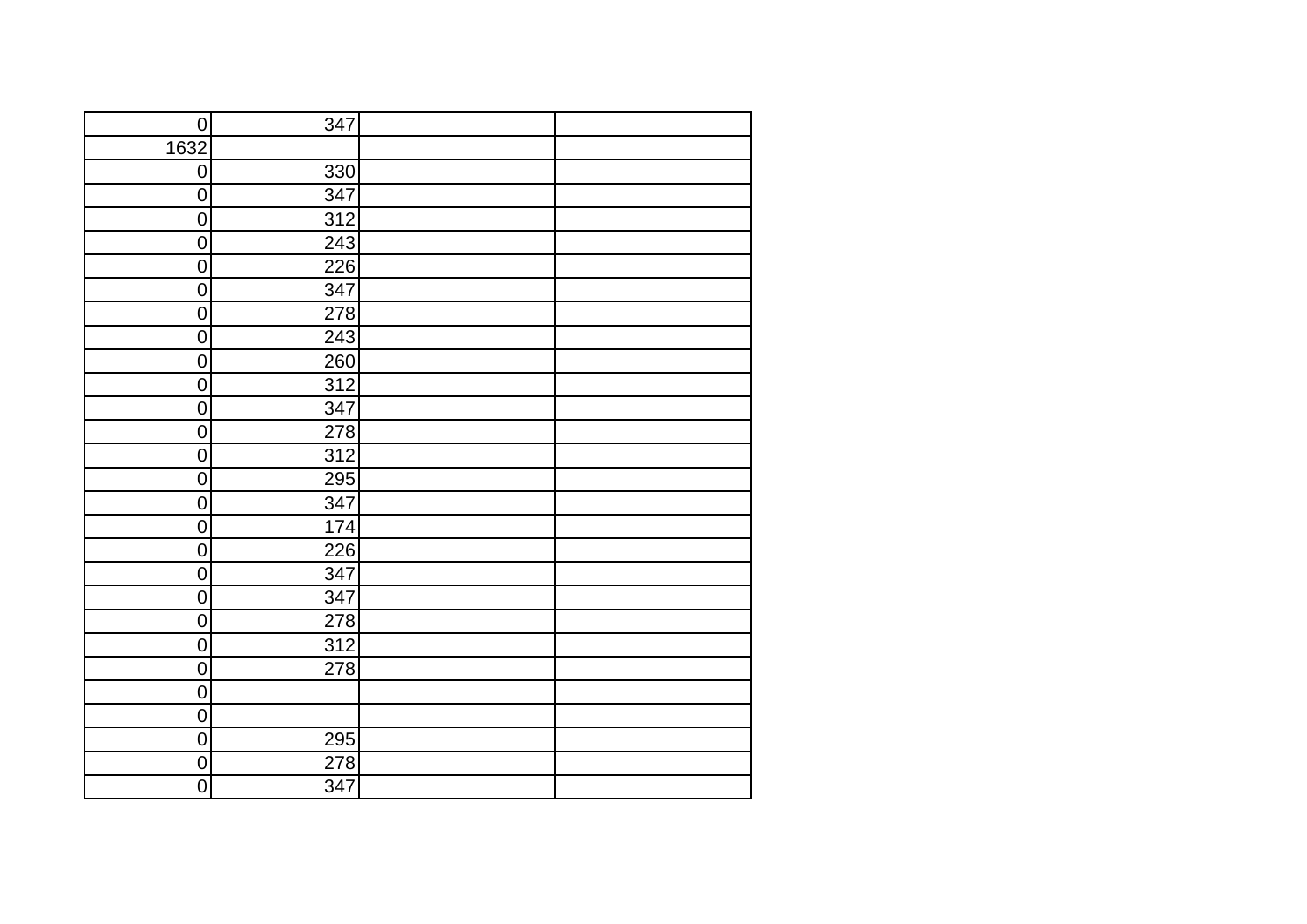| $\overline{0}$ | 208 |  |  |
|----------------|-----|--|--|
| $\overline{0}$ | 295 |  |  |
| $\pmb{0}$      | 347 |  |  |
| $\overline{0}$ | 330 |  |  |
| $\overline{0}$ | 260 |  |  |
| $\overline{0}$ | 347 |  |  |
| $\pmb{0}$      | 295 |  |  |
| $\overline{0}$ | 347 |  |  |
| $\pmb{0}$      | 260 |  |  |
| $\overline{0}$ | 347 |  |  |
| $\pmb{0}$      | 347 |  |  |
| $\pmb{0}$      | 260 |  |  |
| $\pmb{0}$      | 260 |  |  |
| $\pmb{0}$      | 191 |  |  |
| $\mathbf 0$    | 312 |  |  |
| $\pmb{0}$      | 347 |  |  |
| $\overline{0}$ | 330 |  |  |
| $\pmb{0}$      | 260 |  |  |
| $\mathbf 0$    | 69  |  |  |
| $\mathbf 0$    | 347 |  |  |
| $\overline{0}$ | 295 |  |  |
| $\pmb{0}$      | 191 |  |  |
| 976            |     |  |  |
| $\pmb{0}$      | 347 |  |  |
| $\overline{0}$ | 347 |  |  |
| $\overline{0}$ | 260 |  |  |
| $\overline{0}$ | 260 |  |  |
| $\pmb{0}$      | 347 |  |  |
| $\overline{0}$ | 347 |  |  |